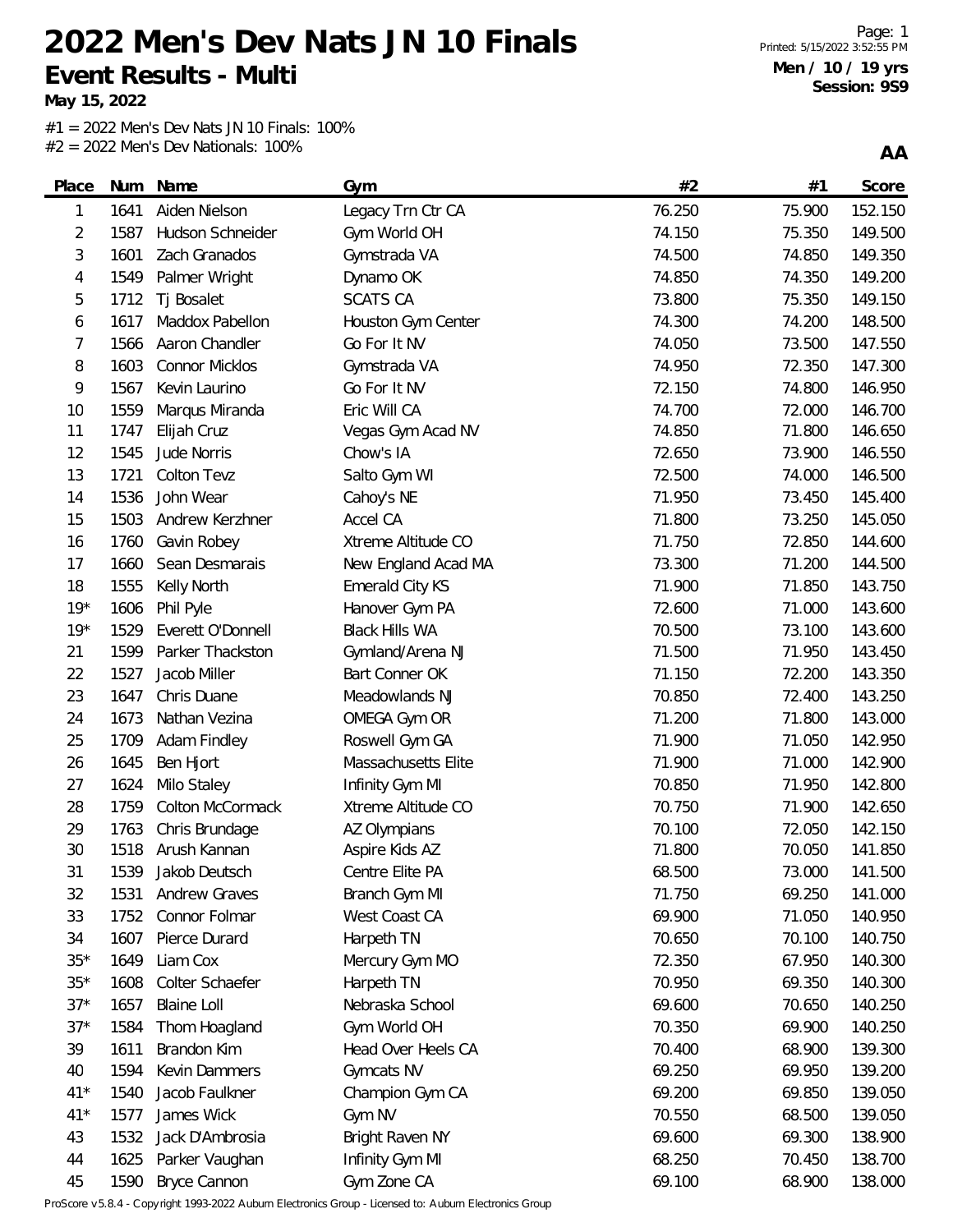**May 15, 2022**

**AA**

| Place | Num | Name                   | Gvm               | #2     | #1     | Score   |
|-------|-----|------------------------|-------------------|--------|--------|---------|
| 46    |     | 1705 Gabe Stark        | Roots MT          | 70.800 | 65.850 | 136.650 |
| 47    |     | 1720 Declan Sebold     | Salto Gym WI      | 70.350 | 63.200 | 133.550 |
| 48    |     | 1614 VT-Nolan Dech     | Hocking Valley OH | 65.950 | 12.850 | 78.800  |
| 49    |     | 1728 PH-Marcus Kushner | Stanford Boys CA  | 14.050 | 14.600 | 28.650  |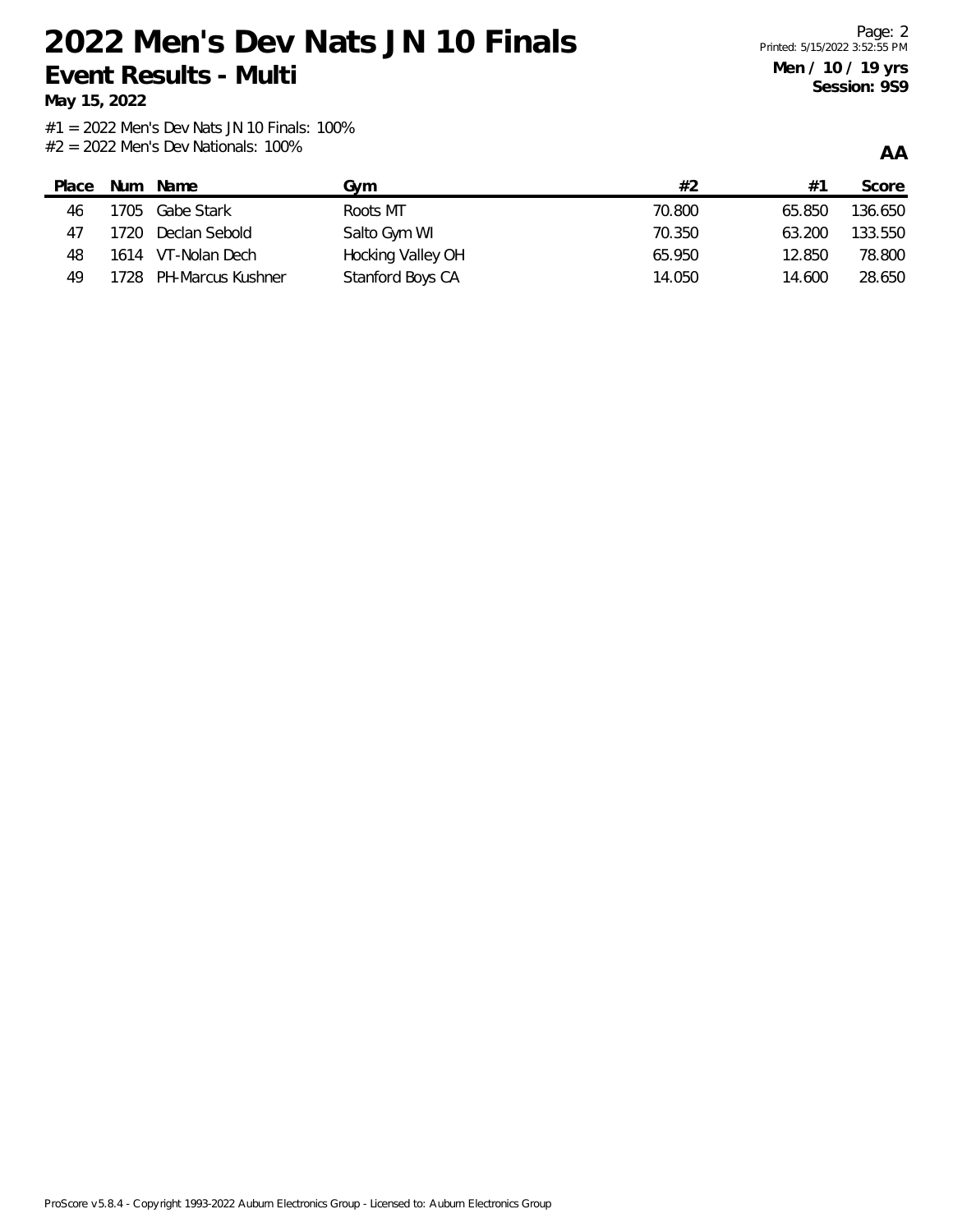**May 15, 2022**

| Place          |      | Num Name              | Gym               |           | #2              | #1              | Score  |
|----------------|------|-----------------------|-------------------|-----------|-----------------|-----------------|--------|
| 1              | 1641 | Aiden Nielson         | Legacy Trn Ctr CA | Fin:      | 13.400          | 13.350          | 26.750 |
|                |      |                       |                   | D:        | 4.200           | 4.200           |        |
|                |      |                       |                   | E:        | 9.200           | 9.150           |        |
|                |      |                       |                   | ND:       |                 |                 |        |
| 2T             |      | 1647 Chris Duane      | Meadowlands NJ    | Fin:      | 13.150          | 13.150          | 26.300 |
|                |      |                       |                   | D:        | 3.600           | 3.600           |        |
|                |      |                       |                   | E:        | 9.550           | 9.550           |        |
|                |      |                       |                   | ND:       |                 |                 |        |
| 2T             | 1536 | John Wear             | Cahoy's NE        | Fin:      | 13.150          | 13.150          | 26.300 |
|                |      |                       |                   | D:        | 4.200           | 4.200           |        |
|                |      |                       |                   | E:        | 8.950           | 8.950           |        |
|                |      |                       |                   | ND:       |                 |                 |        |
| 4              |      | 1566 Aaron Chandler   | Go For It NV      | Fin:      | 13.250          | 12.950          | 26.200 |
|                |      |                       |                   | D:        | 4.400           | 4.400           |        |
|                |      |                       |                   | E:        | 8.850           | 8.550           |        |
|                |      |                       |                   | ND:       |                 |                 |        |
| 5              | 1603 | <b>Connor Micklos</b> | Gymstrada VA      | Fin:      | 13.200          | 12.900          | 26.100 |
|                |      |                       |                   | D:        | 3.500           | 3.500           |        |
|                |      |                       |                   | E:        | 9.700           | 9.400           |        |
|                |      |                       |                   | ND:       |                 |                 |        |
| 6              | 1545 | Jude Norris           | Chow's IA         | Fin:      | 12.300          | 13.300          | 25.600 |
|                |      |                       |                   | D:        | 4.500           | 4.400           |        |
|                |      |                       |                   | E:        | 7.800           | 8.900           |        |
|                |      |                       |                   | ND:       |                 |                 |        |
| 7 <sub>T</sub> | 1549 | Palmer Wright         | Dynamo OK         | Fin:      | 12.800          | 12.700          | 25.500 |
|                |      |                       |                   | D:        | 3.400           | 3.400           |        |
|                |      |                       |                   | E:<br>ND: | 9.400           | 9.300           |        |
|                |      | Zach Granados         |                   |           |                 |                 | 25.500 |
| 7T             | 1601 |                       | Gymstrada VA      | Fin:      | 12.800<br>3.600 | 12.700<br>3.700 |        |
|                |      |                       |                   | D:<br>E:  | 9.200           | 9.000           |        |
|                |      |                       |                   | ND:       |                 |                 |        |
| 9              |      | 1606 Phil Pyle        | Hanover Gym PA    | Fin:      | 13.050          | 12.350          | 25.400 |
|                |      |                       |                   | D:        | 4.000           | 3.900           |        |
|                |      |                       |                   | E:        | 9.050           | 8.450           |        |
|                |      |                       |                   | ND:       |                 |                 |        |
| 10T            |      | 1607 Pierce Durard    | Harpeth TN        | Fin:      | 12.750          | 12.600          | 25.350 |
|                |      |                       |                   | D:        | 3.400           | 3.400           |        |
|                |      |                       |                   | E:        | 9.350           | 9.200           |        |
|                |      |                       |                   | ND:       |                 |                 |        |
| 10T            |      | 1709 Adam Findley     | Roswell Gym GA    | Fin:      | 12.800          | 12.550          | 25.350 |
|                |      |                       |                   | D:        | 3.700           | 3.700           |        |
|                |      |                       |                   | E:        | 9.100           | 8.850           |        |
|                |      |                       |                   | ND:       |                 |                 |        |
| 12             |      | 1712 Tj Bosalet       | <b>SCATS CA</b>   | Fin:      | 12.800          | 12.500          | 25.300 |
|                |      |                       |                   | D:        | 4.000           | 4.000           |        |
|                |      |                       |                   | E:        | 8.800           | 8.600           |        |
|                |      |                       |                   | ND:       |                 | $-0.100$        |        |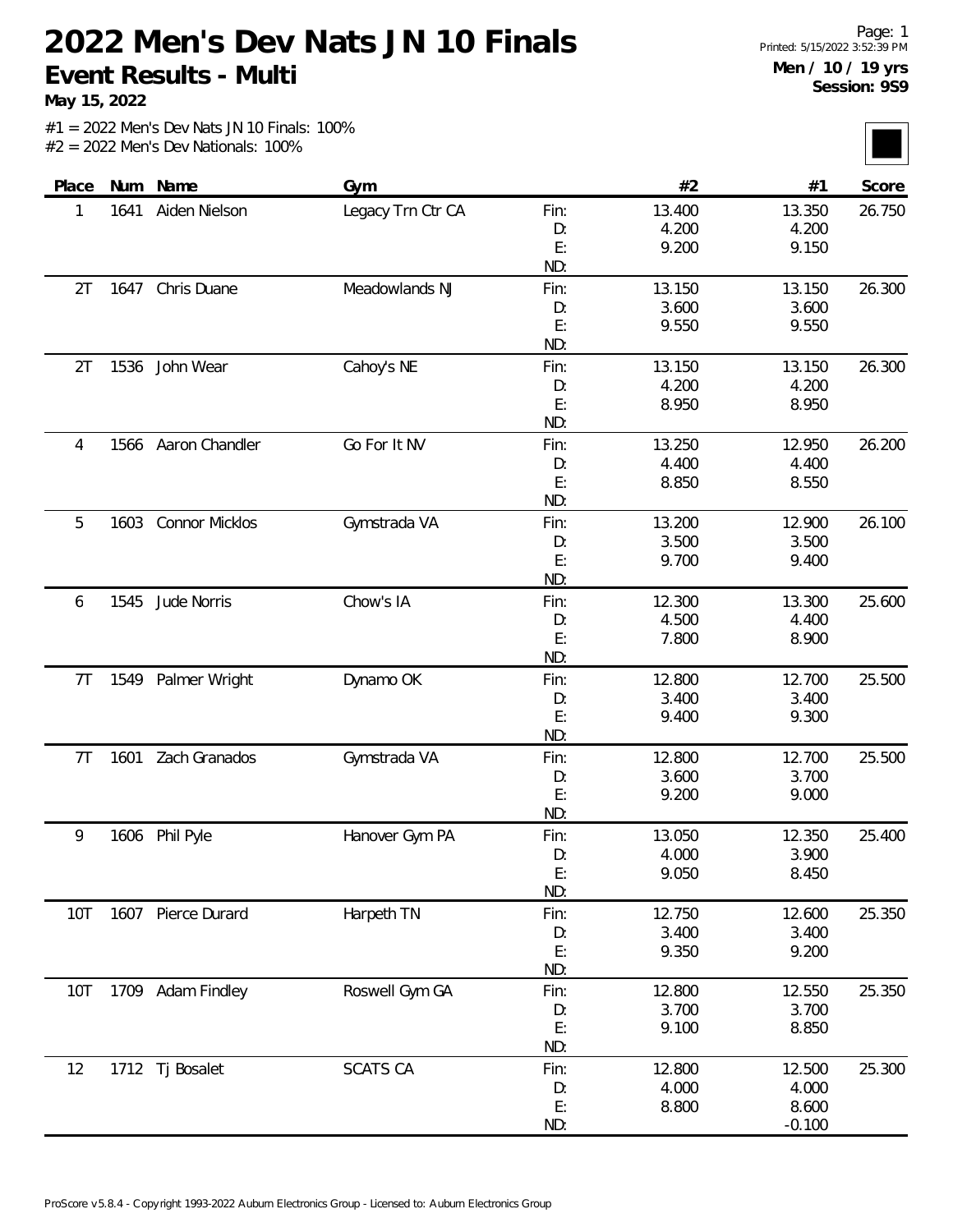**May 15, 2022**

| Place      |      | Num Name              | Gym                   |      | #2       | #1       | Score  |
|------------|------|-----------------------|-----------------------|------|----------|----------|--------|
| 13         | 1608 | Colter Schaefer       | Harpeth TN            | Fin: | 12.750   | 12.500   | 25.250 |
|            |      |                       |                       | D:   | 3.600    | 3.600    |        |
|            |      |                       |                       | E:   | 9.150    | 8.900    |        |
|            |      |                       |                       | ND:  |          |          |        |
| 14T        | 1599 | Parker Thackston      | Gymland/Arena NJ      | Fin: | 12.500   | 12.700   | 25.200 |
|            |      |                       |                       | D:   | 3.600    | 3.600    |        |
|            |      |                       |                       | E:   | 8.900    | 9.100    |        |
|            |      |                       |                       | ND:  |          |          |        |
| <b>14T</b> | 1527 | Jacob Miller          | Bart Conner OK        | Fin: | 12.700   | 12.500   | 25.200 |
|            |      |                       |                       | D:   | 3.800    | 3.800    |        |
|            |      |                       |                       | E:   | 8.900    | 8.700    |        |
|            |      |                       |                       | ND:  |          |          |        |
| 14T        | 1529 | Everett O'Donnell     | <b>Black Hills WA</b> | Fin: | 12.800   | 12.400   | 25.200 |
|            |      |                       |                       | D:   | 4.100    | 4.100    |        |
|            |      |                       |                       | E:   | 8.800    | 8.600    |        |
|            |      |                       |                       | ND:  | $-0.100$ | $-0.300$ |        |
| 14T        |      | 1587 Hudson Schneider | Gym World OH          | Fin: | 12.350   | 12.850   | 25.200 |
|            |      |                       |                       | D:   | 4.100    | 4.100    |        |
|            |      |                       |                       | E:   | 8.250    | 8.750    |        |
|            |      |                       |                       | ND:  |          |          |        |
| 18         | 1721 | <b>Colton Tevz</b>    | Salto Gym WI          | Fin: | 12.400   | 12.750   | 25.150 |
|            |      |                       |                       | D:   | 3.600    | 3.600    |        |
|            |      |                       |                       | E:   | 8.800    | 9.150    |        |
|            |      |                       |                       | ND:  |          |          |        |
| 19         | 1584 | Thom Hoagland         | Gym World OH          | Fin: | 12.750   | 12.350   | 25.100 |
|            |      |                       |                       | D:   | 4.100    | 4.100    |        |
|            |      |                       |                       | E:   | 8.650    | 8.350    |        |
|            |      |                       |                       | ND:  |          | $-0.100$ |        |
| 20         | 1673 | Nathan Vezina         | OMEGA Gym OR          | Fin: | 12.700   | 12.350   | 25.050 |
|            |      |                       |                       | D:   | 3.500    | 3.500    |        |
|            |      |                       |                       | E:   | 9.200    | 8.850    |        |
|            |      |                       |                       | ND:  |          |          |        |
| 21         | 1660 | Sean Desmarais        | New England Acad MA   | Fin: | 12.550   | 12.400   | 24.950 |
|            |      |                       |                       | D:   | 3.600    | 3.300    |        |
|            |      |                       |                       | E:   | 8.950    | 9.100    |        |
|            |      |                       |                       | ND:  |          |          |        |
| 22T        |      | 1625 Parker Vaughan   | Infinity Gym MI       | Fin: | 12.100   | 12.650   | 24.750 |
|            |      |                       |                       | D:   | 3.700    | 3.700    |        |
|            |      |                       |                       | E:   | 8.400    | 8.950    |        |
|            |      |                       |                       | ND:  |          |          |        |
| 22T        |      | 1555 Kelly North      | Emerald City KS       | Fin: | 12.750   | 12.000   | 24.750 |
|            |      |                       |                       | D:   | 3.900    | 4.100    |        |
|            |      |                       |                       | E:   | 8.850    | 8.000    |        |
|            |      |                       |                       | ND:  |          | $-0.100$ |        |
| 22T        |      | 1705 Gabe Stark       | Roots MT              | Fin: | 12.400   | 12.350   | 24.750 |
|            |      |                       |                       | D:   | 4.000    | 4.000    |        |
|            |      |                       |                       | E:   | 8.400    | 8.350    |        |
|            |      |                       |                       | ND:  |          |          |        |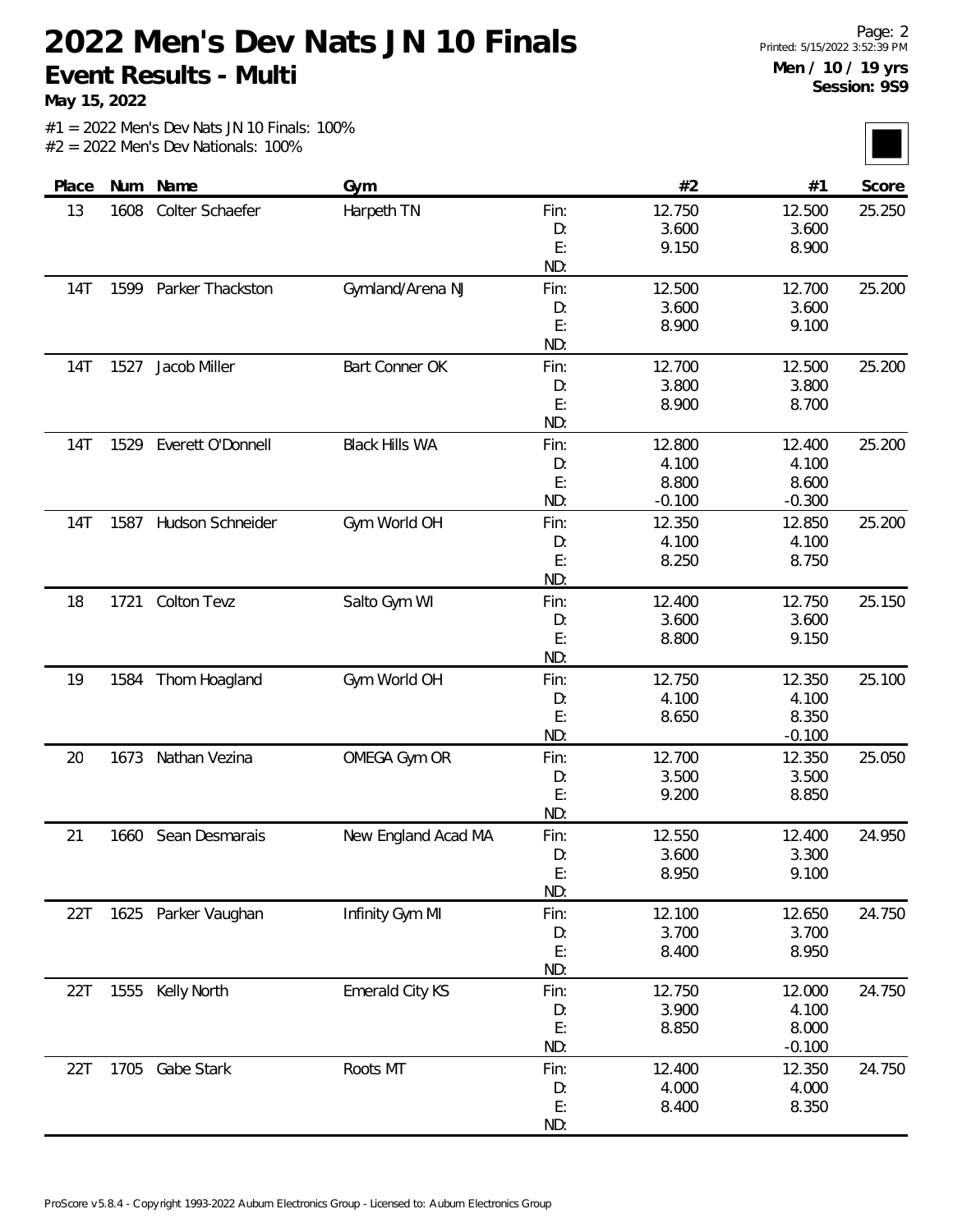**May 15, 2022**

| Place | Num  | Name                | Gym                 |      | #2       | #1       | Score  |
|-------|------|---------------------|---------------------|------|----------|----------|--------|
| 22T   | 1594 | Kevin Dammers       | Gymcats NV          | Fin: | 12.450   | 12.300   | 24.750 |
|       |      |                     |                     | D:   | 4.100    | 4.100    |        |
|       |      |                     |                     | E:   | 8.450    | 8.200    |        |
|       |      |                     |                     | ND:  | $-0.100$ |          |        |
| 26    | 1539 | Jakob Deutsch       | Centre Elite PA     | Fin: | 12.350   | 12.300   | 24.650 |
|       |      |                     |                     | D:   | 3.800    | 3.700    |        |
|       |      |                     |                     | E:   | 8.550    | 8.600    |        |
|       |      |                     |                     | ND:  |          |          |        |
| 27    | 1649 | Liam Cox            | Mercury Gym MO      | Fin: | 12.400   | 12.150   | 24.550 |
|       |      |                     |                     | D:   | 3.700    | 3.700    |        |
|       |      |                     |                     | E:   | 8.700    | 8.450    |        |
|       |      |                     |                     | ND:  |          |          |        |
| 28    | 1645 | Ben Hjort           | Massachusetts Elite | Fin: | 11.800   | 12.700   | 24.500 |
|       |      |                     |                     | D:   | 3.400    | 3.400    |        |
|       |      |                     |                     | E:   | 8.400    | 9.300    |        |
|       |      |                     |                     | ND:  |          |          |        |
| 29    | 1503 | Andrew Kerzhner     | Accel CA            | Fin: | 12.000   | 12.450   | 24.450 |
|       |      |                     |                     | D:   | 3.500    | 3.500    |        |
|       |      |                     |                     | E:   | 8.500    | 8.950    |        |
|       |      |                     |                     | ND:  |          |          |        |
| 30    | 1518 | Arush Kannan        | Aspire Kids AZ      | Fin: | 12.300   | 12.050   | 24.350 |
|       |      |                     |                     | D:   | 3.400    | 3.400    |        |
|       |      |                     |                     | E:   | 8.900    | 8.650    |        |
|       |      |                     |                     | ND:  |          |          |        |
| 31    | 1540 | Jacob Faulkner      | Champion Gym CA     | Fin: | 12.100   | 12.150   | 24.250 |
|       |      |                     |                     | D:   | 3.900    | 4.000    |        |
|       |      |                     |                     | E:   | 8.200    | 8.450    |        |
|       |      |                     |                     | ND:  |          | $-0.300$ |        |
| 32    | 1759 | Colton McCormack    | Xtreme Altitude CO  | Fin: | 12.350   | 11.850   | 24.200 |
|       |      |                     |                     | D:   | 3.300    | 3.300    |        |
|       |      |                     |                     | E:   | 9.050    | 8.550    |        |
|       |      |                     |                     | ND:  |          |          |        |
| 33    |      | 1747 Elijah Cruz    | Vegas Gym Acad NV   | Fin: | 12.050   | 12.100   | 24.150 |
|       |      |                     |                     | D:   | 4.200    | 4.200    |        |
|       |      |                     |                     | E:   | 7.850    | 7.900    |        |
|       |      |                     |                     | ND:  |          |          |        |
| 34T   |      | 1763 Chris Brundage | AZ Olympians        | Fin: | 11.950   | 12.100   | 24.050 |
|       |      |                     |                     | D:   | 4.000    | 4.000    |        |
|       |      |                     |                     | E:   | 7.950    | 8.100    |        |
|       |      |                     |                     | ND:  |          |          |        |
| 34T   | 1577 | James Wick          | Gym NV              | Fin: | 12.800   | 11.250   | 24.050 |
|       |      |                     |                     | D:   | 4.100    | 4.000    |        |
|       |      |                     |                     | E:   | 8.700    | 7.250    |        |
|       |      |                     |                     | ND:  |          |          |        |
| 36T   | 1657 | <b>Blaine Loll</b>  | Nebraska School     | Fin: | 11.900   | 12.100   | 24.000 |
|       |      |                     |                     | D:   | 3.900    | 3.900    |        |
|       |      |                     |                     | E:   | 8.000    | 8.200    |        |
|       |      |                     |                     | ND:  |          |          |        |
|       |      |                     |                     |      |          |          |        |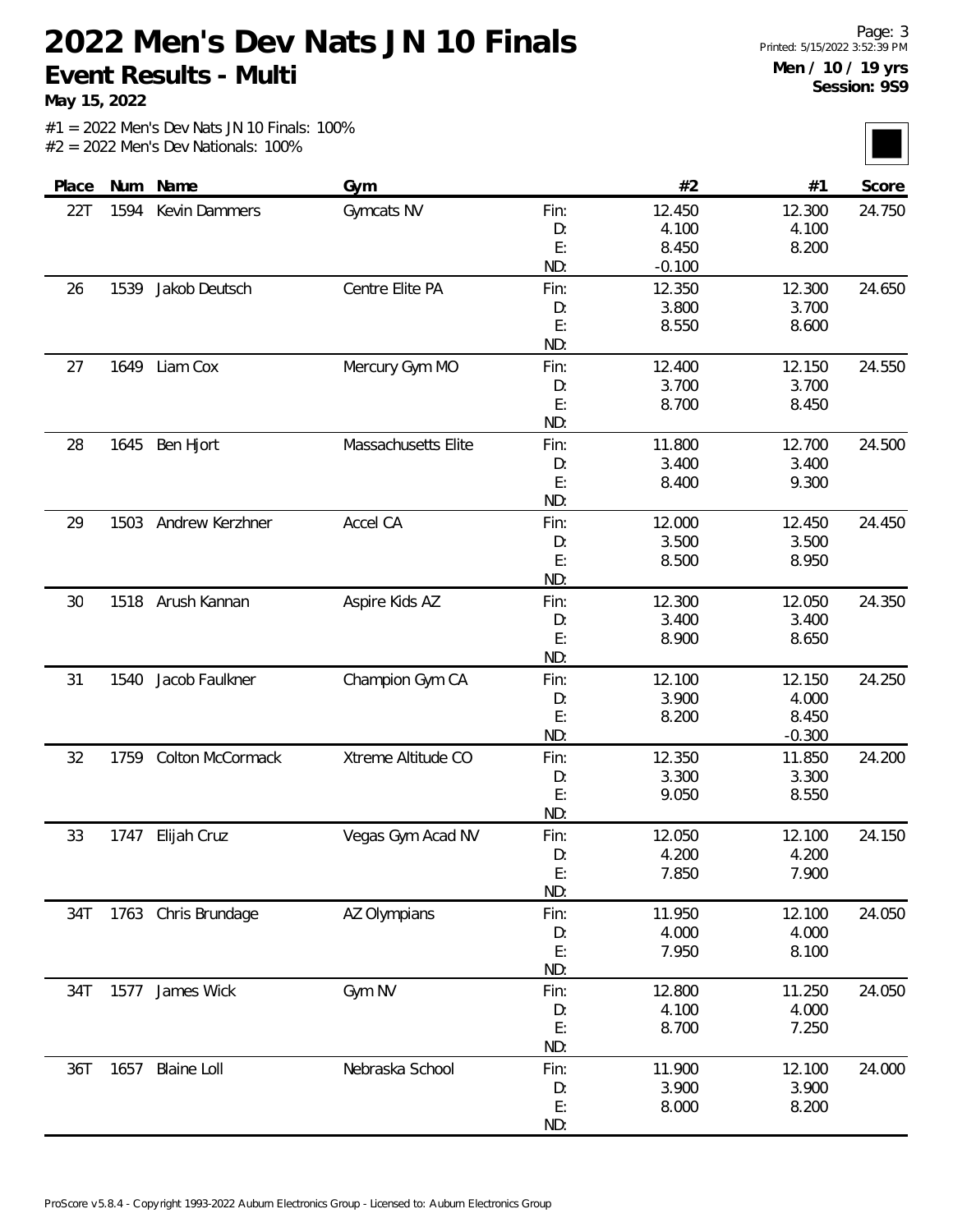**May 15, 2022**

| Place | Num  | Name                 | Gym                |      | #2       | #1       | Score  |
|-------|------|----------------------|--------------------|------|----------|----------|--------|
| 36T   | 1611 | Brandon Kim          | Head Over Heels CA | Fin: | 11.750   | 12.250   | 24.000 |
|       |      |                      |                    | D:   | 4.100    | 4.100    |        |
|       |      |                      |                    | E:   | 7.950    | 8.150    |        |
|       |      |                      |                    | ND:  | $-0.300$ |          |        |
| 38T   | 1532 | Jack D'Ambrosia      | Bright Raven NY    | Fin: | 11.600   | 12.300   | 23.900 |
|       |      |                      |                    | D:   | 3.800    | 3.900    |        |
|       |      |                      |                    | E:   | 7.800    | 8.400    |        |
|       |      |                      |                    | ND:  |          |          |        |
| 38T   | 1752 | Connor Folmar        | West Coast CA      | Fin: | 11.150   | 12.750   | 23.900 |
|       |      |                      |                    | D:   | 3.900    | 4.000    |        |
|       |      |                      |                    | E:   | 7.250    | 8.750    |        |
|       |      |                      |                    | ND:  |          |          |        |
| 40    | 1760 | Gavin Robey          | Xtreme Altitude CO | Fin: | 11.900   | 11.950   | 23.850 |
|       |      |                      |                    | D:   | 3.900    | 3.900    |        |
|       |      |                      |                    | E:   | 8.000    | 8.050    |        |
|       |      |                      |                    | ND:  |          |          |        |
| 41T   |      | 1617 Maddox Pabellon | Houston Gym Center | Fin: | 11.250   | 12.250   | 23.500 |
|       |      |                      |                    | D:   | 3.900    | 3.900    |        |
|       |      |                      |                    | E:   | 7.350    | 8.350    |        |
|       |      |                      |                    | ND:  |          |          |        |
| 41T   | 1567 | Kevin Laurino        | Go For It NV       | Fin: | 11.950   | 11.550   | 23.500 |
|       |      |                      |                    | D:   | 4.200    | 4.200    |        |
|       |      |                      |                    | E:   | 7.750    | 7.650    |        |
|       |      |                      |                    | ND:  |          | $-0.300$ |        |
| 43    |      | 1624 Milo Staley     | Infinity Gym MI    | Fin: | 11.050   | 11.550   | 22.600 |
|       |      |                      |                    | D:   | 4.400    | 4.100    |        |
|       |      |                      |                    | E:   | 6.650    | 7.550    |        |
|       |      |                      |                    | ND:  |          | $-0.100$ |        |
| 44    | 1559 | Marqus Miranda       | Eric Will CA       | Fin: | 12.500   | 10.050   | 22.550 |
|       |      |                      |                    | D:   | 3.600    | 3.900    |        |
|       |      |                      |                    | E:   | 8.900    | 6.150    |        |
|       |      |                      |                    | ND:  |          |          |        |
| 45    | 1590 | Bryce Cannon         | Gym Zone CA        | Fin: | 12.300   | 10.200   | 22.500 |
|       |      |                      |                    | D:   | 3.800    | 3.800    |        |
|       |      |                      |                    | E:   | 8.500    | 6.400    |        |
|       |      |                      |                    | ND:  |          |          |        |
| 46    | 1531 | <b>Andrew Graves</b> | Branch Gym MI      | Fin: | 12.300   | 9.850    | 22.150 |
|       |      |                      |                    | D:   | 4.000    | 4.000    |        |
|       |      |                      |                    | E:   | 8.400    | 6.150    |        |
|       |      |                      |                    | ND:  | $-0.100$ | $-0.300$ |        |
| 47    | 1720 | Declan Sebold        | Salto Gym WI       | Fin: | 11.600   | 10.050   | 21.650 |
|       |      |                      |                    | D:   | 3.900    | 3.600    |        |
|       |      |                      |                    | E:   | 7.700    | 6.450    |        |
|       |      |                      |                    | ND:  |          |          |        |
| 48    |      | 1614 VT-Nolan Dech   | Hocking Valley OH  | Fin: | 11.750   | 0.000    | 11.750 |
|       |      |                      |                    | D:   | 4.300    | 0.000    |        |
|       |      |                      |                    | E:   | 7.450    | 0.000    |        |
|       |      |                      |                    | ND:  |          |          |        |
|       |      |                      |                    |      |          |          |        |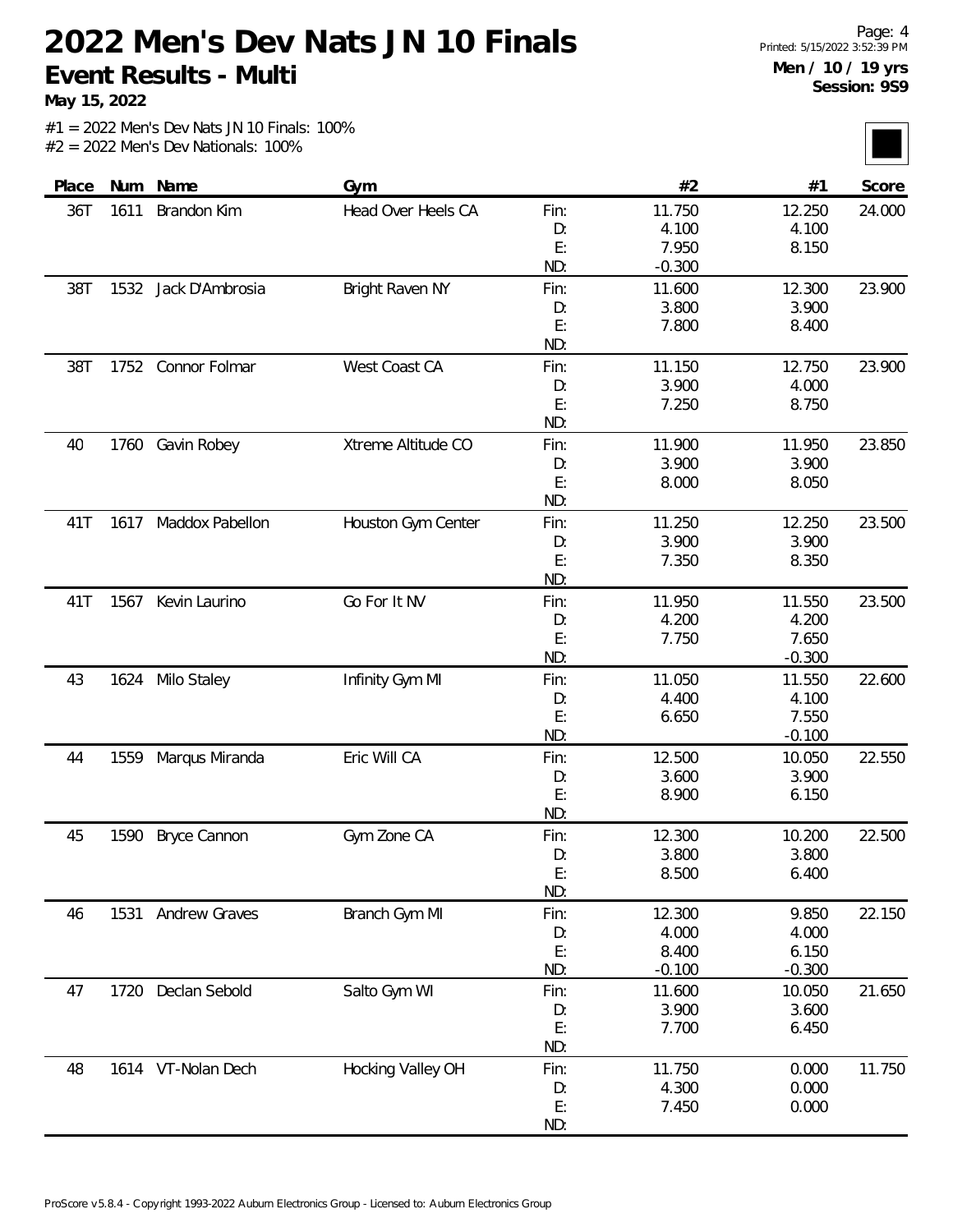**May 15, 2022**

| Place | Num  | Name              | Gvm              |      | #2    | $#^{\uparrow}$ | Score |
|-------|------|-------------------|------------------|------|-------|----------------|-------|
| 49    | 1728 | PH-Marcus Kushner | Stanford Boys CA | Fin: | 0.000 | 0.000          | 0.000 |
|       |      |                   |                  | D:   | 0.000 | 0.000          |       |
|       |      |                   |                  | E:   | 0.000 | 0.000          |       |
|       |      |                   |                  | ND:  |       |                |       |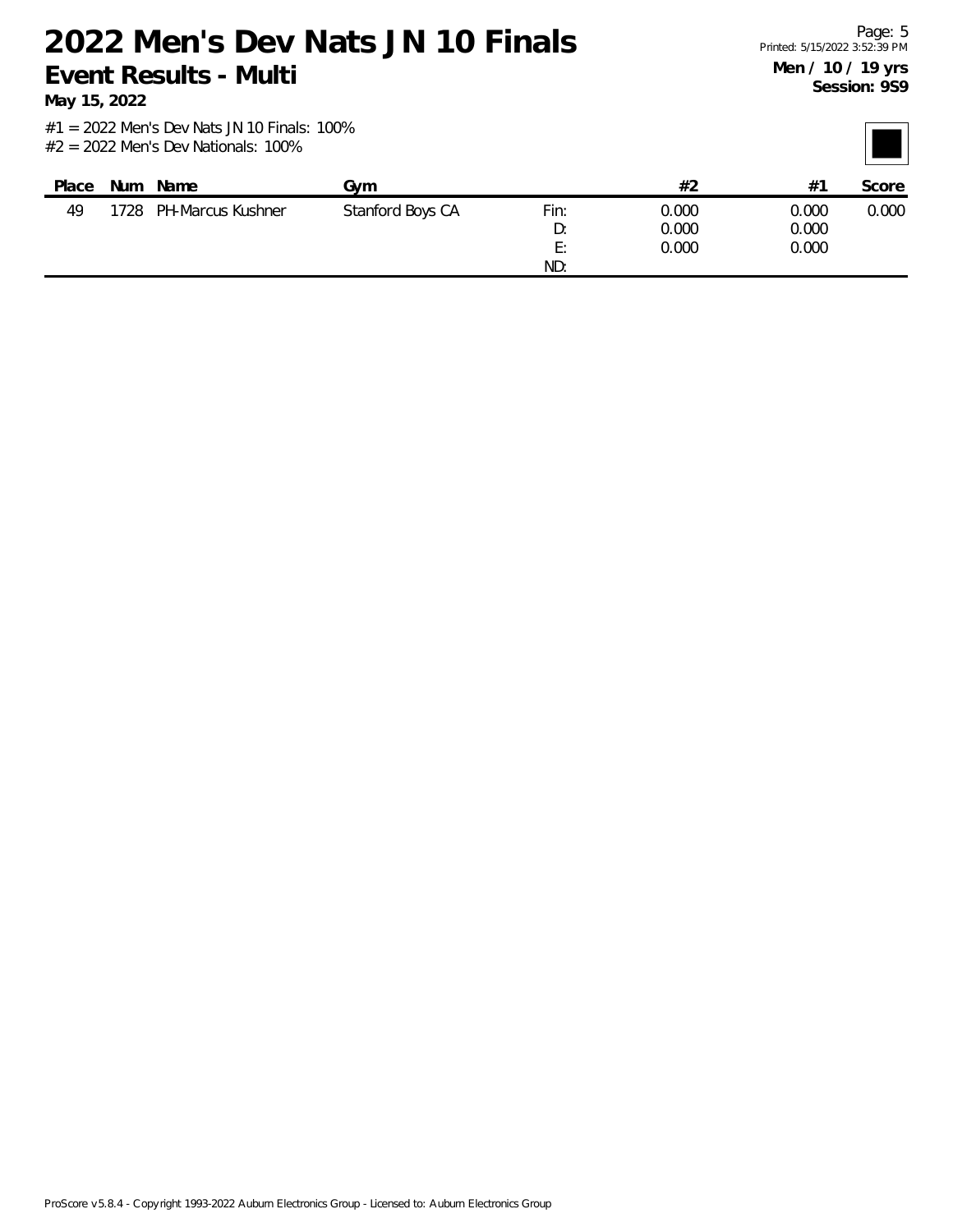**May 15, 2022**

| $\mathbf{V}$ |        |        |      |                    |                       |      |       |
|--------------|--------|--------|------|--------------------|-----------------------|------|-------|
| Score        | #1     | #2     |      | Gym                | Num Name              |      | Place |
| 28.650       | 14.600 | 14.050 | Fin: | Stanford Boys CA   | PH-Marcus Kushner     | 1728 | 1     |
|              | 5.500  | 5.500  | D:   |                    |                       |      |       |
|              | 9.100  | 8.550  | E:   |                    |                       |      |       |
|              |        |        | ND:  |                    |                       |      |       |
| 26.750       | 14.300 | 12.450 | Fin: | Gymland/Arena NJ   | Parker Thackston      | 1599 | 2     |
|              | 5.400  | 5.100  | D:   |                    |                       |      |       |
|              | 8.900  | 7.350  | E:   |                    |                       |      |       |
|              |        |        | ND:  |                    |                       |      |       |
| 25.650       | 12.550 | 13.100 | Fin: | Houston Gym Center | Maddox Pabellon       | 1617 | 3     |
|              | 5.600  | 5.600  | D:   |                    |                       |      |       |
|              | 6.950  | 7.500  | E:   |                    |                       |      |       |
|              |        |        | ND:  |                    |                       |      |       |
| 25.400       | 12.700 | 12.700 | Fin: | Gymstrada VA       | Zach Granados         | 1601 | 4     |
|              | 3.800  | 4.100  | D:   |                    |                       |      |       |
|              | 8.900  | 8.600  | E:   |                    |                       |      |       |
|              |        |        | ND:  |                    |                       |      |       |
| 24.550       | 12.450 | 12.100 | Fin: | Dynamo OK          | Palmer Wright         | 1549 | 5     |
|              | 4.000  | 4.000  | D:   |                    |                       |      |       |
|              | 8.450  | 8.100  | E:   |                    |                       |      |       |
|              |        |        | ND:  |                    |                       |      |       |
| 24.450       | 12.300 | 12.150 | Fin: | Accel CA           | 1503 Andrew Kerzhner  |      | 6     |
|              | 3.900  | 3.900  | D:   |                    |                       |      |       |
|              | 8.400  | 8.250  | E:   |                    |                       |      |       |
|              |        |        | ND:  |                    |                       |      |       |
| 24.200       | 11.900 | 12.300 | Fin: | Gymstrada VA       | <b>Connor Micklos</b> | 1603 | 7     |
|              | 4.600  | 4.600  | D:   |                    |                       |      |       |
|              | 7.300  | 7.700  | E:   |                    |                       |      |       |
|              |        |        | ND:  |                    |                       |      |       |
| 24.150       | 12.150 | 12.000 | Fin: | Xtreme Altitude CO | Gavin Robey           | 1760 | 8     |
|              | 4.000  | 4.000  | D:   |                    |                       |      |       |
|              | 8.150  | 8.000  | E:   |                    |                       |      |       |
|              |        |        | ND:  |                    |                       |      |       |
| 24.050       | 12.050 | 12.000 | Fin: | Infinity Gym MI    | Milo Staley           | 1624 | 9     |
|              | 3.400  | 3.400  | D:   |                    |                       |      |       |
|              | 8.650  | 8.600  | E:   |                    |                       |      |       |
|              |        |        | ND:  |                    |                       |      |       |
| 24.000       | 11.850 | 12.150 | Fin: | Legacy Trn Ctr CA  | Aiden Nielson         | 1641 | 10    |
|              | 3.400  | 3.400  | D:   |                    |                       |      |       |
|              | 8.450  | 8.750  | E:   |                    |                       |      |       |
|              |        |        | ND:  |                    |                       |      |       |
| 23.700       | 12.050 | 11.650 | Fin: | Gym World OH       | Hudson Schneider      | 1587 | 11T   |
|              | 3.800  | 3.500  | D:   |                    |                       |      |       |
|              | 8.250  | 8.150  | E:   |                    |                       |      |       |
|              |        |        | ND:  |                    |                       |      |       |
| 23.700       | 12.550 | 11.150 | Fin: | Go For It NV       | 1567 Kevin Laurino    |      | 11T   |
|              | 3.800  | 3.800  | D:   |                    |                       |      |       |
|              | 8.750  | 7.350  | E:   |                    |                       |      |       |
|              |        |        | ND:  |                    |                       |      |       |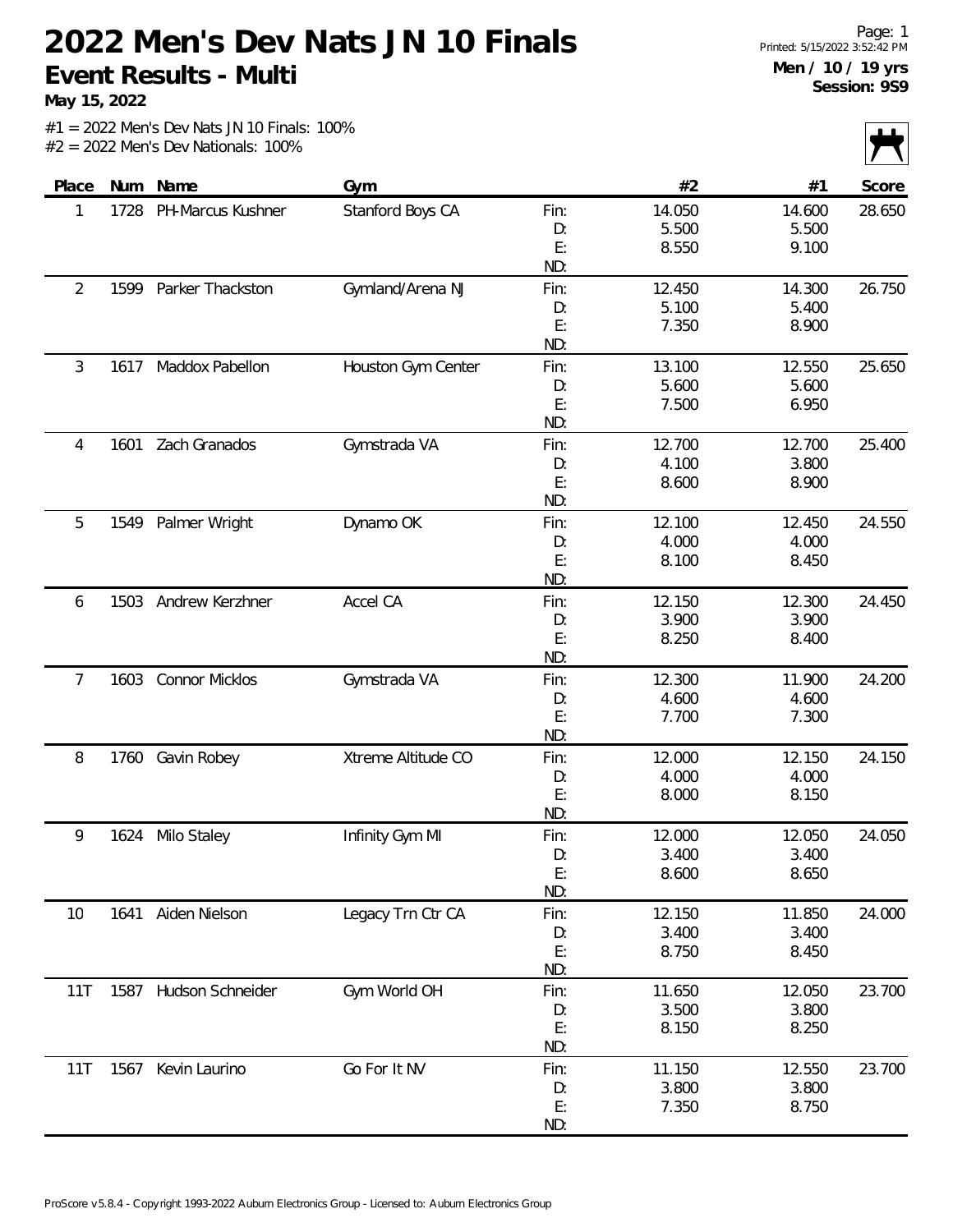**May 15, 2022**

| $\mathbf{r}$ |        |        |      |                       |                        |      |            |
|--------------|--------|--------|------|-----------------------|------------------------|------|------------|
| Score        | #1     | #2     |      | Gym                   | Name                   | Num  | Place      |
| 23.500       | 11.150 | 12.350 | Fin: | Aspire Kids AZ        | Arush Kannan           | 1518 | 13         |
|              | 4.600  | 4.400  | D:   |                       |                        |      |            |
|              | 6.550  | 7.950  | E:   |                       |                        |      |            |
|              |        |        | ND:  |                       |                        |      |            |
| 23.300       | 11.900 | 11.400 | Fin: | Chow's IA             | Jude Norris            | 1545 | 14         |
|              | 4.200  | 4.200  | D:   |                       |                        |      |            |
|              | 7.700  | 7.200  | E:   |                       |                        |      |            |
|              |        |        | ND:  |                       |                        |      |            |
| 23.250       | 11.550 | 11.700 | Fin: | Eric Will CA          | Marqus Miranda         | 1559 | 15         |
|              | 3.100  | 3.100  | D:   |                       |                        |      |            |
|              | 8.450  | 8.600  | E:   |                       |                        |      |            |
|              |        |        | ND:  |                       |                        |      |            |
| 23.000       | 11.950 | 11.050 | Fin: | Cahoy's NE            | John Wear              | 1536 | 16         |
|              | 3.900  | 4.200  | D:   |                       |                        |      |            |
|              | 8.050  | 6.850  | E:   |                       |                        |      |            |
|              |        |        | ND:  |                       |                        |      |            |
| 22.800       | 11.450 | 11.350 | Fin: | Gym World OH          | Thom Hoagland          | 1584 | 17         |
|              | 2.900  | 2.900  | D:   |                       |                        |      |            |
|              | 8.550  | 8.450  | E:   |                       |                        |      |            |
|              |        |        | ND:  |                       |                        |      |            |
| 22.550       | 11.200 | 11.350 | Fin: | Emerald City KS       | Kelly North            | 1555 | 18         |
|              | 3.200  | 3.300  | D:   |                       |                        |      |            |
|              | 8.000  | 8.050  | E:   |                       |                        |      |            |
|              |        |        | ND:  |                       |                        |      |            |
| 22.250       | 10.400 | 11.850 | Fin: | AZ Olympians          | 1763 Chris Brundage    |      | 19T        |
|              | 3.600  | 3.400  | D:   |                       |                        |      |            |
|              | 6.800  | 8.450  | E:   |                       |                        |      |            |
|              |        |        | ND:  |                       |                        |      |            |
| 22.250       | 11.000 | 11.250 | Fin: | Go For It NV          | 1566 Aaron Chandler    |      | <b>19T</b> |
|              | 3.700  | 3.700  | D:   |                       |                        |      |            |
|              | 7.300  | 7.550  | E:   |                       |                        |      |            |
|              |        |        | ND:  |                       |                        |      |            |
| 22.200       | 10.850 | 11.350 | Fin: | Mercury Gym MO        | Liam Cox               | 1649 | 21T        |
|              | 2.800  | 2.900  | D:   |                       |                        |      |            |
|              | 8.050  | 8.450  | E:   |                       |                        |      |            |
|              |        |        | ND:  |                       |                        |      |            |
| 22.200       | 11.250 | 10.950 | Fin: | West Coast CA         | 1752 Connor Folmar     |      | 21T        |
|              | 2.900  | 3.500  | D:   |                       |                        |      |            |
|              | 8.350  | 7.450  | E:   |                       |                        |      |            |
|              |        |        | ND:  |                       |                        |      |            |
| 22.150       | 11.850 | 10.300 | Fin: | <b>Black Hills WA</b> | 1529 Everett O'Donnell |      | 23         |
|              | 3.400  | 3.400  | D:   |                       |                        |      |            |
|              | 8.450  | 6.900  | E:   |                       |                        |      |            |
|              |        |        | ND:  |                       |                        |      |            |
| 22.100       | 11.200 | 10.900 | Fin: | Bart Conner OK        | Jacob Miller           | 1527 | 24         |
|              | 2.800  | 2.800  | D:   |                       |                        |      |            |
|              | 8.400  | 8.100  | E:   |                       |                        |      |            |
|              |        |        | ND:  |                       |                        |      |            |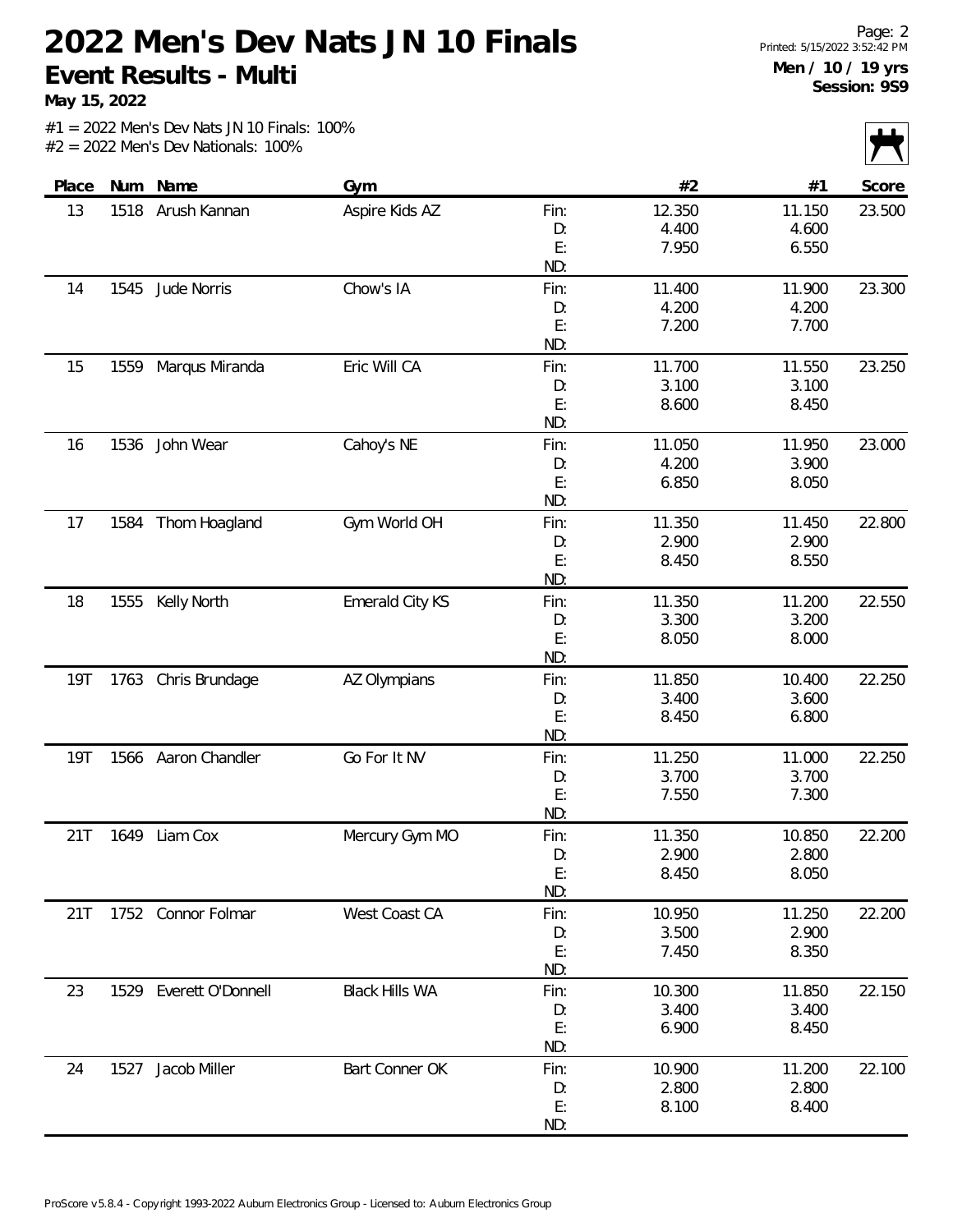**May 15, 2022**

|       |      |                         |                     |      |        |        | $\sim$ $\sim$ |
|-------|------|-------------------------|---------------------|------|--------|--------|---------------|
| Place |      | Num Name                | Gym                 |      | #2     | #1     | Score         |
| 25T   | 1645 | Ben Hjort               | Massachusetts Elite | Fin: | 11.600 | 10.350 | 21.950        |
|       |      |                         |                     | D:   | 3.000  | 2.700  |               |
|       |      |                         |                     | E:   | 8.600  | 7.650  |               |
|       |      |                         |                     | ND:  |        |        |               |
| 25T   |      | 1539 Jakob Deutsch      | Centre Elite PA     | Fin: | 9.750  | 12.200 | 21.950        |
|       |      |                         |                     | D:   | 3.500  | 3.800  |               |
|       |      |                         |                     | E:   | 6.250  | 8.400  |               |
|       |      |                         |                     | ND:  |        |        |               |
| 27    | 1607 | Pierce Durard           | Harpeth TN          | Fin: | 10.950 | 10.950 | 21.900        |
|       |      |                         |                     | D:   | 3.100  | 3.100  |               |
|       |      |                         |                     | E:   | 7.850  | 7.850  |               |
|       |      |                         |                     | ND:  |        |        |               |
| 28    | 1531 | Andrew Graves           | Branch Gym MI       | Fin: | 10.750 | 11.100 | 21.850        |
|       |      |                         |                     | D:   | 3.000  | 3.000  |               |
|       |      |                         |                     | E:   | 7.750  | 8.100  |               |
|       |      |                         |                     | ND:  |        |        |               |
| 29    | 1759 | <b>Colton McCormack</b> | Xtreme Altitude CO  | Fin: | 10.500 | 11.300 | 21.800        |
|       |      |                         |                     | D:   | 3.000  | 3.000  |               |
|       |      |                         |                     | E:   | 7.500  | 8.300  |               |
|       |      |                         |                     | ND:  |        |        |               |
| 30    |      | 1709 Adam Findley       | Roswell Gym GA      | Fin: | 10.850 | 10.900 | 21.750        |
|       |      |                         |                     | D:   | 2.300  | 2.400  |               |
|       |      |                         |                     | E:   | 8.550  | 8.500  |               |
|       |      |                         |                     | ND:  |        |        |               |
| 31    | 1540 | Jacob Faulkner          | Champion Gym CA     | Fin: | 11.250 | 10.450 | 21.700        |
|       |      |                         |                     | D:   | 3.300  | 3.000  |               |
|       |      |                         |                     | E:   | 7.950  | 7.450  |               |
|       |      |                         |                     | ND:  |        |        |               |
| 32T   | 1611 | Brandon Kim             | Head Over Heels CA  | Fin: | 10.950 | 10.700 | 21.650        |
|       |      |                         |                     | D:   | 2.900  | 2.900  |               |
|       |      |                         |                     | E:   | 8.050  | 7.800  |               |
|       |      |                         |                     | ND:  |        |        |               |
| 32T   | 1720 | Declan Sebold           | Salto Gym WI        | Fin: | 11.200 | 10.450 | 21.650        |
|       |      |                         |                     | D:   | 3.100  | 3.100  |               |
|       |      |                         |                     | E:   | 8.100  | 7.350  |               |
|       |      |                         |                     | ND:  |        |        |               |
| 32T   |      | 1721 Colton Tevz        | Salto Gym WI        | Fin: | 10.350 | 11.300 | 21.650        |
|       |      |                         |                     | D:   | 3.500  | 3.600  |               |
|       |      |                         |                     | E:   | 6.850  | 7.700  |               |
|       |      |                         |                     | ND:  |        |        |               |
| 35    |      | 1625 Parker Vaughan     | Infinity Gym MI     | Fin: | 10.750 | 10.800 | 21.550        |
|       |      |                         |                     | D:   | 3.200  | 3.200  |               |
|       |      |                         |                     | E:   | 7.550  | 7.600  |               |
|       |      |                         |                     | ND:  |        |        |               |
| 36T   | 1673 | Nathan Vezina           | OMEGA Gym OR        | Fin: | 10.450 | 11.000 | 21.450        |
|       |      |                         |                     | D:   | 2.500  | 2.800  |               |
|       |      |                         |                     | E:   | 7.950  | 8.200  |               |
|       |      |                         |                     | ND:  |        |        |               |
|       |      |                         |                     |      |        |        |               |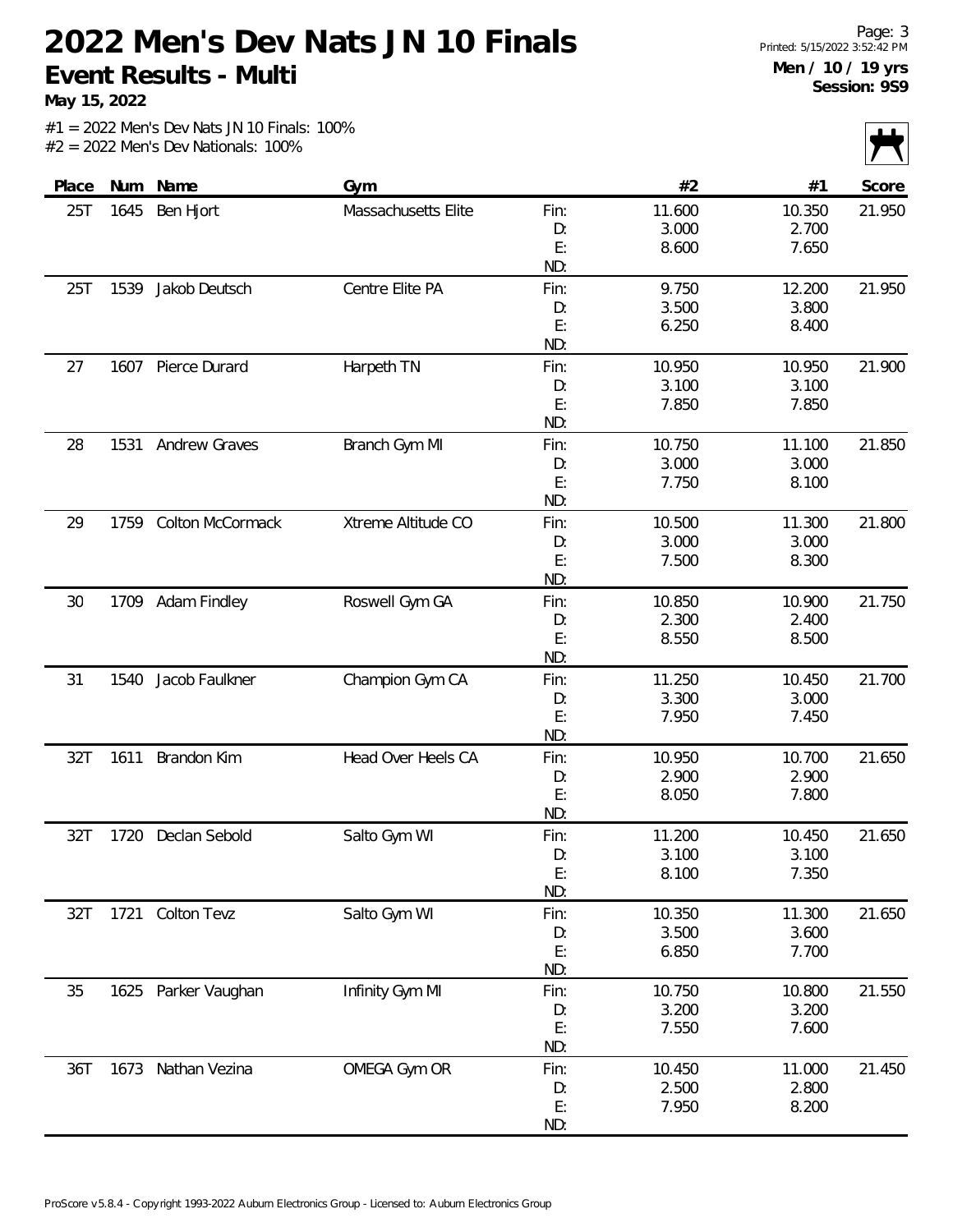**May 15, 2022**

|       |      |                    |                     |           |                 |                 | $\sqrt{ }$ |
|-------|------|--------------------|---------------------|-----------|-----------------|-----------------|------------|
| Place |      | Num Name           | Gym                 |           | #2              | #1              | Score      |
| 36T   | 1712 | Tj Bosalet         | <b>SCATS CA</b>     | Fin:      | 9.750           | 11.700          | 21.450     |
|       |      |                    |                     | D:        | 3.900           | 3.600           |            |
|       |      |                    |                     | E:        | 5.850           | 8.100           |            |
|       |      |                    |                     | ND:       |                 |                 |            |
| 38    | 1608 | Colter Schaefer    | Harpeth TN          | Fin:      | 10.550          | 10.800          | 21.350     |
|       |      |                    |                     | D:        | 2.500           | 2.400           |            |
|       |      |                    |                     | E:        | 8.050           | 8.400           |            |
|       |      |                    |                     | ND:       |                 |                 |            |
| 39T   | 1647 | Chris Duane        | Meadowlands NJ      | Fin:      | 10.450          | 10.800          | 21.250     |
|       |      |                    |                     | D:        | 3.000           | 3.000           |            |
|       |      |                    |                     | E:        | 7.450           | 7.800           |            |
|       |      |                    |                     | ND:       |                 |                 |            |
| 39T   |      | 1747 Elijah Cruz   | Vegas Gym Acad NV   | Fin:      | 10.750          | 10.500          | 21.250     |
|       |      |                    |                     | D:        | 3.500           | 3.500           |            |
|       |      |                    |                     | E:        | 7.250           | 7.000           |            |
|       |      |                    |                     | ND:       |                 |                 |            |
| 41    | 1660 | Sean Desmarais     | New England Acad MA | Fin:      | 11.100          | 9.850           | 20.950     |
|       |      |                    |                     | D:        | 2.900           | 2.700           |            |
|       |      |                    |                     | E:        | 8.200           | 7.150           |            |
|       |      |                    |                     | ND:       |                 |                 |            |
| 42    | 1577 | James Wick         | Gym NV              | Fin:      | 10.700          | 10.150          | 20.850     |
|       |      |                    |                     | D:        | 3.800           | 3.800           |            |
|       |      |                    |                     | E:<br>ND: | 6.900           | 6.350           |            |
|       |      |                    |                     |           |                 |                 |            |
| 43    |      | 1606 Phil Pyle     | Hanover Gym PA      | Fin:      | 10.300<br>3.100 | 10.300<br>3.100 | 20.600     |
|       |      |                    |                     | D:<br>E:  | 7.200           | 7.200           |            |
|       |      |                    |                     | ND:       |                 |                 |            |
| 44    | 1594 | Kevin Dammers      | Gymcats NV          | Fin:      | 9.950           | 10.550          | 20.500     |
|       |      |                    |                     | D:        | 3.200           | 3.200           |            |
|       |      |                    |                     | E:        | 6.750           | 7.350           |            |
|       |      |                    |                     | ND:       |                 |                 |            |
| 45T   | 1657 | <b>Blaine Loll</b> | Nebraska School     | Fin:      | 9.650           | 10.500          | 20.150     |
|       |      |                    |                     | D:        | 2.500           | 2.700           |            |
|       |      |                    |                     | E:        | 7.150           | 7.800           |            |
|       |      |                    |                     | ND:       |                 |                 |            |
| 45T   |      | 1590 Bryce Cannon  | Gym Zone CA         | Fin:      | 8.700           | 11.450          | 20.150     |
|       |      |                    |                     | D:        | 3.200           | 4.000           |            |
|       |      |                    |                     | E:        | 5.500           | 7.450           |            |
|       |      |                    |                     | ND:       |                 |                 |            |
| 47    | 1532 | Jack D'Ambrosia    | Bright Raven NY     | Fin:      | 9.750           | 10.000          | 19.750     |
|       |      |                    |                     | D:        | 3.200           | 3.200           |            |
|       |      |                    |                     | E:        | 6.550           | 6.800           |            |
|       |      |                    |                     | ND:       |                 |                 |            |
| 48    |      | 1705 Gabe Stark    | Roots MT            | Fin:      | 10.200          | 5.550           | 15.750     |
|       |      |                    |                     | D:        | 2.700           | 2.100           |            |
|       |      |                    |                     | E:        | 7.500           | 6.450           |            |
|       |      |                    |                     | ND:       |                 | $-3.000$        |            |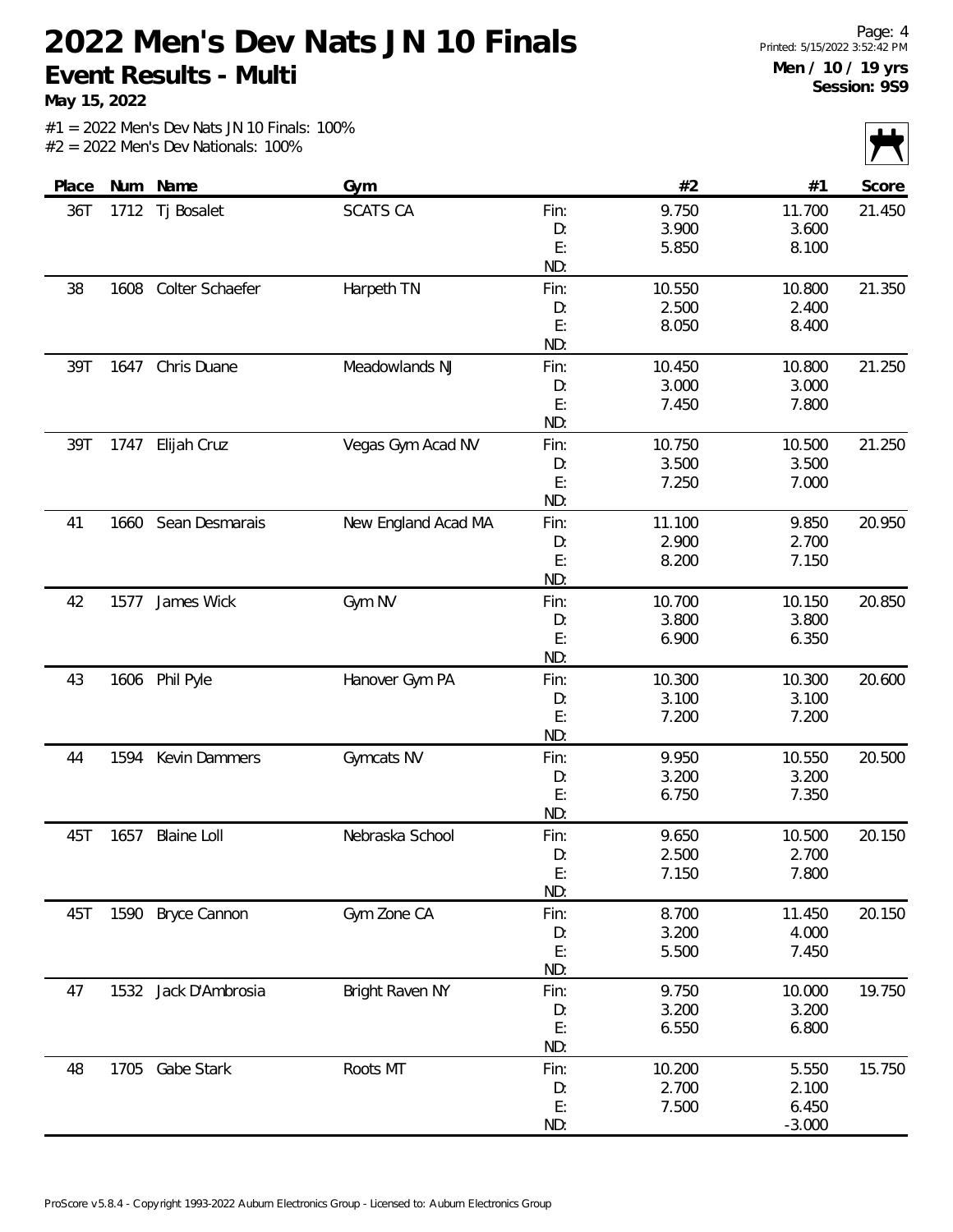**May 15, 2022**

| Place | <b>Num</b> | Name          | Gvm               |            | #2             | $#^2$          | Score |
|-------|------------|---------------|-------------------|------------|----------------|----------------|-------|
| 49    | 1614       | VT-Nolan Dech | Hocking Valley OH | Fin:<br>D: | 7.850<br>3.100 | 0.000<br>0.000 | 7.850 |
|       |            |               |                   | E:<br>ND:  | 4.750          | 0.000          |       |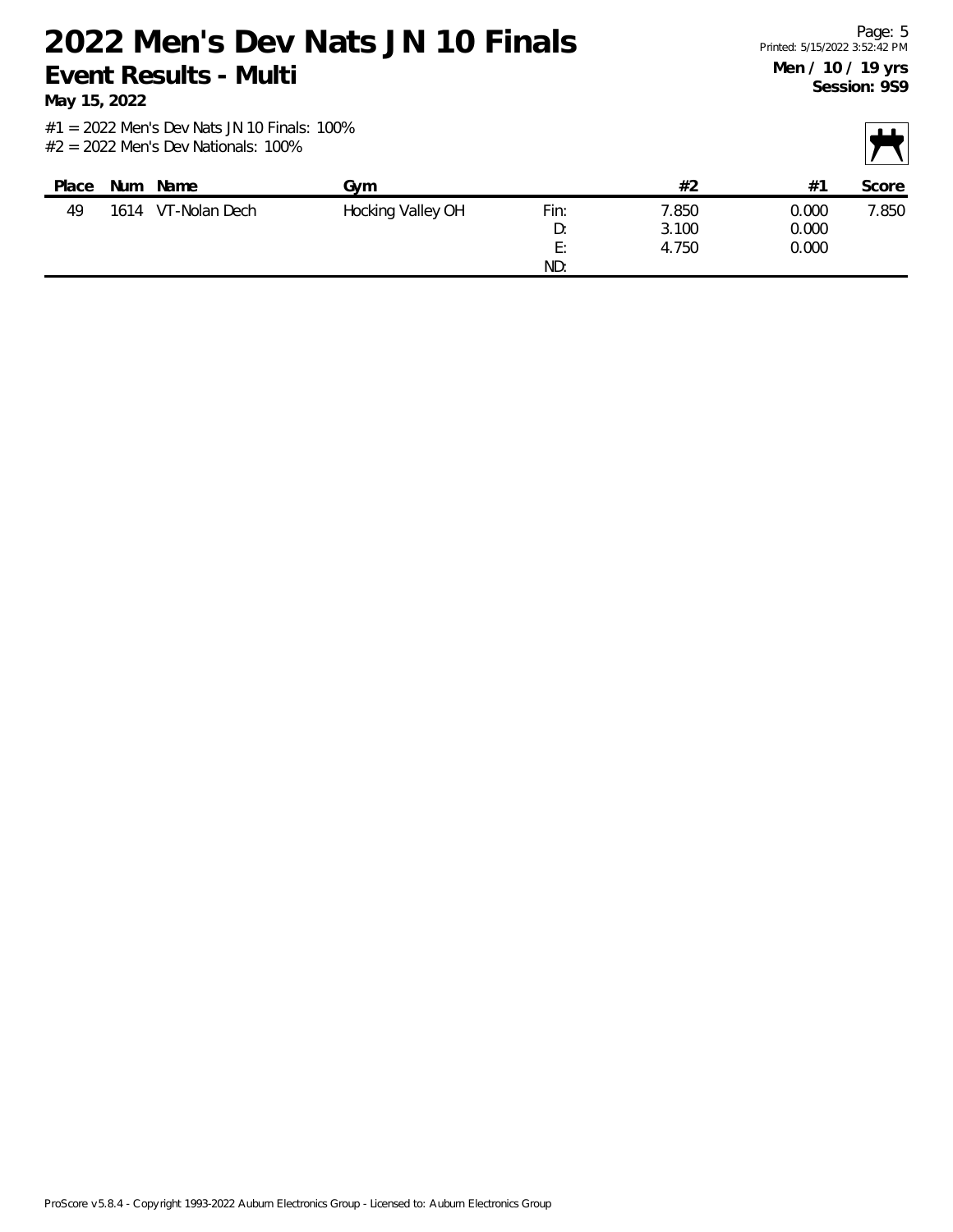**May 15, 2022**

| Place          |      | Num Name              | Gym                 |          | #2       | #1             | Score  |
|----------------|------|-----------------------|---------------------|----------|----------|----------------|--------|
| 1              | 1747 | Elijah Cruz           | Vegas Gym Acad NV   | Fin:     | 13.850   | 14.000         | 27.850 |
|                |      |                       |                     | D:       | 5.000    | 5.100          |        |
|                |      |                       |                     | E:       | 8.850    | 8.900          |        |
|                |      |                       |                     | ND:      |          |                |        |
| 2              | 1559 | Marqus Miranda        | Eric Will CA        | Fin:     | 13.100   | 13.200         | 26.300 |
|                |      |                       |                     | D:       | 4.000    | 4.000          |        |
|                |      |                       |                     | E:       | 9.100    | 9.200          |        |
|                |      |                       |                     | ND:      |          |                |        |
| 3              |      | 1606 Phil Pyle        | Hanover Gym PA      | Fin:     | 13.050   | 13.200         | 26.250 |
|                |      |                       |                     | D:       | 4.000    | 3.900          |        |
|                |      |                       |                     | E:       | 9.050    | 9.300          |        |
|                |      |                       |                     | ND:      |          |                |        |
| 4              | 1712 | Tj Bosalet            | <b>SCATS CA</b>     | Fin:     | 13.000   | 12.850         | 25.850 |
|                |      |                       |                     | D:       | 4.200    | 4.200          |        |
|                |      |                       |                     | E:       | 8.800    | 8.650          |        |
|                |      |                       |                     | ND:      |          |                |        |
| 5              | 1721 | Colton Tevz           | Salto Gym WI        | Fin:     | 12.500   | 12.800         | 25.300 |
|                |      |                       |                     | D:       | 3.700    | 3.700          |        |
|                |      |                       |                     | E:       | 9.100    | 9.100          |        |
|                |      |                       |                     | ND:      | $-0.300$ |                |        |
| 6              | 1759 | Colton McCormack      | Xtreme Altitude CO  | Fin:     | 12.250   | 12.700         | 24.950 |
|                |      |                       |                     | D:       | 4.300    | 4.300          |        |
|                |      |                       |                     | E:       | 7.950    | 8.400          |        |
|                |      |                       |                     | ND:      |          |                |        |
| 7T             | 1603 | <b>Connor Micklos</b> | Gymstrada VA        | Fin:     | 12.300   | 12.450         | 24.750 |
|                |      |                       |                     | D:<br>E: | 3.400    | 3.400<br>9.050 |        |
|                |      |                       |                     | ND:      | 8.900    |                |        |
| 7 <sub>T</sub> | 1549 | Palmer Wright         | Dynamo OK           | Fin:     | 12.500   | 12.250         | 24.750 |
|                |      |                       |                     | D:       | 4.200    | 4.200          |        |
|                |      |                       |                     | E:       | 8.300    | 8.050          |        |
|                |      |                       |                     | ND:      |          |                |        |
| 9              | 1673 | Nathan Vezina         | OMEGA Gym OR        | Fin:     | 12.150   | 12.500         | 24.650 |
|                |      |                       |                     | D:       | 3.500    | 3.500          |        |
|                |      |                       |                     | E:       | 8.650    | 9.000          |        |
|                |      |                       |                     | ND:      |          |                |        |
| 10             |      | 1503 Andrew Kerzhner  | Accel CA            | Fin:     | 12.400   | 12.050         | 24.450 |
|                |      |                       |                     | D:       | 3.400    | 3.400          |        |
|                |      |                       |                     | E:       | 9.000    | 8.650          |        |
|                |      |                       |                     | ND:      |          |                |        |
| 11             |      | 1760 Gavin Robey      | Xtreme Altitude CO  | Fin:     | 12.000   | 12.400         | 24.400 |
|                |      |                       |                     | D:       | 3.300    | 3.300          |        |
|                |      |                       |                     | E:       | 8.700    | 9.100          |        |
|                |      |                       |                     | ND:      |          |                |        |
| 12             |      | 1660 Sean Desmarais   | New England Acad MA | Fin:     | 12.100   | 12.200         | 24.300 |
|                |      |                       |                     | D:       | 3.800    | 3.700          |        |
|                |      |                       |                     | E:       | 8.300    | 8.800          |        |
|                |      |                       |                     | ND:      |          | $-0.300$       |        |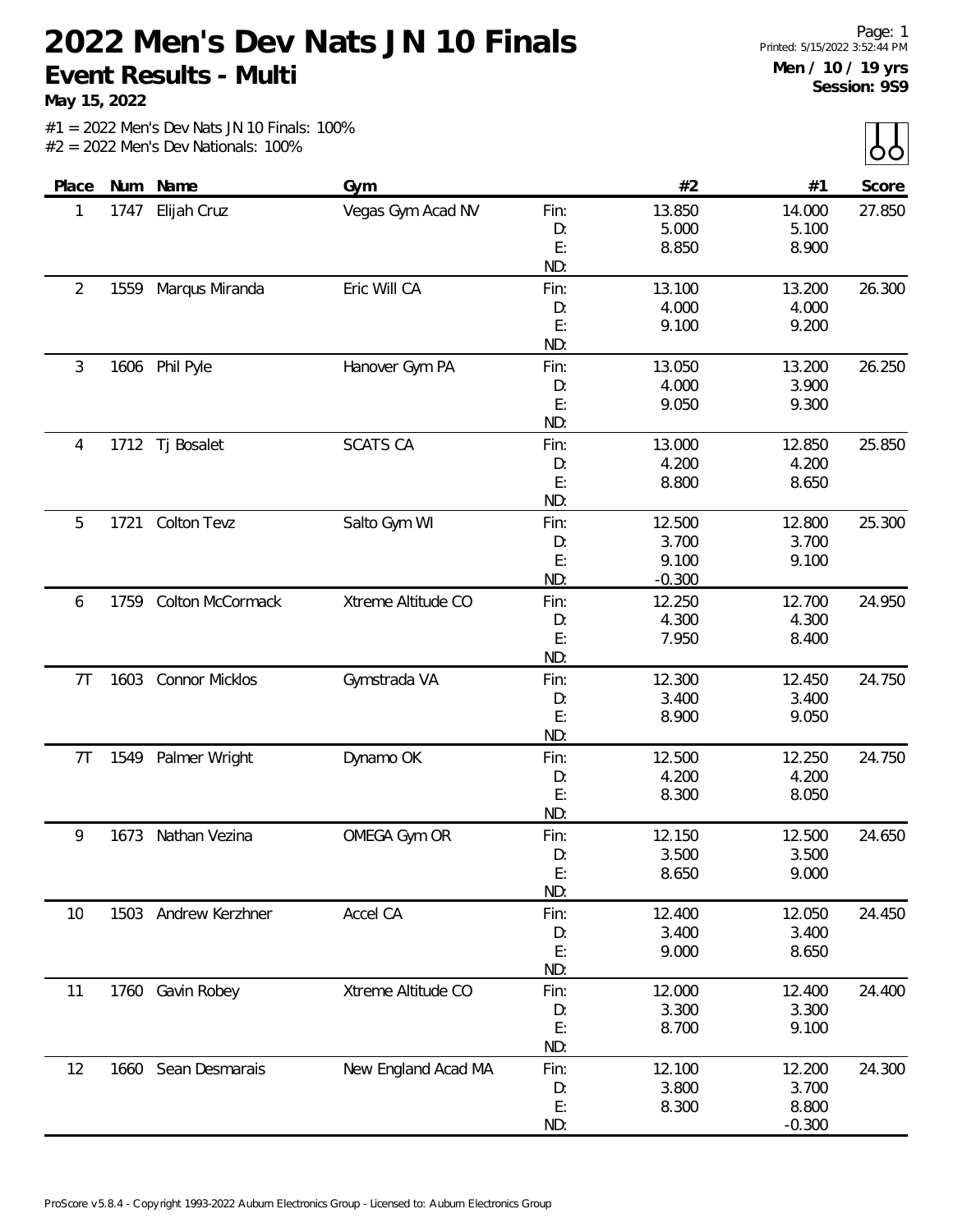**May 15, 2022**

|            |      |                       |                       |           |                |                 | $ -$   |
|------------|------|-----------------------|-----------------------|-----------|----------------|-----------------|--------|
| Place      |      | Num Name              | Gym                   |           | #2             | #1              | Score  |
| 13         | 1617 | Maddox Pabellon       | Houston Gym Center    | Fin:      | 12.100         | 12.150          | 24.250 |
|            |      |                       |                       | D:        | 3.800          | 3.800           |        |
|            |      |                       |                       | E:        | 8.300          | 8.350           |        |
|            |      |                       |                       | ND:       |                |                 |        |
| $14*$      |      | 1567 Kevin Laurino    | Go For It NV          | Fin:      | 11.650         | 12.550          | 24.200 |
|            |      |                       |                       | D:        | 3.600          | 3.600           |        |
|            |      |                       |                       | E:        | 8.050          | 8.950           |        |
|            |      |                       |                       | ND:       |                |                 |        |
| $14*$      |      | 1566 Aaron Chandler   | Go For It NV          | Fin:      | 11.950         | 12.250          | 24.200 |
|            |      |                       |                       | D:        | 3.600          | 3.600           |        |
|            |      |                       |                       | E:        | 8.350          | 8.650           |        |
|            |      |                       |                       | ND:       |                |                 |        |
| 16         | 1529 | Everett O'Donnell     | <b>Black Hills WA</b> | Fin:      | 11.550         | 12.600          | 24.150 |
|            |      |                       |                       | D:        | 3.900          | 3.800           |        |
|            |      |                       |                       | E:        | 7.650          | 8.800           |        |
|            |      |                       |                       | ND:       |                |                 |        |
| 17T        | 1645 | Ben Hjort             | Massachusetts Elite   | Fin:      | 12.050         | 12.050          | 24.100 |
|            |      |                       |                       | D:        | 3.700          | 3.700           |        |
|            |      |                       |                       | E:        | 8.650          | 8.650           |        |
|            |      |                       |                       | ND:       | $-0.300$       | $-0.300$        |        |
| 17T        | 1657 | <b>Blaine Loll</b>    | Nebraska School       | Fin:      | 11.850         | 12.250          | 24.100 |
|            |      |                       |                       | D:        | 3.900          | 3.900           |        |
|            |      |                       |                       | E:        | 7.950          | 8.350           |        |
|            |      |                       |                       | ND:       |                |                 |        |
| <b>19T</b> |      | 1641 Aiden Nielson    | Legacy Trn Ctr CA     | Fin:      | 11.900         | 12.050          | 23.950 |
|            |      |                       |                       | D:        | 3.200          | 3.200           |        |
|            |      |                       |                       | E:        | 8.700          | 8.850           |        |
|            |      |                       |                       | ND:       |                |                 |        |
| 19T        |      | 1763 Chris Brundage   | AZ Olympians          | Fin:      | 11.700         | 12.250          | 23.950 |
|            |      |                       |                       | D:        | 3.700          | 3.900           |        |
|            |      |                       |                       | E:        | 8.000          | 8.350           |        |
|            |      |                       |                       | ND:       |                |                 |        |
| 21T        | 1539 | Jakob Deutsch         | Centre Elite PA       | Fin:      | 12.050         | 11.850          | 23.900 |
|            |      |                       |                       | D:        | 3.200          | 3.200           |        |
|            |      |                       |                       | E:        | 8.850          | 8.650           |        |
|            |      |                       |                       | ND:       |                |                 |        |
| 21T        |      | 1587 Hudson Schneider | Gym World OH          | Fin:      | 12.000         | 11.900          | 23.900 |
|            |      |                       |                       | D:        | 3.700          | 3.700           |        |
|            |      |                       |                       | E:<br>ND: | 8.300          | 8.200           |        |
|            |      |                       |                       |           |                |                 |        |
| 23T        | 1540 | Jacob Faulkner        | Champion Gym CA       | Fin:      | 12.050         | 11.800          | 23.850 |
|            |      |                       |                       | D:<br>E:  | 2.900<br>8.850 | 3.000<br>9.100  |        |
|            |      |                       |                       | ND:       | 0.300          | $-0.300$        |        |
|            |      |                       |                       |           |                |                 |        |
| 23T        |      | 1590 Bryce Cannon     | Gym Zone CA           | Fin:      | 11.750         | 12.100<br>4.100 | 23.850 |
|            |      |                       |                       | D:<br>E:  | 4.100<br>7.650 | 8.000           |        |
|            |      |                       |                       | ND:       |                |                 |        |
|            |      |                       |                       |           |                |                 |        |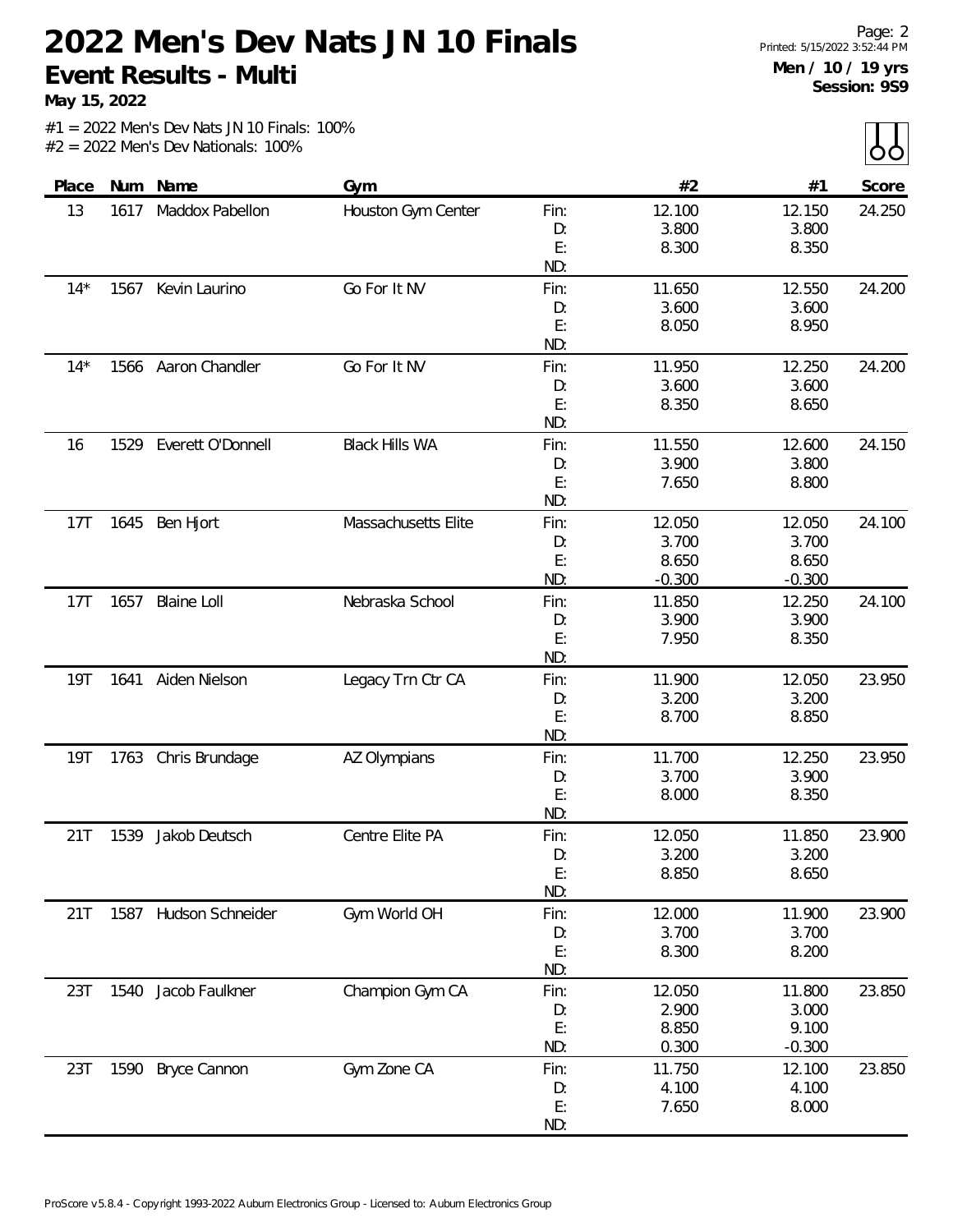**May 15, 2022**

| Place |      | Num Name             | Gym             |      | #2       | #1       | Score  |
|-------|------|----------------------|-----------------|------|----------|----------|--------|
| 25T   | 1601 | Zach Granados        | Gymstrada VA    | Fin: | 11.850   | 11.850   | 23.700 |
|       |      |                      |                 | D:   | 3.300    | 3.300    |        |
|       |      |                      |                 | E:   | 8.850    | 8.850    |        |
|       |      |                      |                 | ND:  | $-0.300$ | $-0.300$ |        |
| 25T   | 1584 | Thom Hoagland        | Gym World OH    | Fin: | 12.500   | 11.200   | 23.700 |
|       |      |                      |                 | D:   | 3.900    | 3.900    |        |
|       |      |                      |                 | E:   | 8.600    | 7.300    |        |
|       |      |                      |                 | ND:  |          |          |        |
| 27    | 1705 | Gabe Stark           | Roots MT        | Fin: | 11.850   | 11.700   | 23.550 |
|       |      |                      |                 | D:   | 3.900    | 3.900    |        |
|       |      |                      |                 | E:   | 7.950    | 7.800    |        |
|       |      |                      |                 | ND:  |          |          |        |
| 28T   | 1545 | Jude Norris          | Chow's IA       | Fin: | 11.750   | 11.750   | 23.500 |
|       |      |                      |                 | D:   | 3.600    | 3.600    |        |
|       |      |                      |                 | E:   | 8.150    | 8.150    |        |
|       |      |                      |                 | ND:  |          |          |        |
| 28T   | 1577 | James Wick           | Gym NV          | Fin: | 12.000   | 11.500   | 23.500 |
|       |      |                      |                 | D:   | 3.800    | 3.500    |        |
|       |      |                      |                 | E:   | 8.200    | 8.000    |        |
|       |      |                      |                 | ND:  |          |          |        |
| 28T   | 1531 | <b>Andrew Graves</b> | Branch Gym MI   | Fin: | 11.800   | 11.700   | 23.500 |
|       |      |                      |                 | D:   | 4.400    | 4.400    |        |
|       |      |                      |                 | E:   | 7.400    | 7.300    |        |
|       |      |                      |                 | ND:  |          |          |        |
| 31    | 1536 | John Wear            | Cahoy's NE      | Fin: | 11.750   | 11.550   | 23.300 |
|       |      |                      |                 | D:   | 3.600    | 3.600    |        |
|       |      |                      |                 | E:   | 8.150    | 7.950    |        |
|       |      |                      |                 | ND:  |          |          |        |
| 32    | 1594 | Kevin Dammers        | Gymcats NV      | Fin: | 11.650   | 11.600   | 23.250 |
|       |      |                      |                 | D:   | 3.700    | 3.700    |        |
|       |      |                      |                 | E:   | 8.250    | 7.900    |        |
|       |      |                      |                 | ND:  | $-0.300$ |          |        |
| 33    | 1752 | Connor Folmar        | West Coast CA   | Fin: | 11.800   | 11.400   | 23.200 |
|       |      |                      |                 | D:   | 3.100    | 3.100    |        |
|       |      |                      |                 | E:   | 8.700    | 8.300    |        |
|       |      |                      |                 | ND:  |          |          |        |
| 34    |      | 1532 Jack D'Ambrosia | Bright Raven NY | Fin: | 11.800   | 11.350   | 23.150 |
|       |      |                      |                 | D:   | 3.400    | 3.400    |        |
|       |      |                      |                 | E:   | 8.400    | 7.950    |        |
|       |      |                      |                 | ND:  |          |          |        |
| 35    |      | 1555 Kelly North     | Emerald City KS | Fin: | 11.450   | 11.650   | 23.100 |
|       |      |                      |                 | D:   | 3.400    | 3.600    |        |
|       |      |                      |                 | E:   | 8.050    | 8.050    |        |
|       |      |                      |                 | ND:  |          |          |        |
| 36    | 1647 | Chris Duane          | Meadowlands NJ  | Fin: | 11.500   | 11.400   | 22.900 |
|       |      |                      |                 | D:   | 3.100    | 3.100    |        |
|       |      |                      |                 | E:   | 8.700    | 8.600    |        |
|       |      |                      |                 | ND:  | $-0.300$ | $-0.300$ |        |
|       |      |                      |                 |      |          |          |        |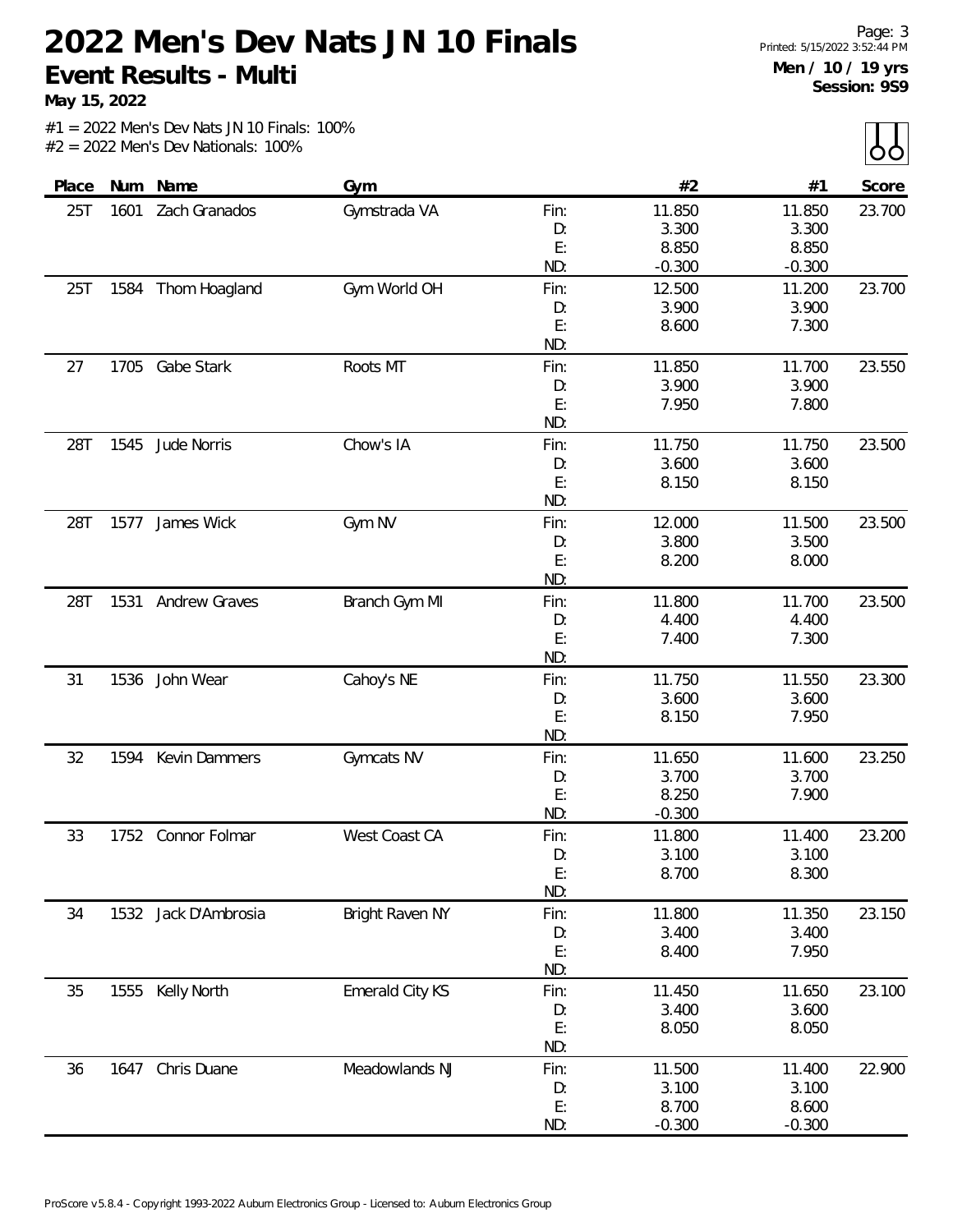**May 15, 2022**

| Place | Num  | Name               | Gym                |      | #2       | #1       | Score  |
|-------|------|--------------------|--------------------|------|----------|----------|--------|
| 37    | 1608 | Colter Schaefer    | Harpeth TN         | Fin: | 11.700   | 11.150   | 22.850 |
|       |      |                    |                    | D:   | 3.100    | 3.100    |        |
|       |      |                    |                    | E:   | 8.900    | 8.350    |        |
|       |      |                    |                    | ND:  | $-0.300$ | $-0.300$ |        |
| 38    | 1720 | Declan Sebold      | Salto Gym WI       | Fin: | 11.450   | 11.050   | 22.500 |
|       |      |                    |                    | D:   | 3.000    | 3.000    |        |
|       |      |                    |                    | E:   | 8.450    | 8.050    |        |
|       |      |                    |                    | ND:  |          |          |        |
| 39    | 1624 | Milo Staley        | Infinity Gym MI    | Fin: | 10.950   | 11.500   | 22.450 |
|       |      |                    |                    | D:   | 3.200    | 3.100    |        |
|       |      |                    |                    | E:   | 7.750    | 8.700    |        |
|       |      |                    |                    | ND:  |          | $-0.300$ |        |
| 40T   | 1625 | Parker Vaughan     | Infinity Gym MI    | Fin: | 10.800   | 11.300   | 22.100 |
|       |      |                    |                    | D:   | 2.700    | 2.900    |        |
|       |      |                    |                    | E:   | 8.400    | 8.400    |        |
|       |      |                    |                    | ND:  | $-0.300$ |          |        |
| 40T   |      | 1518 Arush Kannan  | Aspire Kids AZ     | Fin: | 10.800   | 11.300   | 22.100 |
|       |      |                    |                    | D:   | 3.000    | 3.000    |        |
|       |      |                    |                    | E:   | 8.100    | 8.600    |        |
|       |      |                    |                    | ND:  | $-0.300$ | $-0.300$ |        |
| 42    | 1527 | Jacob Miller       | Bart Conner OK     | Fin: | 10.500   | 11.500   | 22.000 |
|       |      |                    |                    | D:   | 3.000    | 3.000    |        |
|       |      |                    |                    | E:   | 7.500    | 8.500    |        |
|       |      |                    |                    | ND:  |          |          |        |
| 43    | 1599 | Parker Thackston   | Gymland/Arena NJ   | Fin: | 11.350   | 10.400   | 21.750 |
|       |      |                    |                    | D:   | 3.100    | 3.000    |        |
|       |      |                    |                    | E:   | 8.250    | 7.400    |        |
|       |      |                    |                    | ND:  |          |          |        |
| 44    | 1607 | Pierce Durard      | Harpeth TN         | Fin: | 10.900   | 10.650   | 21.550 |
|       |      |                    |                    | D:   | 2.100    | 2.100    |        |
|       |      |                    |                    | E:   | 9.100    | 8.850    |        |
|       |      |                    |                    | ND:  | $-0.300$ | $-0.300$ |        |
| 45    | 1709 | Adam Findley       | Roswell Gym GA     | Fin: | 10.900   | 10.400   | 21.300 |
|       |      |                    |                    | D:   | 3.700    | 3.700    |        |
|       |      |                    |                    | E:   | 7.200    | 6.700    |        |
|       |      |                    |                    | ND:  |          |          |        |
| 46    | 1611 | Brandon Kim        | Head Over Heels CA | Fin: | 11.300   | 9.300    | 20.600 |
|       |      |                    |                    | D:   | 3.600    | 3.300    |        |
|       |      |                    |                    | E:   | 7.700    | 6.000    |        |
|       |      |                    |                    | ND:  |          |          |        |
| 47    |      | 1649 Liam Cox      | Mercury Gym MO     | Fin: | 11.500   | 8.700    | 20.200 |
|       |      |                    |                    | D:   | 3.400    | 3.200    |        |
|       |      |                    |                    | E:   | 8.100    | 5.800    |        |
|       |      |                    |                    | ND:  |          | $-0.300$ |        |
| 48    |      | 1614 VT-Nolan Dech | Hocking Valley OH  | Fin: | 11.700   | 0.000    | 11.700 |
|       |      |                    |                    | D:   | 3.500    | 0.000    |        |
|       |      |                    |                    | E:   | 8.200    | 0.000    |        |
|       |      |                    |                    | ND:  |          |          |        |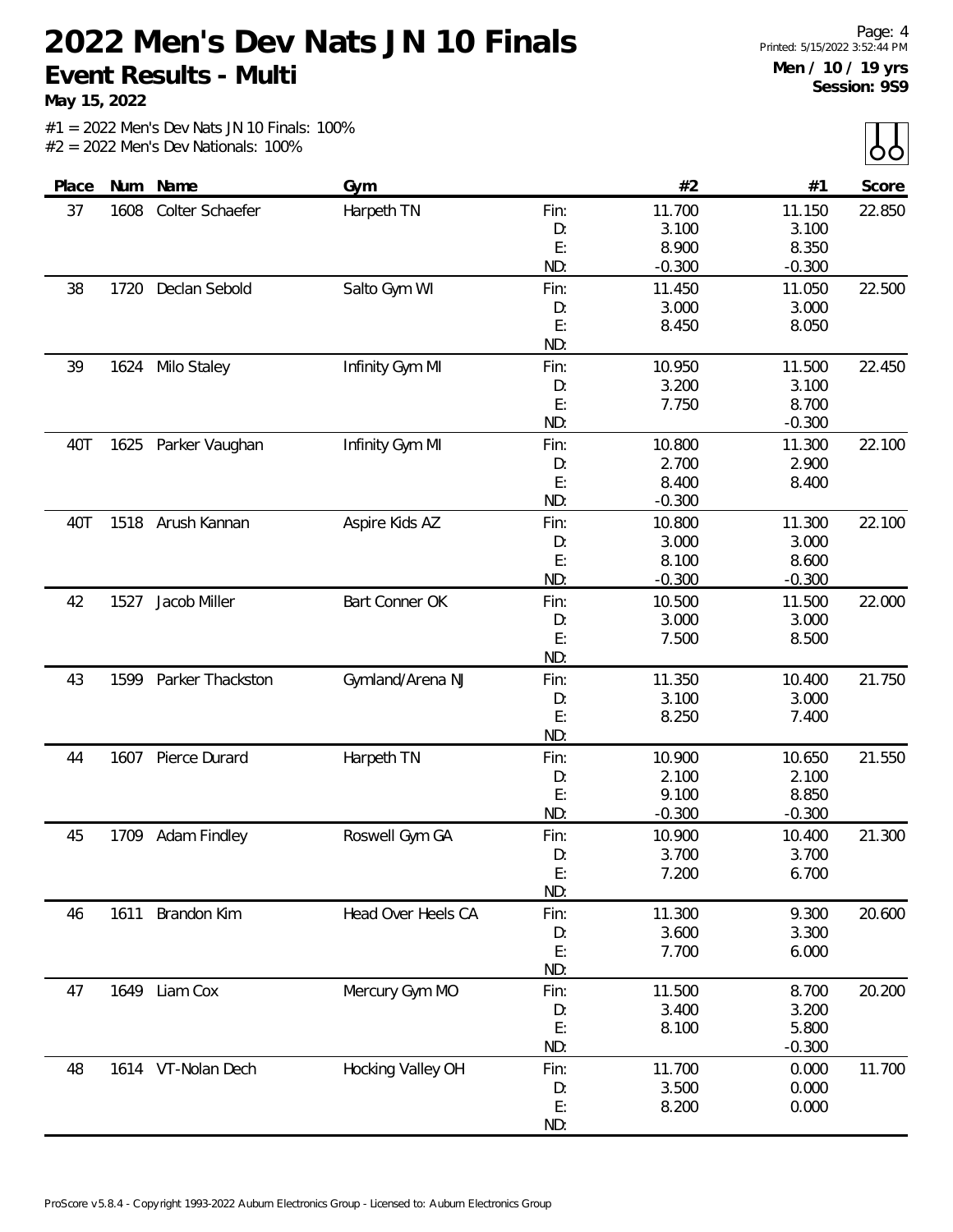**May 15, 2022**

| Place | Num  | Name              | Gvm              |            | #2             | $#^{\sim}$     | Score |
|-------|------|-------------------|------------------|------------|----------------|----------------|-------|
| 49    | 1728 | PH-Marcus Kushner | Stanford Boys CA | Fin:<br>D: | 0.000<br>0.000 | 0.000<br>0.000 | 0.000 |
|       |      |                   |                  | E:         | 0.000          | 0.000          |       |
|       |      |                   |                  | ND:        |                |                |       |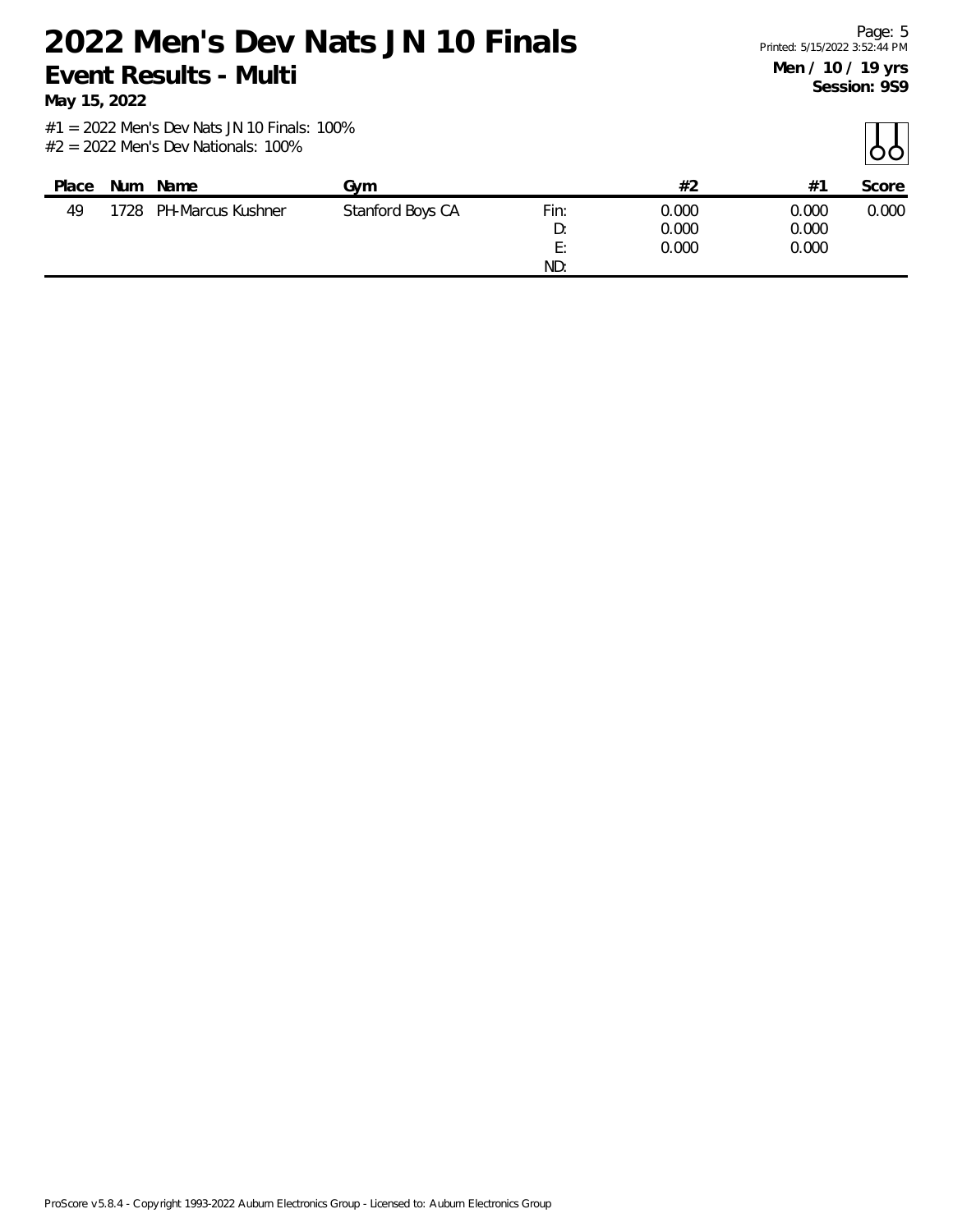**May 15, 2022**

 $\tau$ 

| Score  | #1             | #2             |          | Gym                | Name                | Num  | Place          |
|--------|----------------|----------------|----------|--------------------|---------------------|------|----------------|
| 27.600 | 13.750         | 13.850         | Fin:     | Houston Gym Center | Maddox Pabellon     | 1617 | 1              |
|        | 4.800          | 4.800          | D:       |                    |                     |      |                |
|        | 8.950          | 9.050          | E:       |                    |                     |      |                |
|        |                |                | ND:      |                    |                     |      |                |
| 27.550 | 14.150         | 13.400         | Fin:     | <b>SCATS CA</b>    | Tj Bosalet          | 1712 | $\overline{2}$ |
|        | 4.800          | 4.000          | D:       |                    |                     |      |                |
|        | 9.350          | 9.400          | E:       |                    |                     |      |                |
|        |                |                | ND:      |                    |                     |      |                |
| 27.200 | 13.800         | 13.400         | Fin:     | Gym World OH       | Hudson Schneider    | 1587 | 3T             |
|        | 4.800          | 4.800          | D:       |                    |                     |      |                |
|        | 9.000          | 8.700          | E:       |                    |                     |      |                |
|        |                | $-0.100$       | ND:      |                    |                     |      |                |
| 27.200 | 13.400         | 13.800         | Fin:     | Gym Zone CA        | <b>Bryce Cannon</b> | 1590 | 3T             |
|        | 4.800          | 4.800          | D:       |                    |                     |      |                |
|        | 8.600          | 9.000          | E:       |                    |                     |      |                |
|        |                |                | ND:      |                    |                     |      |                |
| 27.100 | 13.600         | 13.500         | Fin:     | Eric Will CA       | Marqus Miranda      | 1559 | 5T             |
|        | 4.800          | 4.000          | D:       |                    |                     |      |                |
|        | 8.800          | 9.500          | E:       |                    |                     |      |                |
|        |                |                | ND:      |                    |                     |      |                |
| 27.100 | 13.400         | 13.700         | Fin:     | Branch Gym MI      | Andrew Graves       | 1531 | 5T             |
|        | 4.800          | 4.800          | D:       |                    |                     |      |                |
|        | 8.600          | 8.900          | E:       |                    |                     |      |                |
|        |                |                | ND:      |                    |                     |      |                |
| 26.900 | 13.300         | 13.600         | Fin:     | Go For It NV       | Aaron Chandler      | 1566 | 7              |
|        | 4.000<br>9.300 | 4.000<br>9.600 | D:<br>E: |                    |                     |      |                |
|        |                |                | ND:      |                    |                     |      |                |
| 26.800 | 13.500         | 13.300         | Fin:     | Legacy Trn Ctr CA  | Aiden Nielson       | 1641 | 8              |
|        | 4.400          | 4.400          | D:       |                    |                     |      |                |
|        | 9.100          | 8.900          | E:       |                    |                     |      |                |
|        |                |                | ND:      |                    |                     |      |                |
| 26.600 | 13.650         | 12.950         | Fin:     | Infinity Gym MI    | 1624 Milo Staley    |      | 9              |
|        | 4.000          | 4.000          | D:       |                    |                     |      |                |
|        | 9.650          | 9.050          | E:       |                    |                     |      |                |
|        |                | $-0.100$       | ND:      |                    |                     |      |                |
| 26.550 | 12.850         | 13.700         | Fin:     | Hocking Valley OH  | 1614 VT-Nolan Dech  |      | 10             |
|        | 4.800          | 4.800          | D:       |                    |                     |      |                |
|        | 8.350          | 8.900          | E:       |                    |                     |      |                |
|        | $-0.300$       |                | ND:      |                    |                     |      |                |
| 26.500 | 13.150         | 13.350         | Fin:     | Xtreme Altitude CO | 1760 Gavin Robey    |      | 11             |
|        | 4.000          | 4.000          | D:       |                    |                     |      |                |
|        | 9.150          | 9.350          | E:       |                    |                     |      |                |
|        |                |                | ND:      |                    |                     |      |                |
| 26.150 | 13.200         | 12.950         | Fin:     | Go For It NV       | Kevin Laurino       | 1567 | 12             |
|        | 4.000          | 4.000          | D:       |                    |                     |      |                |
|        | 9.300          | 9.050          | E:       |                    |                     |      |                |
|        | $-0.100$       | $-0.100$       | ND:      |                    |                     |      |                |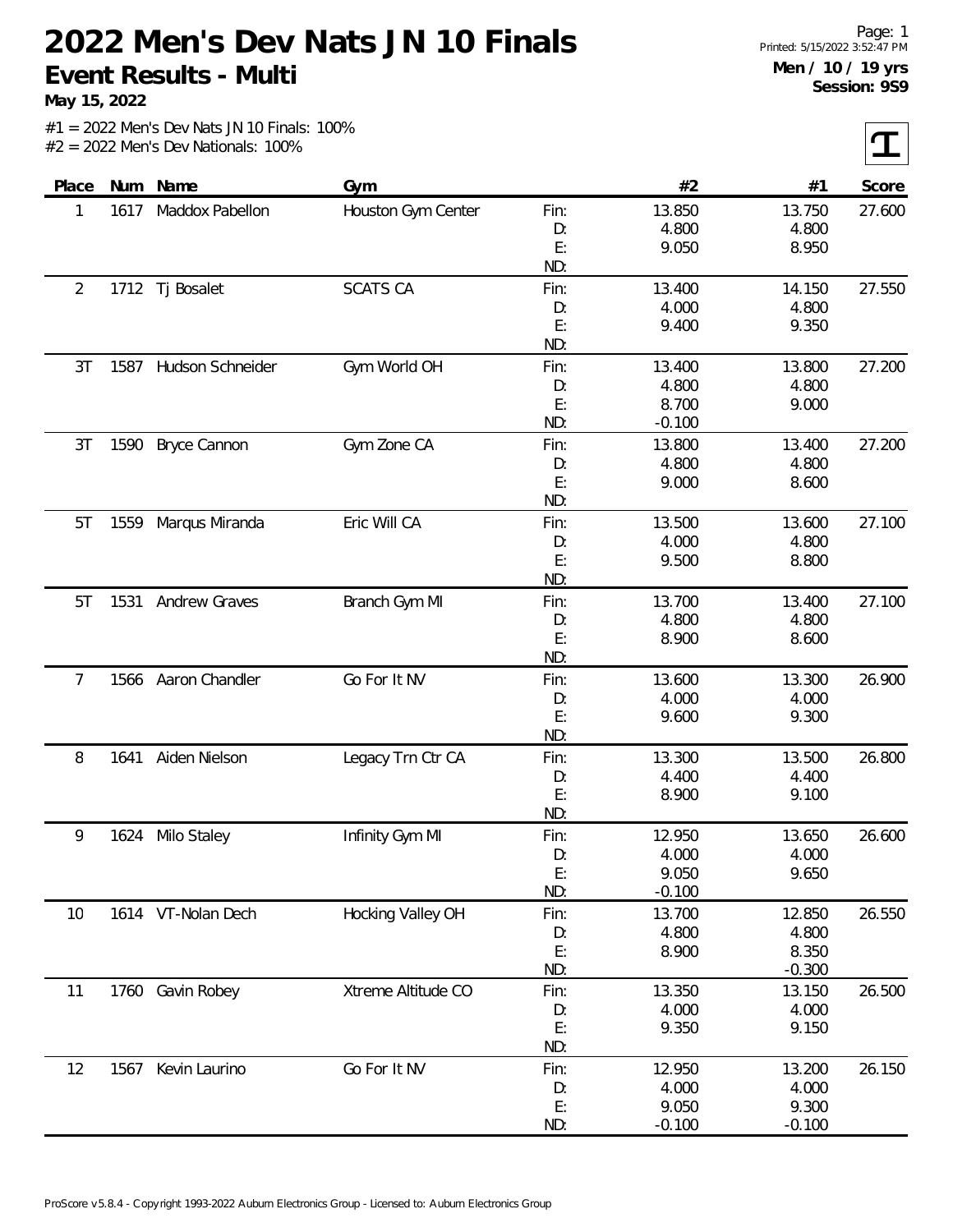**May 15, 2022**

 $|\mathbf{T}|$ 

| #2<br>Num Name<br>Gym<br>#1<br>Score<br>Place<br>Cahoy's NE<br>John Wear<br>13.000<br>13<br>1536<br>Fin:<br>13.100<br>26.100<br>4.000<br>4.000<br>D:<br>E:<br>9.100<br>9.000<br>ND:<br>1649<br>14T<br>Liam Cox<br>Mercury Gym MO<br>Fin:<br>13.200<br>12.800<br>26.000<br>4.000<br>4.000<br>D:<br>E:<br>8.900<br>9.200<br>ND:<br>$-0.100$<br>Chow's IA<br>12.600<br>26.000<br>1545<br>Jude Norris<br>Fin:<br>13.400<br>14T<br>4.000<br>D:<br>4.400<br>E:<br>8.600<br>9.100<br>ND:<br>$-0.100$<br>Colter Schaefer<br>Harpeth TN<br>13.150<br>25.950<br>16T<br>1608<br>12.800<br>Fin:<br>4.000<br>4.000<br>D:<br>E:<br>9.150<br>8.900<br>ND:<br>$-0.100$<br><b>16T</b><br>1720 Declan Sebold<br>Salto Gym WI<br>13.550<br>12.400<br>25.950<br>Fin:<br>4.000<br>4.000<br>D:<br>E:<br>9.550<br>8.400<br>ND:<br>13.100<br><b>18T</b><br>1705<br>Gabe Stark<br>Roots MT<br>Fin:<br>12.750<br>25.850<br>3.600<br>3.600<br>D:<br>E:<br>9.500<br>9.150<br>ND:<br>$18*$<br>12.900<br>12.950<br>25.850<br>Elijah Cruz<br>Vegas Gym Acad NV<br>Fin:<br>1747<br>4.000<br>4.000<br>D:<br>E:<br>8.900<br>8.950<br>ND:<br>$18*$<br>1532<br>Jack D'Ambrosia<br>Bright Raven NY<br>12.950<br>25.850<br>Fin:<br>12.900<br>4.000<br>4.000<br>D:<br>E:<br>8.950<br>8.900<br>ND:<br>12.800<br>$21*$<br>1606 Phil Pyle<br>Hanover Gym PA<br>Fin:<br>12.800<br>D:<br>4.000<br>4.000<br>E:<br>8.800<br>8.800<br>ND:<br>$21*$<br>Kevin Dammers<br>Gymcats NV<br>12.750<br>12.850<br>1594<br>Fin:<br>4.000<br>4.000<br>D:<br>E:<br>8.750<br>8.850<br>ND:<br>1709 Adam Findley<br>Roswell Gym GA<br>23<br>12.550<br>13.000<br>Fin:<br>4.000<br>4.000<br>D:<br>E:<br>8.850<br>9.000<br>ND:<br>$-0.300$<br>Brandon Kim<br>Head Over Heels CA<br>1611<br>12.850<br>12.650<br>24<br>Fin:<br>4.000<br>4.000<br>D:<br>E:<br>8.850<br>8.650<br>ND: |  |  |  |  |
|-----------------------------------------------------------------------------------------------------------------------------------------------------------------------------------------------------------------------------------------------------------------------------------------------------------------------------------------------------------------------------------------------------------------------------------------------------------------------------------------------------------------------------------------------------------------------------------------------------------------------------------------------------------------------------------------------------------------------------------------------------------------------------------------------------------------------------------------------------------------------------------------------------------------------------------------------------------------------------------------------------------------------------------------------------------------------------------------------------------------------------------------------------------------------------------------------------------------------------------------------------------------------------------------------------------------------------------------------------------------------------------------------------------------------------------------------------------------------------------------------------------------------------------------------------------------------------------------------------------------------------------------------------------------------------------------------------------------------------------------------------------------------------------------------------------------|--|--|--|--|
|                                                                                                                                                                                                                                                                                                                                                                                                                                                                                                                                                                                                                                                                                                                                                                                                                                                                                                                                                                                                                                                                                                                                                                                                                                                                                                                                                                                                                                                                                                                                                                                                                                                                                                                                                                                                                 |  |  |  |  |
|                                                                                                                                                                                                                                                                                                                                                                                                                                                                                                                                                                                                                                                                                                                                                                                                                                                                                                                                                                                                                                                                                                                                                                                                                                                                                                                                                                                                                                                                                                                                                                                                                                                                                                                                                                                                                 |  |  |  |  |
|                                                                                                                                                                                                                                                                                                                                                                                                                                                                                                                                                                                                                                                                                                                                                                                                                                                                                                                                                                                                                                                                                                                                                                                                                                                                                                                                                                                                                                                                                                                                                                                                                                                                                                                                                                                                                 |  |  |  |  |
|                                                                                                                                                                                                                                                                                                                                                                                                                                                                                                                                                                                                                                                                                                                                                                                                                                                                                                                                                                                                                                                                                                                                                                                                                                                                                                                                                                                                                                                                                                                                                                                                                                                                                                                                                                                                                 |  |  |  |  |
|                                                                                                                                                                                                                                                                                                                                                                                                                                                                                                                                                                                                                                                                                                                                                                                                                                                                                                                                                                                                                                                                                                                                                                                                                                                                                                                                                                                                                                                                                                                                                                                                                                                                                                                                                                                                                 |  |  |  |  |
|                                                                                                                                                                                                                                                                                                                                                                                                                                                                                                                                                                                                                                                                                                                                                                                                                                                                                                                                                                                                                                                                                                                                                                                                                                                                                                                                                                                                                                                                                                                                                                                                                                                                                                                                                                                                                 |  |  |  |  |
|                                                                                                                                                                                                                                                                                                                                                                                                                                                                                                                                                                                                                                                                                                                                                                                                                                                                                                                                                                                                                                                                                                                                                                                                                                                                                                                                                                                                                                                                                                                                                                                                                                                                                                                                                                                                                 |  |  |  |  |
|                                                                                                                                                                                                                                                                                                                                                                                                                                                                                                                                                                                                                                                                                                                                                                                                                                                                                                                                                                                                                                                                                                                                                                                                                                                                                                                                                                                                                                                                                                                                                                                                                                                                                                                                                                                                                 |  |  |  |  |
|                                                                                                                                                                                                                                                                                                                                                                                                                                                                                                                                                                                                                                                                                                                                                                                                                                                                                                                                                                                                                                                                                                                                                                                                                                                                                                                                                                                                                                                                                                                                                                                                                                                                                                                                                                                                                 |  |  |  |  |
|                                                                                                                                                                                                                                                                                                                                                                                                                                                                                                                                                                                                                                                                                                                                                                                                                                                                                                                                                                                                                                                                                                                                                                                                                                                                                                                                                                                                                                                                                                                                                                                                                                                                                                                                                                                                                 |  |  |  |  |
|                                                                                                                                                                                                                                                                                                                                                                                                                                                                                                                                                                                                                                                                                                                                                                                                                                                                                                                                                                                                                                                                                                                                                                                                                                                                                                                                                                                                                                                                                                                                                                                                                                                                                                                                                                                                                 |  |  |  |  |
|                                                                                                                                                                                                                                                                                                                                                                                                                                                                                                                                                                                                                                                                                                                                                                                                                                                                                                                                                                                                                                                                                                                                                                                                                                                                                                                                                                                                                                                                                                                                                                                                                                                                                                                                                                                                                 |  |  |  |  |
|                                                                                                                                                                                                                                                                                                                                                                                                                                                                                                                                                                                                                                                                                                                                                                                                                                                                                                                                                                                                                                                                                                                                                                                                                                                                                                                                                                                                                                                                                                                                                                                                                                                                                                                                                                                                                 |  |  |  |  |
|                                                                                                                                                                                                                                                                                                                                                                                                                                                                                                                                                                                                                                                                                                                                                                                                                                                                                                                                                                                                                                                                                                                                                                                                                                                                                                                                                                                                                                                                                                                                                                                                                                                                                                                                                                                                                 |  |  |  |  |
|                                                                                                                                                                                                                                                                                                                                                                                                                                                                                                                                                                                                                                                                                                                                                                                                                                                                                                                                                                                                                                                                                                                                                                                                                                                                                                                                                                                                                                                                                                                                                                                                                                                                                                                                                                                                                 |  |  |  |  |
|                                                                                                                                                                                                                                                                                                                                                                                                                                                                                                                                                                                                                                                                                                                                                                                                                                                                                                                                                                                                                                                                                                                                                                                                                                                                                                                                                                                                                                                                                                                                                                                                                                                                                                                                                                                                                 |  |  |  |  |
|                                                                                                                                                                                                                                                                                                                                                                                                                                                                                                                                                                                                                                                                                                                                                                                                                                                                                                                                                                                                                                                                                                                                                                                                                                                                                                                                                                                                                                                                                                                                                                                                                                                                                                                                                                                                                 |  |  |  |  |
|                                                                                                                                                                                                                                                                                                                                                                                                                                                                                                                                                                                                                                                                                                                                                                                                                                                                                                                                                                                                                                                                                                                                                                                                                                                                                                                                                                                                                                                                                                                                                                                                                                                                                                                                                                                                                 |  |  |  |  |
|                                                                                                                                                                                                                                                                                                                                                                                                                                                                                                                                                                                                                                                                                                                                                                                                                                                                                                                                                                                                                                                                                                                                                                                                                                                                                                                                                                                                                                                                                                                                                                                                                                                                                                                                                                                                                 |  |  |  |  |
|                                                                                                                                                                                                                                                                                                                                                                                                                                                                                                                                                                                                                                                                                                                                                                                                                                                                                                                                                                                                                                                                                                                                                                                                                                                                                                                                                                                                                                                                                                                                                                                                                                                                                                                                                                                                                 |  |  |  |  |
|                                                                                                                                                                                                                                                                                                                                                                                                                                                                                                                                                                                                                                                                                                                                                                                                                                                                                                                                                                                                                                                                                                                                                                                                                                                                                                                                                                                                                                                                                                                                                                                                                                                                                                                                                                                                                 |  |  |  |  |
|                                                                                                                                                                                                                                                                                                                                                                                                                                                                                                                                                                                                                                                                                                                                                                                                                                                                                                                                                                                                                                                                                                                                                                                                                                                                                                                                                                                                                                                                                                                                                                                                                                                                                                                                                                                                                 |  |  |  |  |
|                                                                                                                                                                                                                                                                                                                                                                                                                                                                                                                                                                                                                                                                                                                                                                                                                                                                                                                                                                                                                                                                                                                                                                                                                                                                                                                                                                                                                                                                                                                                                                                                                                                                                                                                                                                                                 |  |  |  |  |
|                                                                                                                                                                                                                                                                                                                                                                                                                                                                                                                                                                                                                                                                                                                                                                                                                                                                                                                                                                                                                                                                                                                                                                                                                                                                                                                                                                                                                                                                                                                                                                                                                                                                                                                                                                                                                 |  |  |  |  |
|                                                                                                                                                                                                                                                                                                                                                                                                                                                                                                                                                                                                                                                                                                                                                                                                                                                                                                                                                                                                                                                                                                                                                                                                                                                                                                                                                                                                                                                                                                                                                                                                                                                                                                                                                                                                                 |  |  |  |  |
|                                                                                                                                                                                                                                                                                                                                                                                                                                                                                                                                                                                                                                                                                                                                                                                                                                                                                                                                                                                                                                                                                                                                                                                                                                                                                                                                                                                                                                                                                                                                                                                                                                                                                                                                                                                                                 |  |  |  |  |
|                                                                                                                                                                                                                                                                                                                                                                                                                                                                                                                                                                                                                                                                                                                                                                                                                                                                                                                                                                                                                                                                                                                                                                                                                                                                                                                                                                                                                                                                                                                                                                                                                                                                                                                                                                                                                 |  |  |  |  |
|                                                                                                                                                                                                                                                                                                                                                                                                                                                                                                                                                                                                                                                                                                                                                                                                                                                                                                                                                                                                                                                                                                                                                                                                                                                                                                                                                                                                                                                                                                                                                                                                                                                                                                                                                                                                                 |  |  |  |  |
|                                                                                                                                                                                                                                                                                                                                                                                                                                                                                                                                                                                                                                                                                                                                                                                                                                                                                                                                                                                                                                                                                                                                                                                                                                                                                                                                                                                                                                                                                                                                                                                                                                                                                                                                                                                                                 |  |  |  |  |
|                                                                                                                                                                                                                                                                                                                                                                                                                                                                                                                                                                                                                                                                                                                                                                                                                                                                                                                                                                                                                                                                                                                                                                                                                                                                                                                                                                                                                                                                                                                                                                                                                                                                                                                                                                                                                 |  |  |  |  |
| 25.600<br>25.600<br>25.550<br>25.500                                                                                                                                                                                                                                                                                                                                                                                                                                                                                                                                                                                                                                                                                                                                                                                                                                                                                                                                                                                                                                                                                                                                                                                                                                                                                                                                                                                                                                                                                                                                                                                                                                                                                                                                                                            |  |  |  |  |
|                                                                                                                                                                                                                                                                                                                                                                                                                                                                                                                                                                                                                                                                                                                                                                                                                                                                                                                                                                                                                                                                                                                                                                                                                                                                                                                                                                                                                                                                                                                                                                                                                                                                                                                                                                                                                 |  |  |  |  |
|                                                                                                                                                                                                                                                                                                                                                                                                                                                                                                                                                                                                                                                                                                                                                                                                                                                                                                                                                                                                                                                                                                                                                                                                                                                                                                                                                                                                                                                                                                                                                                                                                                                                                                                                                                                                                 |  |  |  |  |
|                                                                                                                                                                                                                                                                                                                                                                                                                                                                                                                                                                                                                                                                                                                                                                                                                                                                                                                                                                                                                                                                                                                                                                                                                                                                                                                                                                                                                                                                                                                                                                                                                                                                                                                                                                                                                 |  |  |  |  |
|                                                                                                                                                                                                                                                                                                                                                                                                                                                                                                                                                                                                                                                                                                                                                                                                                                                                                                                                                                                                                                                                                                                                                                                                                                                                                                                                                                                                                                                                                                                                                                                                                                                                                                                                                                                                                 |  |  |  |  |
|                                                                                                                                                                                                                                                                                                                                                                                                                                                                                                                                                                                                                                                                                                                                                                                                                                                                                                                                                                                                                                                                                                                                                                                                                                                                                                                                                                                                                                                                                                                                                                                                                                                                                                                                                                                                                 |  |  |  |  |
|                                                                                                                                                                                                                                                                                                                                                                                                                                                                                                                                                                                                                                                                                                                                                                                                                                                                                                                                                                                                                                                                                                                                                                                                                                                                                                                                                                                                                                                                                                                                                                                                                                                                                                                                                                                                                 |  |  |  |  |
|                                                                                                                                                                                                                                                                                                                                                                                                                                                                                                                                                                                                                                                                                                                                                                                                                                                                                                                                                                                                                                                                                                                                                                                                                                                                                                                                                                                                                                                                                                                                                                                                                                                                                                                                                                                                                 |  |  |  |  |
|                                                                                                                                                                                                                                                                                                                                                                                                                                                                                                                                                                                                                                                                                                                                                                                                                                                                                                                                                                                                                                                                                                                                                                                                                                                                                                                                                                                                                                                                                                                                                                                                                                                                                                                                                                                                                 |  |  |  |  |
|                                                                                                                                                                                                                                                                                                                                                                                                                                                                                                                                                                                                                                                                                                                                                                                                                                                                                                                                                                                                                                                                                                                                                                                                                                                                                                                                                                                                                                                                                                                                                                                                                                                                                                                                                                                                                 |  |  |  |  |
|                                                                                                                                                                                                                                                                                                                                                                                                                                                                                                                                                                                                                                                                                                                                                                                                                                                                                                                                                                                                                                                                                                                                                                                                                                                                                                                                                                                                                                                                                                                                                                                                                                                                                                                                                                                                                 |  |  |  |  |
|                                                                                                                                                                                                                                                                                                                                                                                                                                                                                                                                                                                                                                                                                                                                                                                                                                                                                                                                                                                                                                                                                                                                                                                                                                                                                                                                                                                                                                                                                                                                                                                                                                                                                                                                                                                                                 |  |  |  |  |
|                                                                                                                                                                                                                                                                                                                                                                                                                                                                                                                                                                                                                                                                                                                                                                                                                                                                                                                                                                                                                                                                                                                                                                                                                                                                                                                                                                                                                                                                                                                                                                                                                                                                                                                                                                                                                 |  |  |  |  |
|                                                                                                                                                                                                                                                                                                                                                                                                                                                                                                                                                                                                                                                                                                                                                                                                                                                                                                                                                                                                                                                                                                                                                                                                                                                                                                                                                                                                                                                                                                                                                                                                                                                                                                                                                                                                                 |  |  |  |  |
|                                                                                                                                                                                                                                                                                                                                                                                                                                                                                                                                                                                                                                                                                                                                                                                                                                                                                                                                                                                                                                                                                                                                                                                                                                                                                                                                                                                                                                                                                                                                                                                                                                                                                                                                                                                                                 |  |  |  |  |
|                                                                                                                                                                                                                                                                                                                                                                                                                                                                                                                                                                                                                                                                                                                                                                                                                                                                                                                                                                                                                                                                                                                                                                                                                                                                                                                                                                                                                                                                                                                                                                                                                                                                                                                                                                                                                 |  |  |  |  |
|                                                                                                                                                                                                                                                                                                                                                                                                                                                                                                                                                                                                                                                                                                                                                                                                                                                                                                                                                                                                                                                                                                                                                                                                                                                                                                                                                                                                                                                                                                                                                                                                                                                                                                                                                                                                                 |  |  |  |  |
|                                                                                                                                                                                                                                                                                                                                                                                                                                                                                                                                                                                                                                                                                                                                                                                                                                                                                                                                                                                                                                                                                                                                                                                                                                                                                                                                                                                                                                                                                                                                                                                                                                                                                                                                                                                                                 |  |  |  |  |
|                                                                                                                                                                                                                                                                                                                                                                                                                                                                                                                                                                                                                                                                                                                                                                                                                                                                                                                                                                                                                                                                                                                                                                                                                                                                                                                                                                                                                                                                                                                                                                                                                                                                                                                                                                                                                 |  |  |  |  |
|                                                                                                                                                                                                                                                                                                                                                                                                                                                                                                                                                                                                                                                                                                                                                                                                                                                                                                                                                                                                                                                                                                                                                                                                                                                                                                                                                                                                                                                                                                                                                                                                                                                                                                                                                                                                                 |  |  |  |  |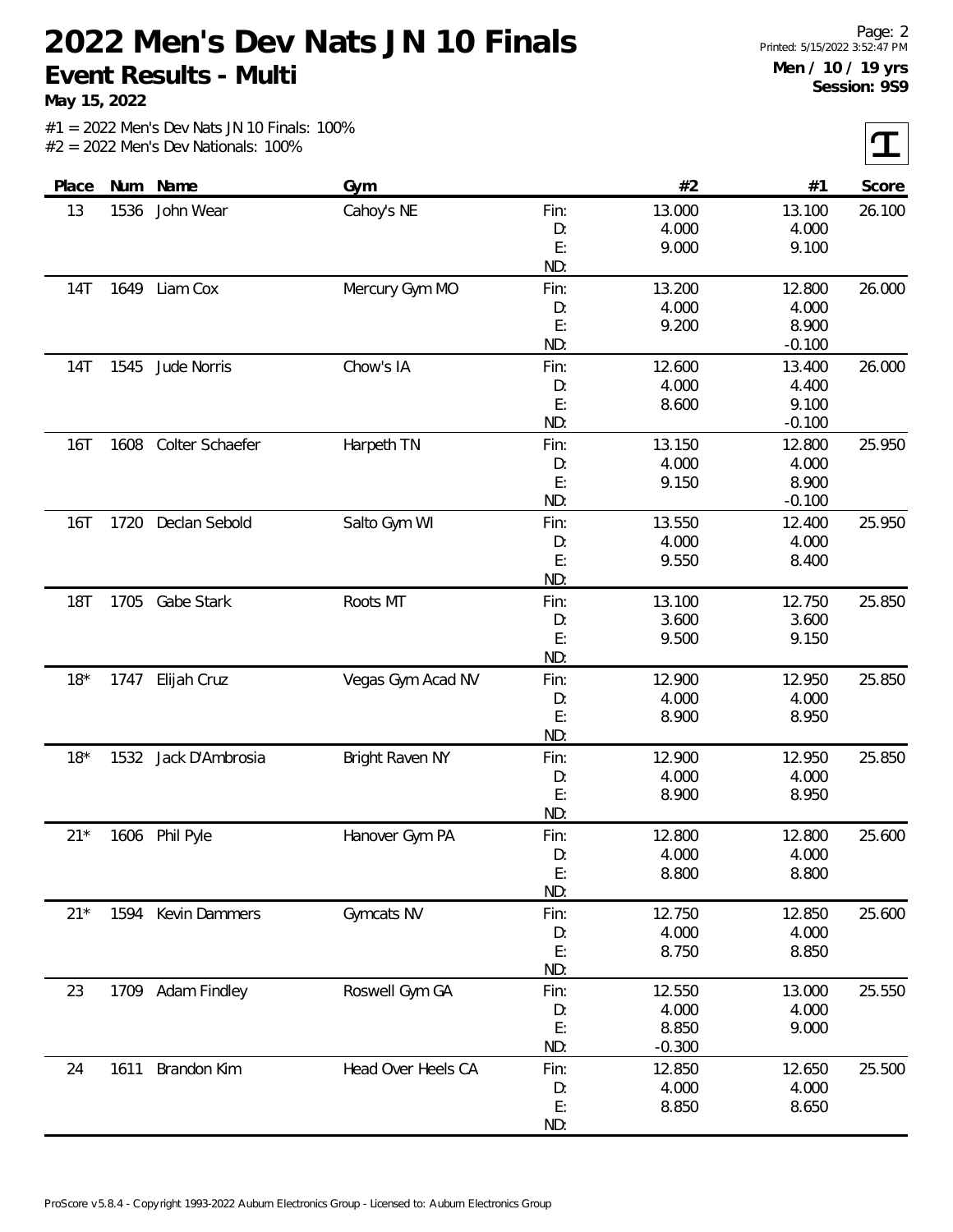**May 15, 2022**

 $\tau$ 

| Place |      | Num Name            | Gym                    |      | #2       | #1       | Score  |
|-------|------|---------------------|------------------------|------|----------|----------|--------|
| 25T   | 1647 | Chris Duane         | Meadowlands NJ         | Fin: | 12.000   | 13.450   | 25.450 |
|       |      |                     |                        | D:   | 3.600    | 3.600    |        |
|       |      |                     |                        | E:   | 8.700    | 9.850    |        |
|       |      |                     |                        | ND:  | $-0.300$ |          |        |
| 25T   |      | 1660 Sean Desmarais | New England Acad MA    | Fin: | 12.950   | 12.500   | 25.450 |
|       |      |                     |                        | D:   | 4.000    | 4.000    |        |
|       |      |                     |                        | E:   | 9.150    | 8.800    |        |
|       |      |                     |                        | ND:  | $-0.200$ | $-0.300$ |        |
| 27    | 1555 | <b>Kelly North</b>  | <b>Emerald City KS</b> | Fin: | 13.050   | 12.350   | 25.400 |
|       |      |                     |                        | D:   | 4.800    | 4.800    |        |
|       |      |                     |                        | E:   | 8.550    | 7.850    |        |
|       |      |                     |                        | ND:  | $-0.300$ | $-0.300$ |        |
| 28    | 1752 | Connor Folmar       | West Coast CA          | Fin: | 12.450   | 12.800   | 25.250 |
|       |      |                     |                        | D:   | 4.000    | 4.000    |        |
|       |      |                     |                        | E:   | 8.550    | 8.800    |        |
|       |      |                     |                        | ND:  | $-0.100$ |          |        |
| 29T   | 1601 | Zach Granados       | Gymstrada VA           | Fin: | 12.650   | 12.550   | 25.200 |
|       |      |                     |                        | D:   | 3.200    | 3.200    |        |
|       |      |                     |                        | E:   | 9.450    | 9.350    |        |
|       |      |                     |                        | ND:  |          |          |        |
| 29T   | 1539 | Jakob Deutsch       | Centre Elite PA        | Fin: | 12.800   | 12.400   | 25.200 |
|       |      |                     |                        | D:   | 3.600    | 3.600    |        |
|       |      |                     |                        | E:   | 9.200    | 9.100    |        |
|       |      |                     |                        | ND:  |          | $-0.300$ |        |
| 29T   |      | 1673 Nathan Vezina  | OMEGA Gym OR           | Fin: | 12.650   | 12.550   | 25.200 |
|       |      |                     |                        | D:   | 4.000    | 4.000    |        |
|       |      |                     |                        | E:   | 8.650    | 8.550    |        |
|       |      |                     |                        | ND:  |          |          |        |
| 32    | 1721 | Colton Tevz         | Salto Gym WI           | Fin: | 12.650   | 12.500   | 25.150 |
|       |      |                     |                        | D:   | 4.000    | 4.000    |        |
|       |      |                     |                        | E:   | 8.650    | 8.600    |        |
|       |      |                     |                        | ND:  |          | $-0.100$ |        |
| 33    | 1577 | James Wick          | Gym NV                 | Fin: | 12.600   | 12.400   | 25.000 |
|       |      |                     |                        | D:   | 4.800    | 4.000    |        |
|       |      |                     |                        | E:   | 7.800    | 8.400    |        |
|       |      |                     |                        | ND:  |          |          |        |
| 34    | 1657 | <b>Blaine Loll</b>  | Nebraska School        | Fin: | 12.400   | 12.400   | 24.800 |
|       |      |                     |                        | D:   | 3.200    | 3.200    |        |
|       |      |                     |                        | E:   | 9.200    | 9.300    |        |
|       |      |                     |                        | ND:  |          | $-0.100$ |        |
| 35    | 1584 | Thom Hoagland       | Gym World OH           | Fin: | 12.400   | 12.350   | 24.750 |
|       |      |                     |                        | D:   | 4.800    | 4.800    |        |
|       |      |                     |                        | E:   | 7.900    | 7.850    |        |
|       |      |                     |                        | ND:  | $-0.300$ | $-0.300$ |        |
| 36T   | 1540 | Jacob Faulkner      | Champion Gym CA        | Fin: | 12.200   | 12.500   | 24.700 |
|       |      |                     |                        | D:   | 3.600    | 3.600    |        |
|       |      |                     |                        | E:   | 8.600    | 9.000    |        |
|       |      |                     |                        | ND:  |          | $-0.100$ |        |
|       |      |                     |                        |      |          |          |        |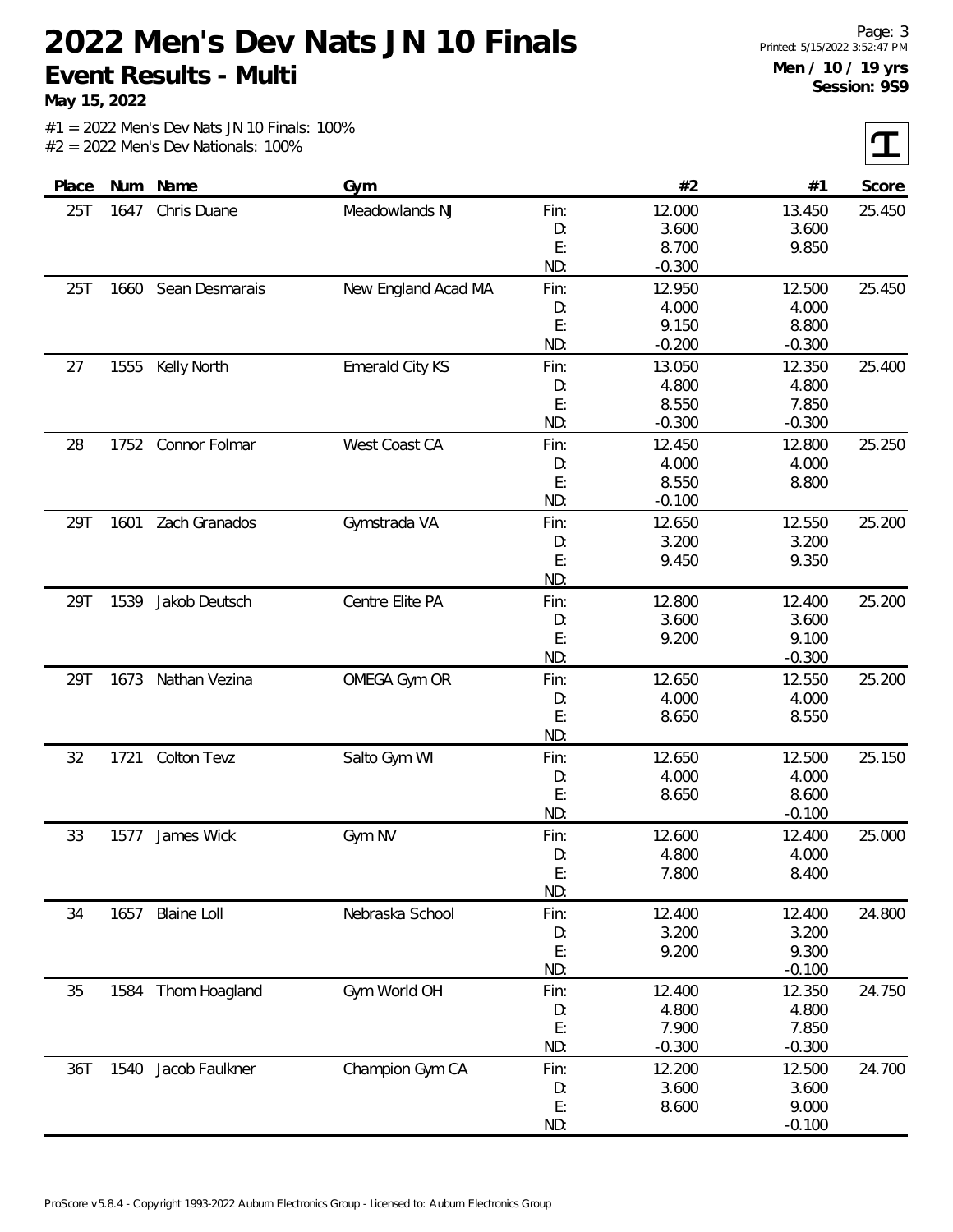**May 15, 2022**

 $\tau$ 

| Place | Num  | Name                  | Gym                   |      | #2       | #1       | Score  |
|-------|------|-----------------------|-----------------------|------|----------|----------|--------|
| 36T   | 1518 | Arush Kannan          | Aspire Kids AZ        | Fin: | 12.850   | 11.850   | 24.700 |
|       |      |                       |                       | D:   | 4.000    | 4.000    |        |
|       |      |                       |                       | E:   | 8.850    | 8.150    |        |
|       |      |                       |                       | ND:  |          | $-0.300$ |        |
| 36T   |      | 1607 Pierce Durard    | Harpeth TN            | Fin: | 12.150   | 12.550   | 24.700 |
|       |      |                       |                       | D:   | 4.000    | 4.000    |        |
|       |      |                       |                       | E:   | 8.150    | 8.550    |        |
|       |      |                       |                       | ND:  |          |          |        |
| 39    | 1645 | Ben Hjort             | Massachusetts Elite   | Fin: | 12.500   | 12.150   | 24.650 |
|       |      |                       |                       | D:   | 3.200    | 3.200    |        |
|       |      |                       |                       | E:   | 9.300    | 8.950    |        |
|       |      |                       |                       | ND:  |          |          |        |
| 40    | 1603 | Connor Micklos        | Gymstrada VA          | Fin: | 12.300   | 12.300   | 24.600 |
|       |      |                       |                       | D:   | 3.200    | 3.200    |        |
|       |      |                       |                       | E:   | 9.100    | 9.100    |        |
|       |      |                       |                       | ND:  |          |          |        |
| 41    | 1527 | Jacob Miller          | Bart Conner OK        | Fin: | 12.400   | 12.150   | 24.550 |
|       |      |                       |                       | D:   | 3.200    | 3.200    |        |
|       |      |                       |                       | E:   | 9.200    | 9.050    |        |
|       |      |                       |                       | ND:  |          | $-0.100$ |        |
| 42T   |      | 1549 Palmer Wright    | Dynamo OK             | Fin: | 12.200   | 12.050   | 24.250 |
|       |      |                       |                       | D:   | 3.200    | 3.200    |        |
|       |      |                       |                       | E:   | 9.000    | 8.950    |        |
|       |      |                       |                       | ND:  |          | $-0.100$ |        |
| 42T   | 1529 | Everett O'Donnell     | <b>Black Hills WA</b> | Fin: | 11.950   | 12.300   | 24.250 |
|       |      |                       |                       | D:   | 3.200    | 3.200    |        |
|       |      |                       |                       | E:   | 8.750    | 9.100    |        |
|       |      |                       |                       | ND:  |          |          |        |
| 44    | 1759 | Colton McCormack      | Xtreme Altitude CO    | Fin: | 12.100   | 11.750   | 23.850 |
|       |      |                       |                       | D:   | 3.200    | 3.200    |        |
|       |      |                       |                       | E:   | 8.900    | 8.550    |        |
|       |      |                       |                       | ND:  |          |          |        |
| 45    | 1503 | Andrew Kerzhner       | Accel CA              | Fin: | 11.750   | 11.750   | 23.500 |
|       |      |                       |                       | D:   | 3.200    | 3.200    |        |
|       |      |                       |                       | E:   | 8.550    | 8.650    |        |
|       |      |                       |                       | ND:  |          | $-0.100$ |        |
| 46    |      | 1599 Parker Thackston | Gymland/Arena NJ      | Fin: | 13.050   | 10.000   | 23.050 |
|       |      |                       |                       | D:   | 4.000    | 2.800    |        |
|       |      |                       |                       | E:   | 9.050    | 7.500    |        |
|       |      |                       |                       | ND:  |          | $-0.300$ |        |
| 47    |      | 1763 Chris Brundage   | AZ Olympians          | Fin: | 10.400   | 12.450   | 22.850 |
|       |      |                       |                       | D:   | 2.800    | 4.000    |        |
|       |      |                       |                       | E:   | 7.900    | 8.450    |        |
|       |      |                       |                       | ND:  | $-0.300$ |          |        |
| 48    | 1625 | Parker Vaughan        | Infinity Gym MI       | Fin: | 10.600   | 11.400   | 22.000 |
|       |      |                       |                       | D:   | 2.400    | 2.400    |        |
|       |      |                       |                       | E:   | 8.200    | 9.000    |        |
|       |      |                       |                       | ND:  |          |          |        |
|       |      |                       |                       |      |          |          |        |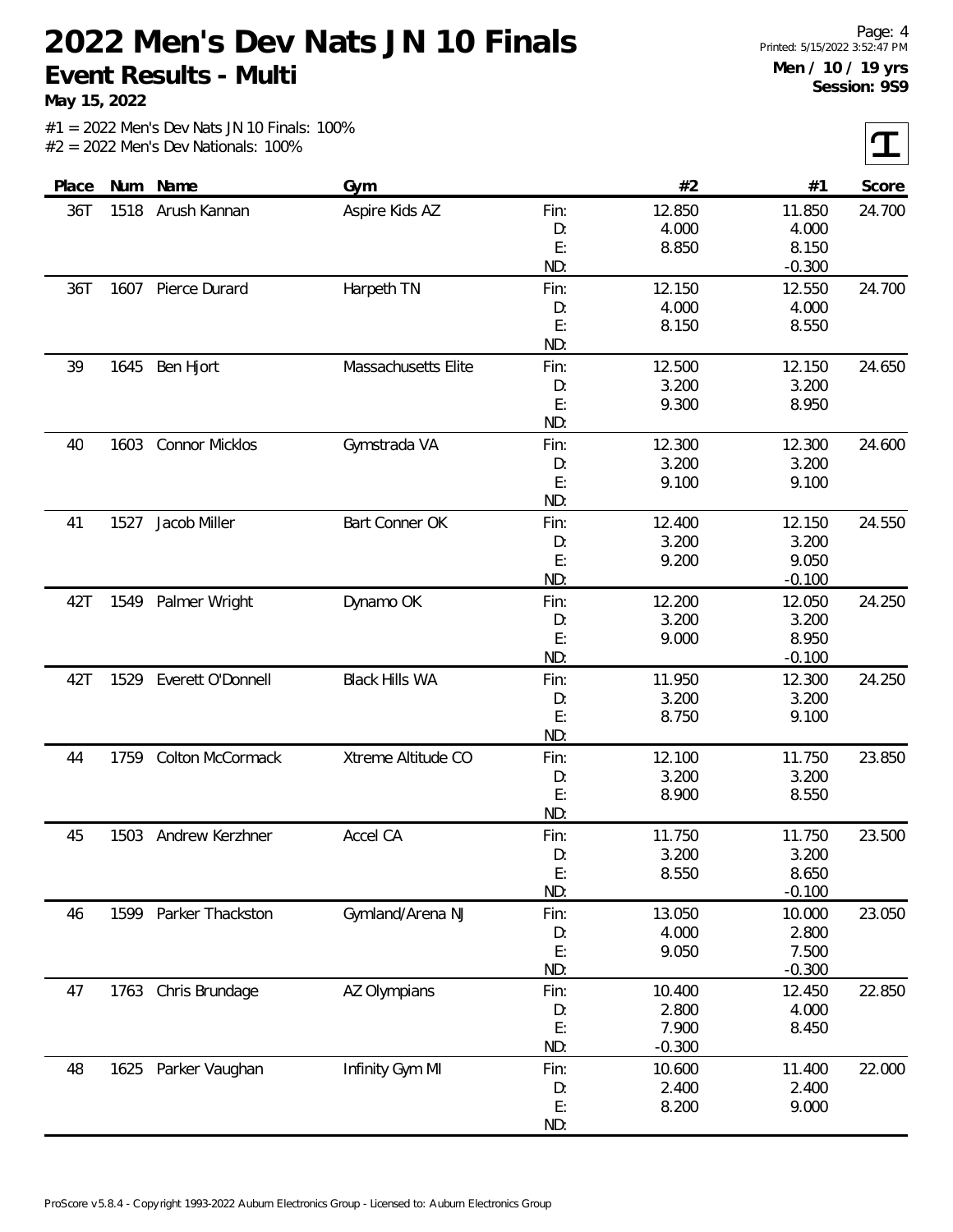**May 15, 2022**

| Place | <b>Num</b> | Name                   | Gvm              |      | #2    | $#^{\sim}$ | Score |
|-------|------------|------------------------|------------------|------|-------|------------|-------|
| 49    |            | 1728 PH-Marcus Kushner | Stanford Boys CA | Fin: | 0.000 | 0.000      | 0.000 |
|       |            |                        |                  | D:   | 0.000 | 0.000      |       |
|       |            |                        |                  | E:   | 0.000 | 0.000      |       |
|       |            |                        |                  | ND:  |       |            |       |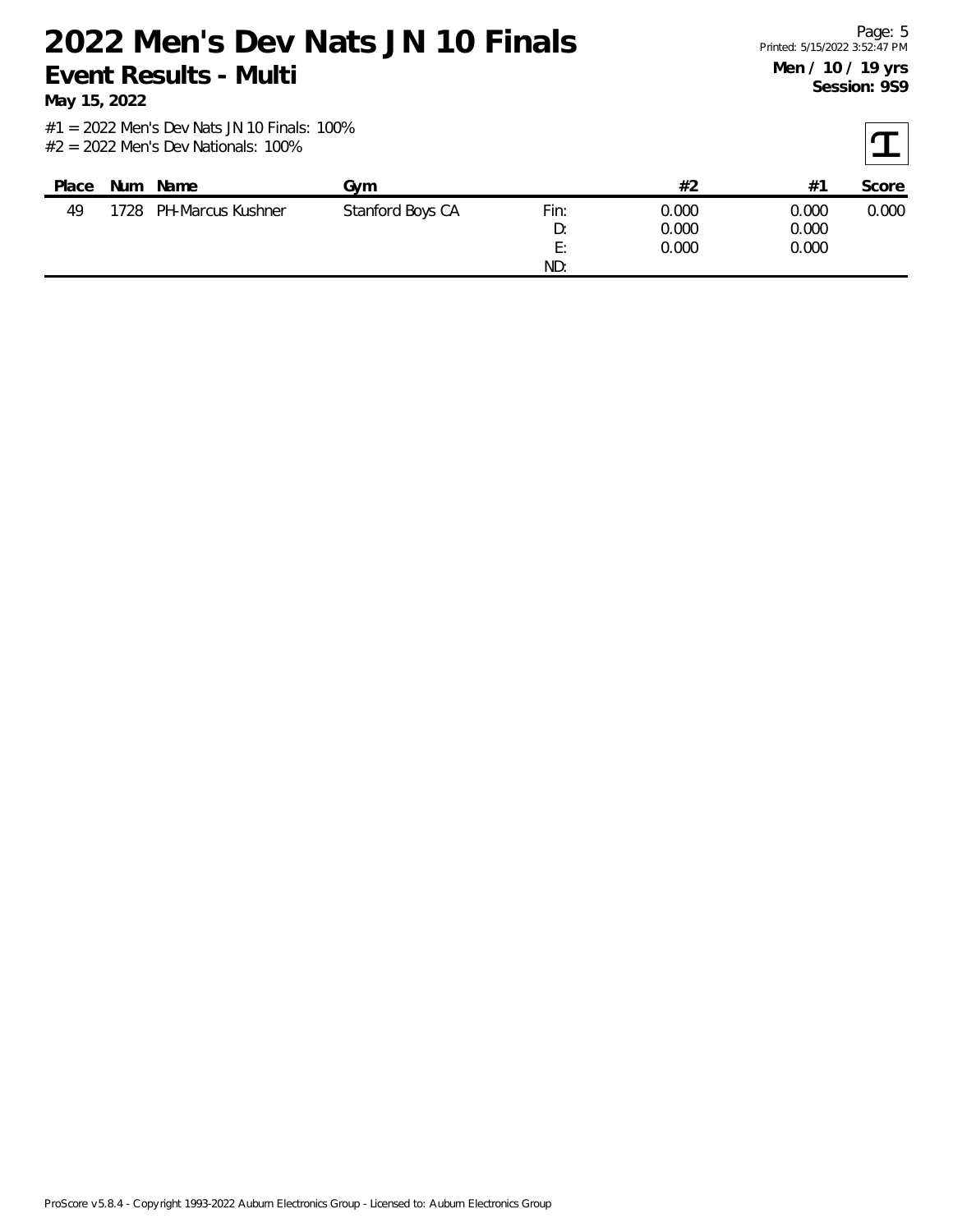**May 15, 2022**

 $|\mathbf{H}|$ 

|                |      |                     |                     |      |        |        | $\mathbf{r}$ |
|----------------|------|---------------------|---------------------|------|--------|--------|--------------|
| Place          | Num  | Name                | Gym                 |      | #2     | #1     | Score        |
| 1              | 1641 | Aiden Nielson       | Legacy Trn Ctr CA   | Fin: | 13.300 | 12.900 | 26.200       |
|                |      |                     |                     | D:   | 3.900  | 3.900  |              |
|                |      |                     |                     | E:   | 9.400  | 9.000  |              |
|                |      |                     |                     | ND:  |        |        |              |
| $\overline{2}$ | 1567 | Kevin Laurino       | Go For It NV        | Fin: | 12.900 | 13.000 | 25.900       |
|                |      |                     |                     | D:   | 4.000  | 4.000  |              |
|                |      |                     |                     | E:   | 8.900  | 9.000  |              |
|                |      |                     |                     | ND:  |        |        |              |
| 3              | 1549 | Palmer Wright       | Dynamo OK           | Fin: | 12.700 | 12.800 | 25.500       |
|                |      |                     |                     | D:   | 3.700  | 3.700  |              |
|                |      |                     |                     | E:   | 9.000  | 9.100  |              |
|                |      |                     |                     | ND:  |        |        |              |
| 4T             | 1673 | Nathan Vezina       | OMEGA Gym OR        | Fin: | 12.600 | 12.700 | 25.300       |
|                |      |                     |                     | D:   | 3.200  | 3.200  |              |
|                |      |                     |                     | E:   | 9.400  | 9.500  |              |
|                |      |                     |                     | ND:  |        |        |              |
| 4T             | 1587 | Hudson Schneider    | Gym World OH        | Fin: | 12.600 | 12.700 | 25.300       |
|                |      |                     |                     | D:   | 3.700  | 3.700  |              |
|                |      |                     |                     | E:   | 8.900  | 9.000  |              |
|                |      |                     |                     | ND:  |        |        |              |
| 6              |      | 1709 Adam Findley   | Roswell Gym GA      | Fin: | 12.450 | 12.800 | 25.250       |
|                |      |                     |                     | D:   | 3.100  | 3.100  |              |
|                |      |                     |                     | E:   | 9.350  | 9.700  |              |
|                |      |                     |                     | ND:  |        |        |              |
| 7 <sub>T</sub> | 1660 | Sean Desmarais      | New England Acad MA | Fin: | 12.350 | 12.850 | 25.200       |
|                |      |                     |                     | D:   | 3.200  | 3.200  |              |
|                |      |                     |                     | E:   | 9.150  | 9.650  |              |
|                |      |                     |                     | ND:  |        |        |              |
| 7T             | 1759 | Colton McCormack    | Xtreme Altitude CO  | Fin: | 12.200 | 13.000 | 25.200       |
|                |      |                     |                     | D:   | 3.500  | 3.500  |              |
|                |      |                     |                     | E:   | 8.700  | 9.500  |              |
|                |      |                     |                     | ND:  |        |        |              |
| 9              | 1527 | Jacob Miller        | Bart Conner OK      | Fin: | 12.600 | 12.450 | 25.050       |
|                |      |                     |                     | D:   | 3.100  | 3.100  |              |
|                |      |                     |                     | E:   | 9.500  | 9.350  |              |
|                |      |                     |                     | ND:  |        |        |              |
| 10             | 1601 | Zach Granados       | Gymstrada VA        | Fin: | 12.250 | 12.750 | 25.000       |
|                |      |                     |                     | D:   | 3.400  | 3.400  |              |
|                |      |                     |                     | E:   | 8.850  | 9.350  |              |
|                |      |                     |                     | ND:  |        |        |              |
| 11T            |      | 1647 Chris Duane    | Meadowlands NJ      | Fin: | 12.500 | 12.400 | 24.900       |
|                |      |                     |                     | D:   | 3.100  | 3.100  |              |
|                |      |                     |                     | E:   | 9.400  | 9.300  |              |
|                |      |                     |                     | ND:  |        |        |              |
| 11T            |      | 1566 Aaron Chandler | Go For It NV        | Fin: | 12.600 | 12.300 | 24.900       |
|                |      |                     |                     | D:   | 3.300  | 3.300  |              |
|                |      |                     |                     | E:   | 9.300  | 9.000  |              |
|                |      |                     |                     | ND:  |        |        |              |
|                |      |                     |                     |      |        |        |              |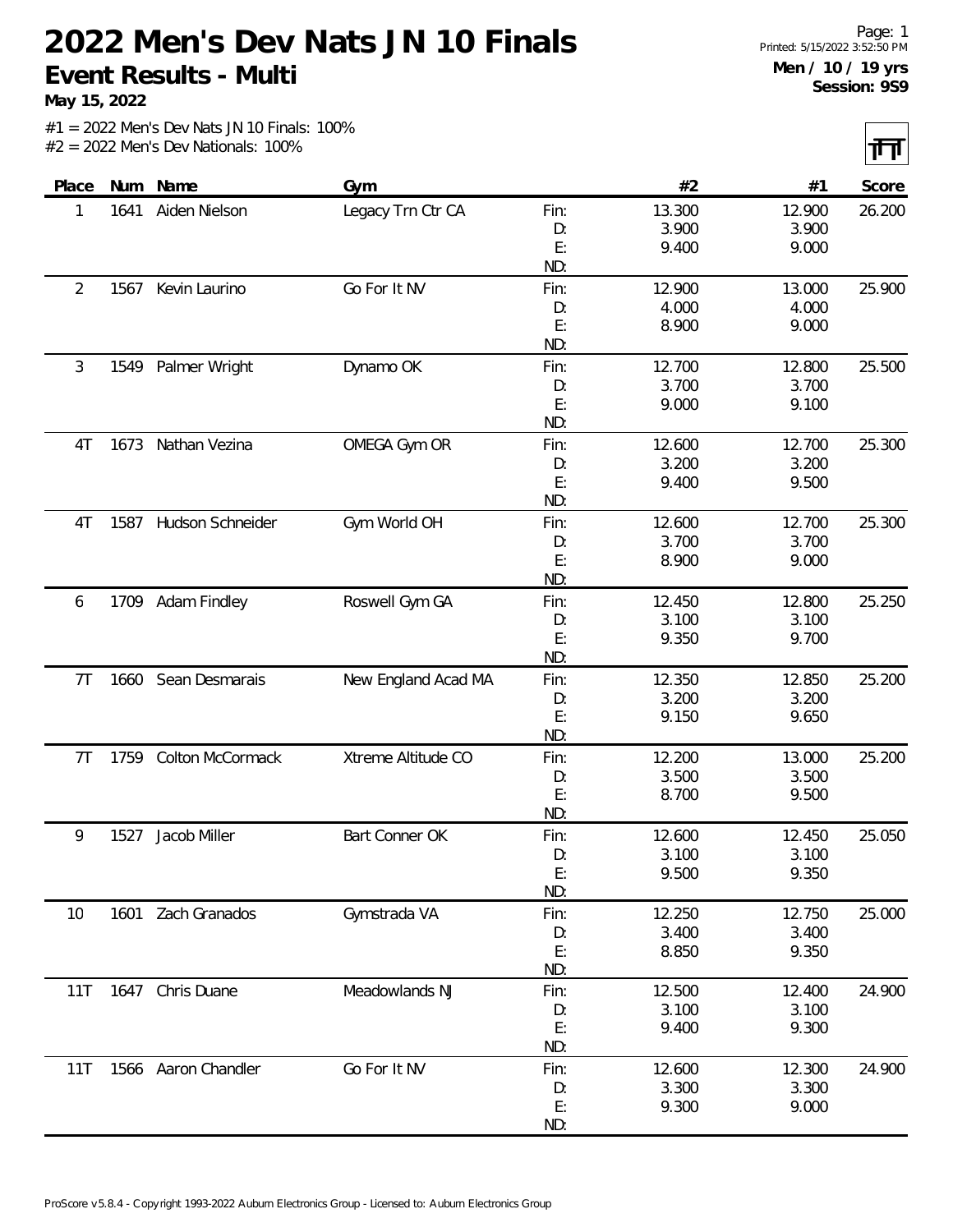**May 15, 2022**

 $|\mathbf{H}|$ 

|       |      |                        |                       |      |        |        | $\mathbf{r}$ |
|-------|------|------------------------|-----------------------|------|--------|--------|--------------|
| Place |      | Num Name               | Gym                   |      | #2     | #1     | Score        |
| 13T   | 1607 | Pierce Durard          | Harpeth TN            | Fin: | 12.500 | 12.300 | 24.800       |
|       |      |                        |                       | D:   | 3.100  | 3.100  |              |
|       |      |                        |                       | E:   | 9.400  | 9.200  |              |
|       |      |                        |                       | ND:  |        |        |              |
| 13T   | 1645 | Ben Hjort              | Massachusetts Elite   | Fin: | 12.450 | 12.350 | 24.800       |
|       |      |                        |                       | D:   | 3.500  | 3.500  |              |
|       |      |                        |                       | E:   | 8.950  | 8.850  |              |
|       |      |                        |                       | ND:  |        |        |              |
| 13T   | 1712 | Tj Bosalet             | <b>SCATS CA</b>       | Fin: | 12.850 | 11.950 | 24.800       |
|       |      |                        |                       | D:   | 4.000  | 4.000  |              |
|       |      |                        |                       | E:   | 8.850  | 7.950  |              |
|       |      |                        |                       | ND:  |        |        |              |
| 16T   | 1599 | Parker Thackston       | Gymland/Arena NJ      | Fin: | 12.300 | 12.400 | 24.700       |
|       |      |                        |                       | D:   | 3.600  | 3.600  |              |
|       |      |                        |                       | E:   | 8.700  | 8.800  |              |
|       |      |                        |                       | ND:  |        |        |              |
| 16T   | 1545 | Jude Norris            | Chow's IA             | Fin: | 12.650 | 12.050 | 24.700       |
|       |      |                        |                       | D:   | 3.700  | 3.700  |              |
|       |      |                        |                       | E:   | 8.950  | 8.350  |              |
|       |      |                        |                       | ND:  |        |        |              |
| 18    | 1763 | Chris Brundage         | AZ Olympians          | Fin: | 12.200 | 12.400 | 24.600       |
|       |      |                        |                       | D:   | 3.200  | 3.300  |              |
|       |      |                        |                       | E:   | 9.000  | 9.100  |              |
|       |      |                        |                       | ND:  |        |        |              |
| 19    | 1503 | Andrew Kerzhner        | Accel CA              | Fin: | 12.000 | 12.550 | 24.550       |
|       |      |                        |                       | D:   | 3.600  | 3.600  |              |
|       |      |                        |                       | E:   | 8.400  | 8.950  |              |
|       |      |                        |                       | ND:  |        |        |              |
| 20T   |      | 1606 Phil Pyle         | Hanover Gym PA        | Fin: | 12.300 | 12.200 | 24.500       |
|       |      |                        |                       | D:   | 3.200  | 3.200  |              |
|       |      |                        |                       | E:   | 9.100  | 9.000  |              |
|       |      |                        |                       | ND:  |        |        |              |
| 20T   | 1617 | Maddox Pabellon        | Houston Gym Center    | Fin: | 12.050 | 12.450 | 24.500       |
|       |      |                        |                       | D:   | 3.600  | 3.600  |              |
|       |      |                        |                       | E:   | 8.450  | 8.850  |              |
|       |      |                        |                       | ND:  |        |        |              |
| 22    |      | 1529 Everett O'Donnell | <b>Black Hills WA</b> | Fin: | 12.250 | 12.200 | 24.450       |
|       |      |                        |                       | D:   | 3.700  | 3.700  |              |
|       |      |                        |                       | E:   | 8.550  | 8.500  |              |
|       |      |                        |                       | ND:  |        |        |              |
| 23T   | 1611 | Brandon Kim            | Head Over Heels CA    | Fin: | 12.050 | 12.350 | 24.400       |
|       |      |                        |                       | D:   | 3.300  | 3.300  |              |
|       |      |                        |                       | E:   | 8.750  | 9.050  |              |
|       |      |                        |                       | ND:  |        |        |              |
| 23T   |      | 1625 Parker Vaughan    | Infinity Gym MI       | Fin: | 12.100 | 12.300 | 24.400       |
|       |      |                        |                       | D:   | 3.400  | 3.400  |              |
|       |      |                        |                       | E:   | 8.700  | 8.900  |              |
|       |      |                        |                       | ND:  |        |        |              |
|       |      |                        |                       |      |        |        |              |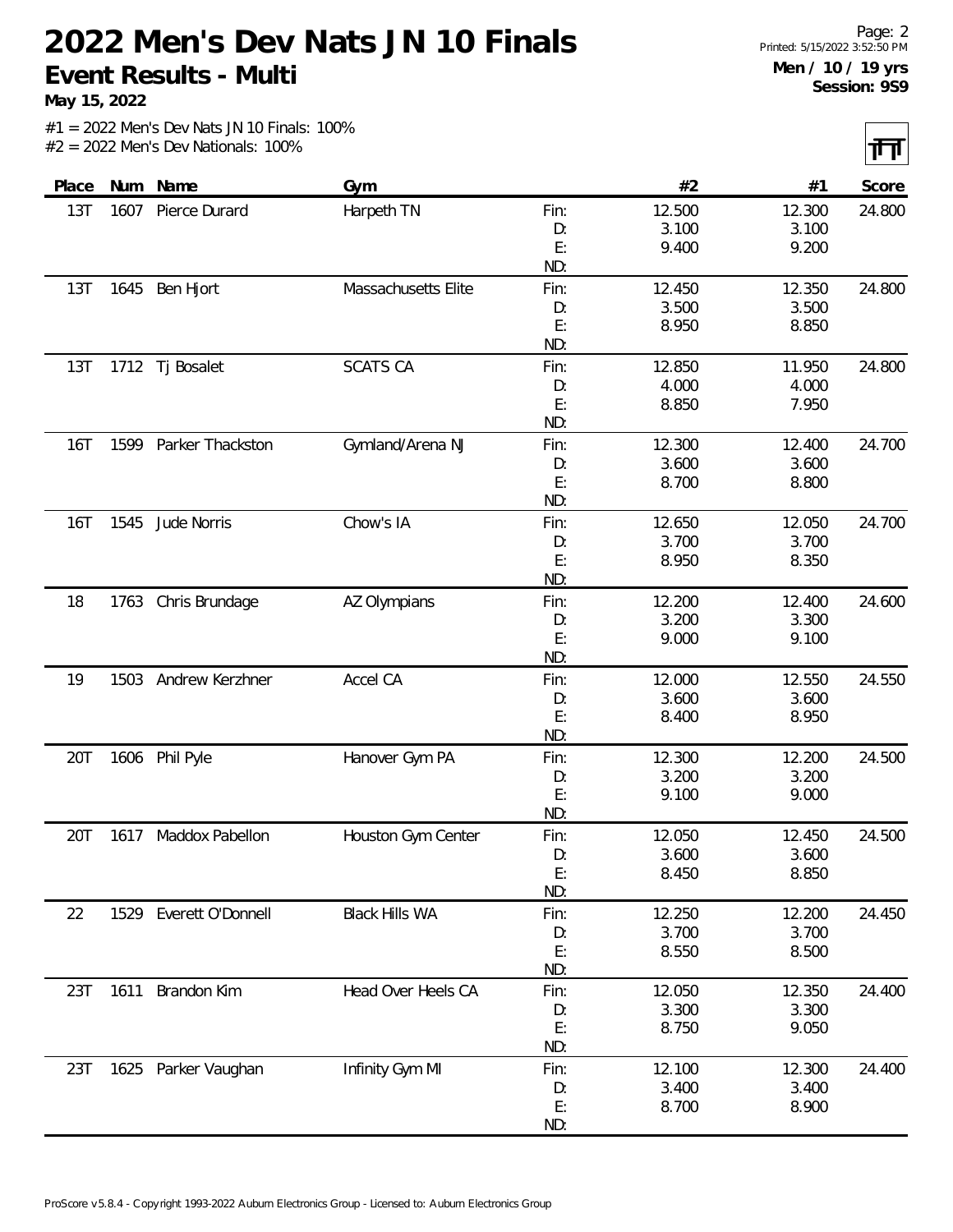**May 15, 2022**

 $|\mathbf{H}|$ 

|       |      |                       |                   |          |        |                | $\sim$ $\sim$ |
|-------|------|-----------------------|-------------------|----------|--------|----------------|---------------|
| Place | Num  | Name                  | Gym               |          | #2     | #1             | Score         |
| 25    | 1721 | Colton Tevz           | Salto Gym WI      | Fin:     | 12.150 | 12.200         | 24.350        |
|       |      |                       |                   | D:       | 3.800  | 3.900          |               |
|       |      |                       |                   | E:       | 8.350  | 8.300          |               |
|       |      |                       |                   | ND:      |        |                |               |
| 26    | 1559 | Marqus Miranda        | Eric Will CA      | Fin:     | 12.250 | 12.000         | 24.250        |
|       |      |                       |                   | D:       | 3.800  | 3.800          |               |
|       |      |                       |                   | E:       | 8.450  | 8.200          |               |
|       |      |                       |                   | ND:      |        |                |               |
| 27T   | 1555 | Kelly North           | Emerald City KS   | Fin:     | 12.000 | 12.200         | 24.200        |
|       |      |                       |                   | D:       | 3.000  | 3.000          |               |
|       |      |                       |                   | E:       | 9.000  | 9.200          |               |
|       |      |                       |                   | ND:      |        |                |               |
| 27T   | 1747 | Elijah Cruz           | Vegas Gym Acad NV | Fin:     | 12.600 | 11.600         | 24.200        |
|       |      |                       |                   | D:       | 4.100  | 4.200          |               |
|       |      |                       |                   | E:       | 8.500  | 7.400          |               |
|       |      |                       |                   | ND:      |        |                |               |
| 29    |      | 1518 Arush Kannan     | Aspire Kids AZ    | Fin:     | 12.000 | 12.100         | 24.100        |
|       |      |                       |                   | D:       | 3.400  | 3.400          |               |
|       |      |                       |                   | E:       | 8.600  | 8.700          |               |
|       |      |                       |                   | ND:      |        |                |               |
| 30    | 1531 | Andrew Graves         | Branch Gym MI     | Fin:     | 12.250 | 11.650         | 23.900        |
|       |      |                       |                   | D:<br>E: | 3.400  | 3.400<br>8.250 |               |
|       |      |                       |                   | ND:      | 8.850  |                |               |
| 31T   | 1594 | Kevin Dammers         | Gymcats NV        | Fin:     | 12.150 | 11.650         | 23.800        |
|       |      |                       |                   | D:       | 3.200  | 3.200          |               |
|       |      |                       |                   | E:       | 8.950  | 8.450          |               |
|       |      |                       |                   | ND:      |        |                |               |
| 31T   | 1752 | Connor Folmar         | West Coast CA     | Fin:     | 12.000 | 11.800         | 23.800        |
|       |      |                       |                   | D:       | 3.900  | 4.200          |               |
|       |      |                       |                   | E:       | 8.100  | 7.600          |               |
|       |      |                       |                   | ND:      |        |                |               |
| 33    | 1536 | John Wear             | Cahoy's NE        | Fin:     | 11.700 | 12.000         | 23.700        |
|       |      |                       |                   | D:       | 4.000  | 4.000          |               |
|       |      |                       |                   | E:       | 7.700  | 8.000          |               |
|       |      |                       |                   | ND:      |        |                |               |
| 34T   | 1720 | Declan Sebold         | Salto Gym WI      | Fin:     | 12.000 | 11.500         | 23.500        |
|       |      |                       |                   | D:       | 3.400  | 3.400          |               |
|       |      |                       |                   | E:       | 8.600  | 8.100          |               |
|       |      |                       |                   | ND:      |        |                |               |
| 34T   | 1603 | <b>Connor Micklos</b> | Gymstrada VA      | Fin:     | 12.600 | 10.900         | 23.500        |
|       |      |                       |                   | D:       | 3.800  | 3.600          |               |
|       |      |                       |                   | E:       | 8.800  | 7.300          |               |
|       |      |                       |                   | ND:      |        |                |               |
| 36    |      | 1624 Milo Staley      | Infinity Gym MI   | Fin:     | 12.000 | 11.450         | 23.450        |
|       |      |                       |                   | D:       | 3.900  | 3.900          |               |
|       |      |                       |                   | E:       | 8.100  | 7.550          |               |
|       |      |                       |                   | ND:      |        |                |               |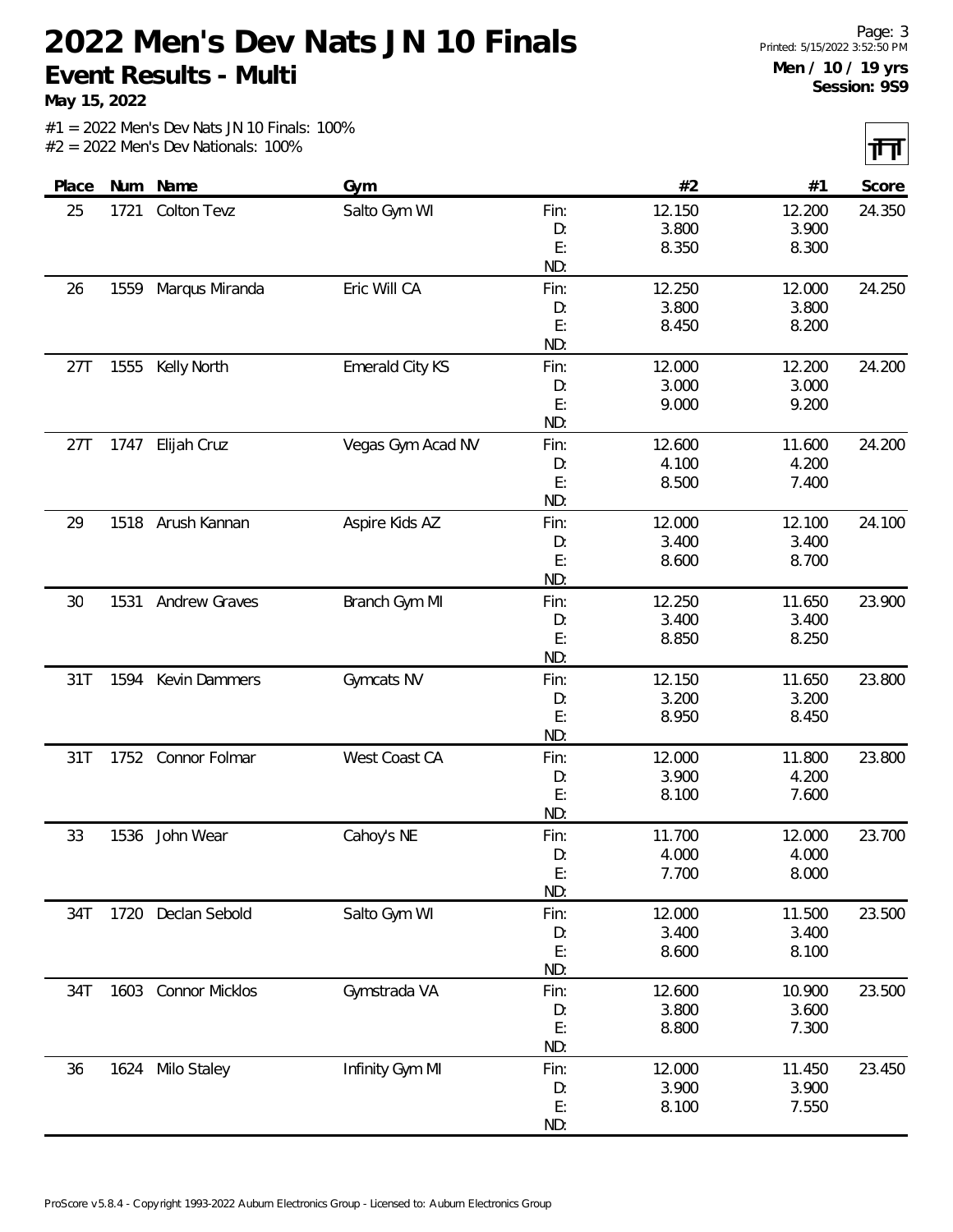**May 15, 2022**

 $|\mathbf{H}|$ 

|       |      |                      |                        |            |                 |                 | $\sim$ $\sim$ |
|-------|------|----------------------|------------------------|------------|-----------------|-----------------|---------------|
| Place | Num  | Name                 | Gym                    |            | #2              | #1              | Score         |
| 37    | 1657 | <b>Blaine Loll</b>   | Nebraska School        | Fin:       | 12.050          | 11.300          | 23.350        |
|       |      |                      |                        | D:         | 3.300           | 3.300           |               |
|       |      |                      |                        | E:         | 8.750           | 8.000           |               |
|       |      |                      |                        | ND:        |                 |                 |               |
| 38    | 1649 | Liam Cox             | Mercury Gym MO         | Fin:       | 11.800          | 11.450          | 23.250        |
|       |      |                      |                        | D:         | 3.100           | 3.100           |               |
|       |      |                      |                        | E:         | 8.700           | 8.350           |               |
|       |      |                      |                        | ND:        |                 |                 |               |
| 39    | 1705 | Gabe Stark           | Roots MT               | Fin:       | 10.900          | 12.100          | 23.000        |
|       |      |                      |                        | D:         | 4.000           | 3.700           |               |
|       |      |                      |                        | E:         | 6.900           | 8.400           |               |
|       |      |                      |                        | ND:        |                 |                 |               |
| 40    | 1584 | Thom Hoagland        | Gym World OH           | Fin:       | 10.800          | 12.000          | 22.800        |
|       |      |                      |                        | D:         | 3.800           | 3.800           |               |
|       |      |                      |                        | E:         | 7.000           | 8.200           |               |
|       |      |                      |                        | ND:        |                 |                 |               |
| 41    | 1608 | Colter Schaefer      | Harpeth TN             | Fin:       | 12.000          | 10.750          | 22.750        |
|       |      |                      |                        | D:         | 3.200           | 3.100           |               |
|       |      |                      |                        | E:<br>ND:  | 8.800           | 7.650           |               |
|       |      |                      |                        |            |                 |                 |               |
| 42    | 1590 | Bryce Cannon         | Gym Zone CA            | Fin:<br>D: | 11.550<br>3.600 | 10.950<br>3.500 | 22.500        |
|       |      |                      |                        | E:         | 7.950           | 7.450           |               |
|       |      |                      |                        | ND:        |                 |                 |               |
| 43    | 1577 | James Wick           | Gym NV                 | Fin:       | 11.100          | 11.200          | 22.300        |
|       |      |                      |                        | D:         | 3.800           | 3.800           |               |
|       |      |                      |                        | E:         | 7.300           | 7.400           |               |
|       |      |                      |                        | ND:        |                 |                 |               |
| 44    | 1760 | Gavin Robey          | Xtreme Altitude CO     | Fin:       | 11.050          | 11.200          | 22.250        |
|       |      |                      |                        | D:         | 2.600           | 2.600           |               |
|       |      |                      |                        | E:         | 8.450           | 8.600           |               |
|       |      |                      |                        | ND:        |                 |                 |               |
| 45    |      | 1532 Jack D'Ambrosia | <b>Bright Raven NY</b> | Fin:       | 11.400          | 10.800          | 22.200        |
|       |      |                      |                        | D:         | 3.600           | 3.600           |               |
|       |      |                      |                        | E:         | 7.800           | 7.200           |               |
|       |      |                      |                        | ND:        |                 |                 |               |
| 46    | 1539 | Jakob Deutsch        | Centre Elite PA        | Fin:       | 10.100          | 11.850          | 21.950        |
|       |      |                      |                        | D:         | 1.900           | 2.600           |               |
|       |      |                      |                        | E:         | 8.200           | 9.250           |               |
|       |      |                      |                        | ND:        |                 |                 |               |
| 47    | 1540 | Jacob Faulkner       | Champion Gym CA        | Fin:       | 10.200          | 11.600          | 21.800        |
|       |      |                      |                        | D:         | 2.400           | 3.200           |               |
|       |      |                      |                        | E:         | 7.800           | 8.400           |               |
|       |      |                      |                        | ND:        |                 |                 |               |
| 48    |      | 1614 VT-Nolan Dech   | Hocking Valley OH      | Fin:       | 11.950          | 0.000           | 11.950        |
|       |      |                      |                        | D:<br>E:   | 4.000<br>7.950  | 0.000           |               |
|       |      |                      |                        | ND:        |                 | 0.000           |               |
|       |      |                      |                        |            |                 |                 |               |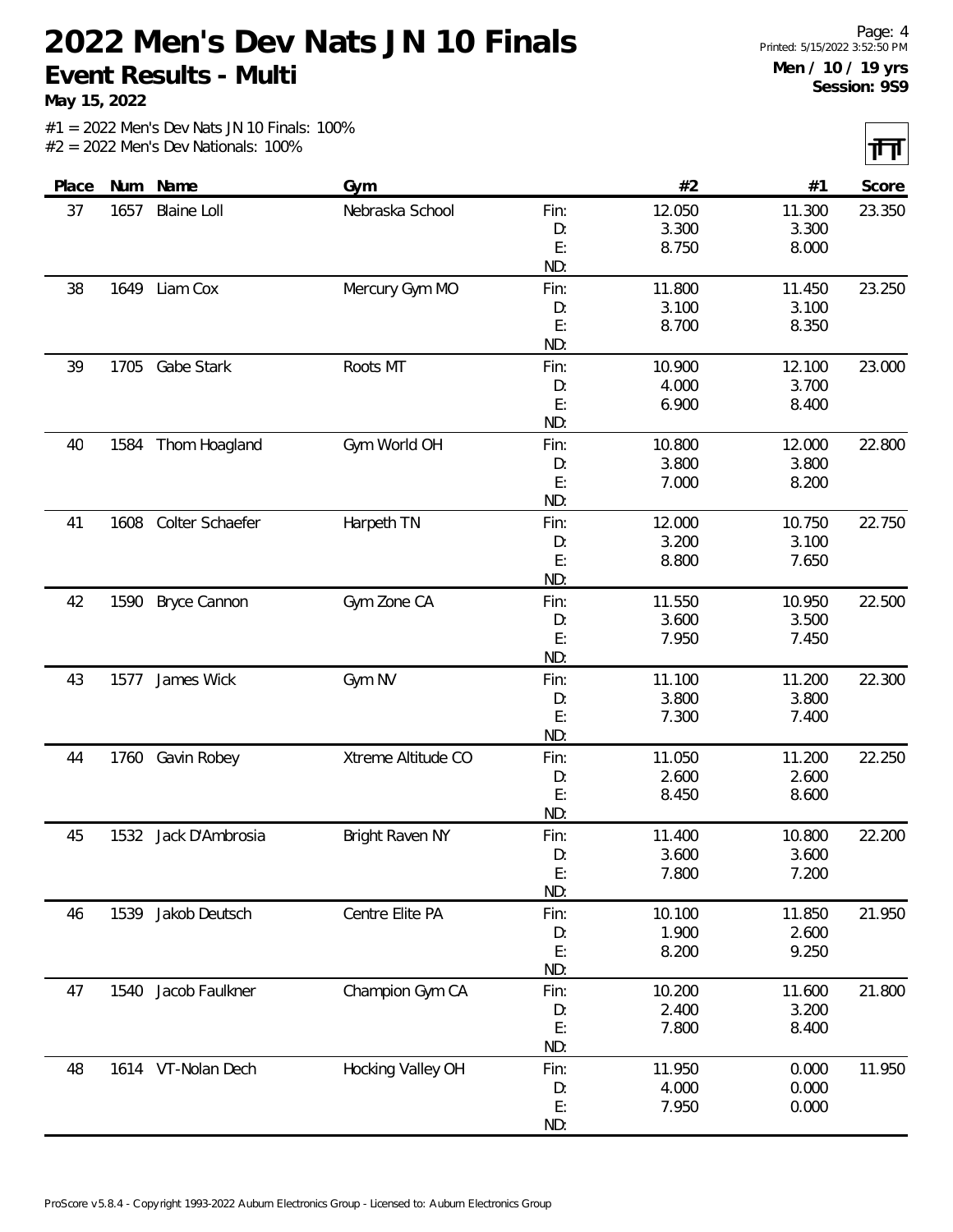**May 15, 2022**

| Place | <b>Num</b> | Name                   | Gvm              |      | #2    | $#^{\sim}$ | Score |
|-------|------------|------------------------|------------------|------|-------|------------|-------|
| 49    |            | 1728 PH-Marcus Kushner | Stanford Boys CA | Fin: | 0.000 | 0.000      | 0.000 |
|       |            |                        |                  | D:   | 0.000 | 0.000      |       |
|       |            |                        |                  | E:   | 0.000 | 0.000      |       |
|       |            |                        |                  | ND:  |       |            |       |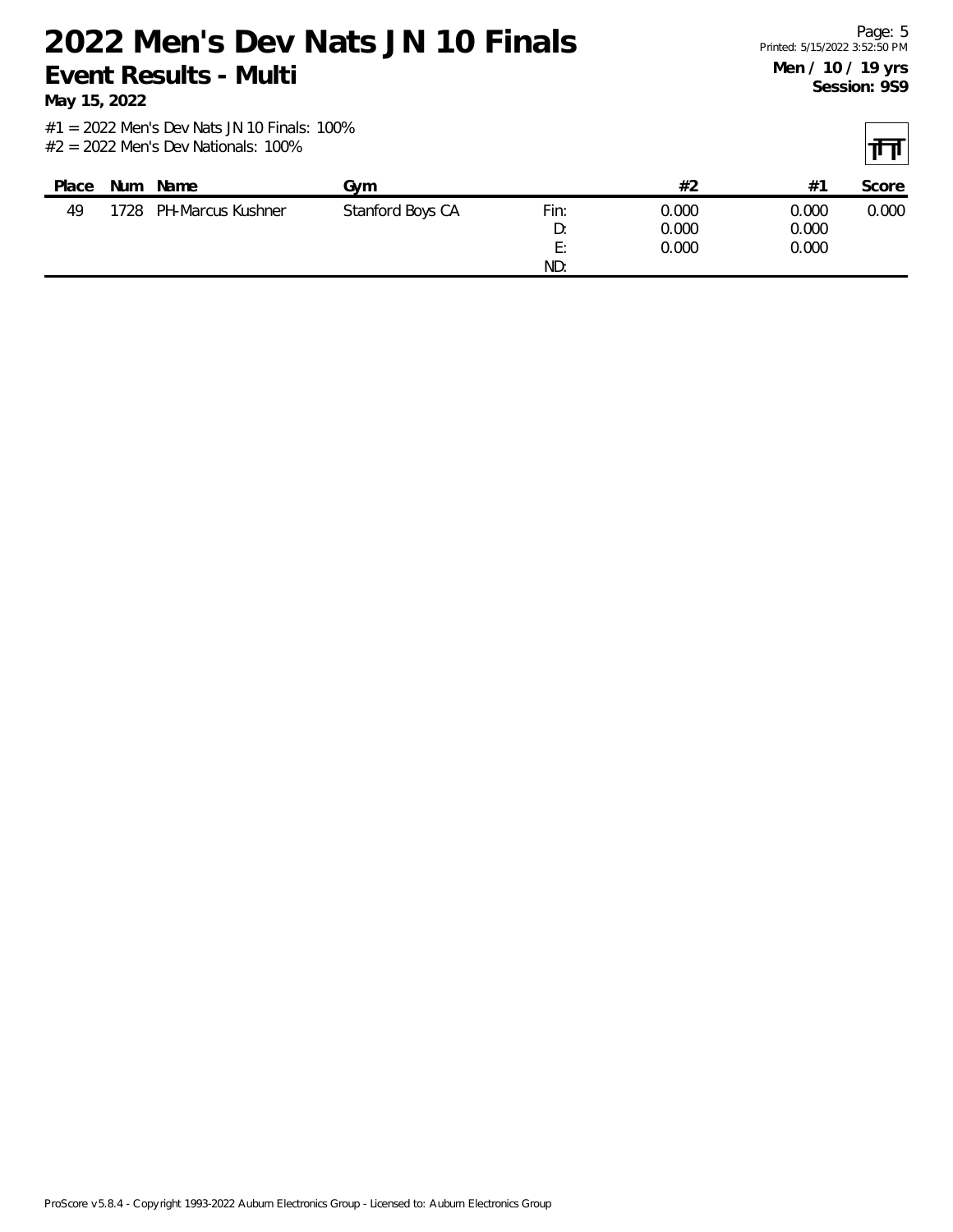**May 15, 2022**

 $\overline{\mathbb{M}}$ 

|                |      |                       |                   |      |        |        | $\mathbf{u}$ $\mathbf{u}$ |
|----------------|------|-----------------------|-------------------|------|--------|--------|---------------------------|
| Place          |      | Num Name              | Gym               |      | #2     | #1     | Score                     |
| 1              | 1721 | Colton Tevz           | Salto Gym WI      | Fin: | 12.450 | 12.450 | 24.900                    |
|                |      |                       |                   | D:   | 3.400  | 3.400  |                           |
|                |      |                       |                   | E:   | 9.050  | 9.050  |                           |
|                |      |                       |                   | ND:  |        |        |                           |
| $\overline{2}$ | 1549 | Palmer Wright         | Dynamo OK         | Fin: | 12.550 | 12.100 | 24.650                    |
|                |      |                       |                   | D:   | 3.100  | 3.100  |                           |
|                |      |                       |                   | E:   | 9.450  | 9.000  |                           |
|                |      |                       |                   | ND:  |        |        |                           |
| 3              | 1601 | Zach Granados         | Gymstrada VA      | Fin: | 12.250 | 12.300 | 24.550                    |
|                |      |                       |                   | D:   | 3.500  | 3.500  |                           |
|                |      |                       |                   | E:   | 8.750  | 8.800  |                           |
|                |      |                       |                   | ND:  |        |        |                           |
| 4T             | 1763 | Chris Brundage        | AZ Olympians      | Fin: | 12.000 | 12.450 | 24.450                    |
|                |      |                       |                   | D:   | 3.100  | 3.100  |                           |
|                |      |                       |                   | E:   | 8.900  | 9.350  |                           |
|                |      |                       |                   | ND:  |        |        |                           |
| 4T             | 1641 | Aiden Nielson         | Legacy Trn Ctr CA | Fin: | 12.200 | 12.250 | 24.450                    |
|                |      |                       |                   | D:   | 3.400  | 3.400  |                           |
|                |      |                       |                   | E:   | 8.800  | 8.850  |                           |
|                |      |                       |                   | ND:  |        |        |                           |
| 4T             | 1527 | Jacob Miller          | Bart Conner OK    | Fin: | 12.050 | 12.400 | 24.450                    |
|                |      |                       |                   | D:   | 3.500  | 3.500  |                           |
|                |      |                       |                   | E:   | 8.550  | 8.900  |                           |
|                |      |                       |                   | ND:  |        |        |                           |
| 7T             |      | 1712 Tj Bosalet       | <b>SCATS CA</b>   | Fin: | 12.000 | 12.200 | 24.200                    |
|                |      |                       |                   | D:   | 3.800  | 3.900  |                           |
|                |      |                       |                   | E:   | 8.200  | 8.300  |                           |
|                |      |                       |                   | ND:  |        |        |                           |
| 7T             | 1587 | Hudson Schneider      | Gym World OH      | Fin: | 12.150 | 12.050 | 24.200                    |
|                |      |                       |                   | D:   | 3.900  | 3.900  |                           |
|                |      |                       |                   | E:   | 8.250  | 8.150  |                           |
|                |      |                       |                   | ND:  |        |        |                           |
| 9              | 1603 | <b>Connor Micklos</b> | Gymstrada VA      | Fin: | 12.250 | 11.900 | 24.150                    |
|                |      |                       |                   | D:   | 3.400  | 3.400  |                           |
|                |      |                       |                   | E:   | 8.850  | 8.500  |                           |
|                |      |                       |                   | ND:  |        |        |                           |
| 10             | 1649 | Liam Cox              | Mercury Gym MO    | Fin: | 12.100 | 12.000 | 24.100                    |
|                |      |                       |                   | D:   | 3.300  | 3.300  |                           |
|                |      |                       |                   | E:   | 8.800  | 8.700  |                           |
|                |      |                       |                   | ND:  |        |        |                           |
| 11             | 1532 | Jack D'Ambrosia       | Bright Raven NY   | Fin: | 12.150 | 11.900 | 24.050                    |
|                |      |                       |                   | D:   | 3.400  | 3.400  |                           |
|                |      |                       |                   | E:   | 8.750  | 8.500  |                           |
|                |      |                       |                   | ND:  |        |        |                           |
| 12             |      | 1625 Parker Vaughan   | Infinity Gym MI   | Fin: | 11.900 | 12.000 | 23.900                    |
|                |      |                       |                   | D:   | 3.000  | 3.000  |                           |
|                |      |                       |                   | E:   | 8.900  | 9.000  |                           |
|                |      |                       |                   | ND:  |        |        |                           |
|                |      |                       |                   |      |        |        |                           |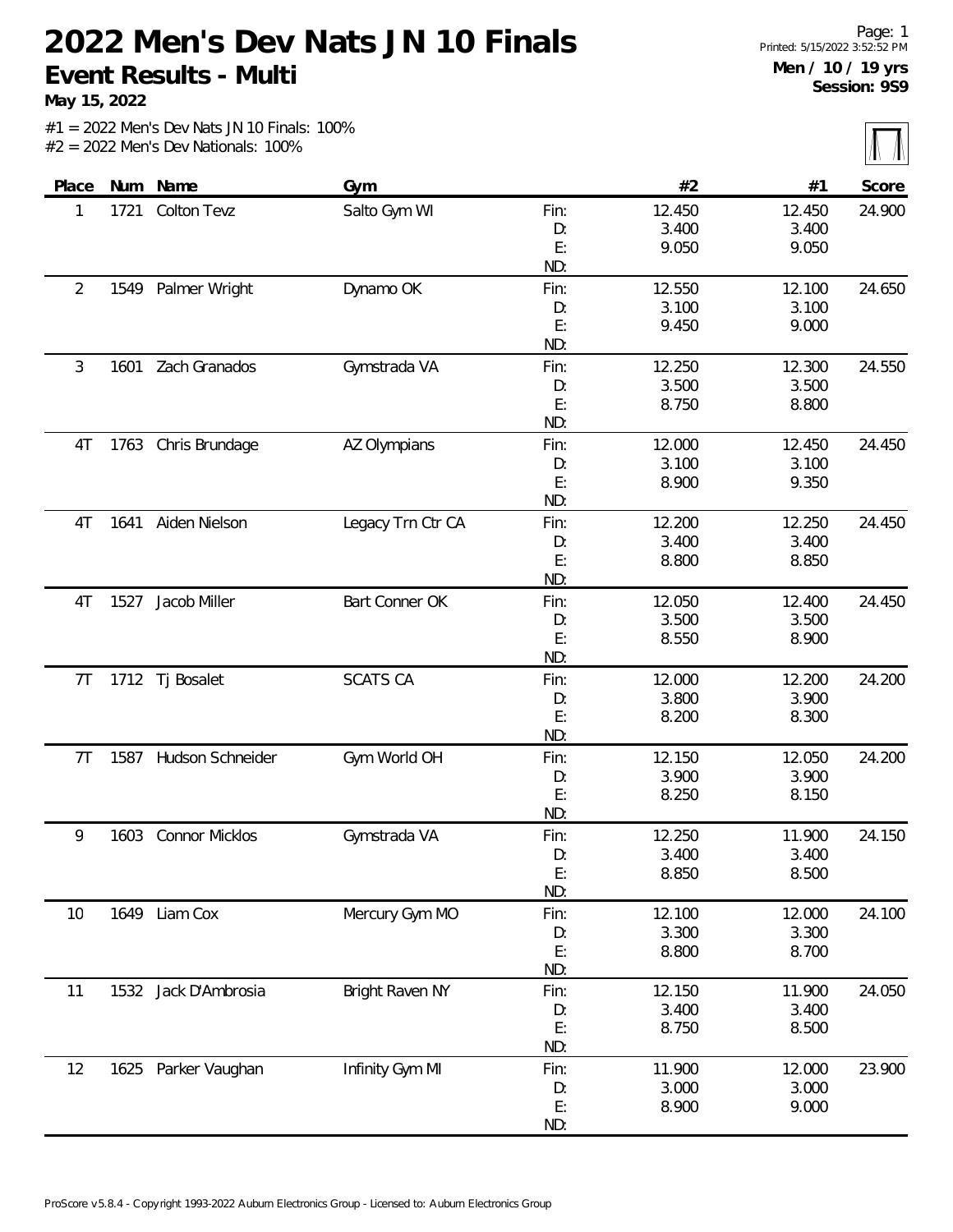**May 15, 2022**

 $\sqrt{\sqrt{2}}$ 

|            |      |                        |                       |           |        |        | $\cdots$ |
|------------|------|------------------------|-----------------------|-----------|--------|--------|----------|
| Place      | Num  | Name                   | Gym                   |           | #2     | #1     | Score    |
| 13T        | 1657 | <b>Blaine Loll</b>     | Nebraska School       | Fin:      | 11.750 | 12.100 | 23.850   |
|            |      |                        |                       | D:        | 3.300  | 3.300  |          |
|            |      |                        |                       | E:        | 8.450  | 8.800  |          |
|            |      |                        |                       | ND:       |        |        |          |
| 13T        | 1539 | Jakob Deutsch          | Centre Elite PA       | Fin:      | 11.450 | 12.400 | 23.850   |
|            |      |                        |                       | D:        | 3.500  | 3.500  |          |
|            |      |                        |                       | E:        | 7.950  | 8.900  |          |
|            |      |                        |                       | ND:       |        |        |          |
| 15T        |      | 1709 Adam Findley      | Roswell Gym GA        | Fin:      | 12.350 | 11.400 | 23.750   |
|            |      |                        |                       | D:        | 3.100  | 3.100  |          |
|            |      |                        |                       | E:        | 9.250  | 8.300  |          |
|            |      |                        |                       | ND:       |        |        |          |
| 15T        | 1555 | Kelly North            | Emerald City KS       | Fin:      | 11.300 | 12.450 | 23.750   |
|            |      |                        |                       | D:        | 3.300  | 3.200  |          |
|            |      |                        |                       | E:        | 8.000  | 9.250  |          |
|            |      |                        |                       | ND:       |        |        |          |
| 15T        |      | 1705 Gabe Stark        | Roots MT              | Fin:      | 12.350 | 11.400 | 23.750   |
|            |      |                        |                       | D:        | 3.500  | 3.500  |          |
|            |      |                        |                       | E:        | 8.850  | 7.900  |          |
|            |      |                        |                       | ND:       |        |        |          |
| <b>18T</b> | 1503 | Andrew Kerzhner        | Accel CA              | Fin:      | 11.500 | 12.150 | 23.650   |
|            |      |                        |                       | D:        | 2.800  | 2.800  |          |
|            |      |                        |                       | E:<br>ND: | 8.700  | 9.350  |          |
| <b>18T</b> |      | 1624 Milo Staley       | Infinity Gym MI       | Fin:      | 11.900 | 11.750 | 23.650   |
|            |      |                        |                       | D:        | 3.100  | 3.100  |          |
|            |      |                        |                       | E:        | 8.800  | 8.650  |          |
|            |      |                        |                       | ND:       |        |        |          |
| <b>18T</b> | 1660 | Sean Desmarais         | New England Acad MA   | Fin:      | 12.250 | 11.400 | 23.650   |
|            |      |                        |                       | D:        | 3.500  | 3.300  |          |
|            |      |                        |                       | E:        | 8.750  | 8.100  |          |
|            |      |                        |                       | ND:       |        |        |          |
| 21         | 1567 | Kevin Laurino          | Go For It NV          | Fin:      | 11.550 | 11.950 | 23.500   |
|            |      |                        |                       | D:        | 3.500  | 3.400  |          |
|            |      |                        |                       | E:        | 8.050  | 8.550  |          |
|            |      |                        |                       | ND:       |        |        |          |
| 22T        |      | 1760 Gavin Robey       | Xtreme Altitude CO    | Fin:      | 11.450 | 12.000 | 23.450   |
|            |      |                        |                       | D:        | 2.800  | 3.100  |          |
|            |      |                        |                       | E:        | 8.650  | 8.900  |          |
|            |      |                        |                       | ND:       |        |        |          |
| 22T        |      | 1545 Jude Norris       | Chow's IA             | Fin:      | 11.950 | 11.500 | 23.450   |
|            |      |                        |                       | D:        | 3.300  | 3.300  |          |
|            |      |                        |                       | E:        | 8.650  | 8.200  |          |
|            |      |                        |                       | ND:       |        |        |          |
| 24         |      | 1529 Everett O'Donnell | <b>Black Hills WA</b> | Fin:      | 11.650 | 11.750 | 23.400   |
|            |      |                        |                       | D:        | 2.700  | 2.700  |          |
|            |      |                        |                       | E:        | 8.950  | 9.050  |          |
|            |      |                        |                       | ND:       |        |        |          |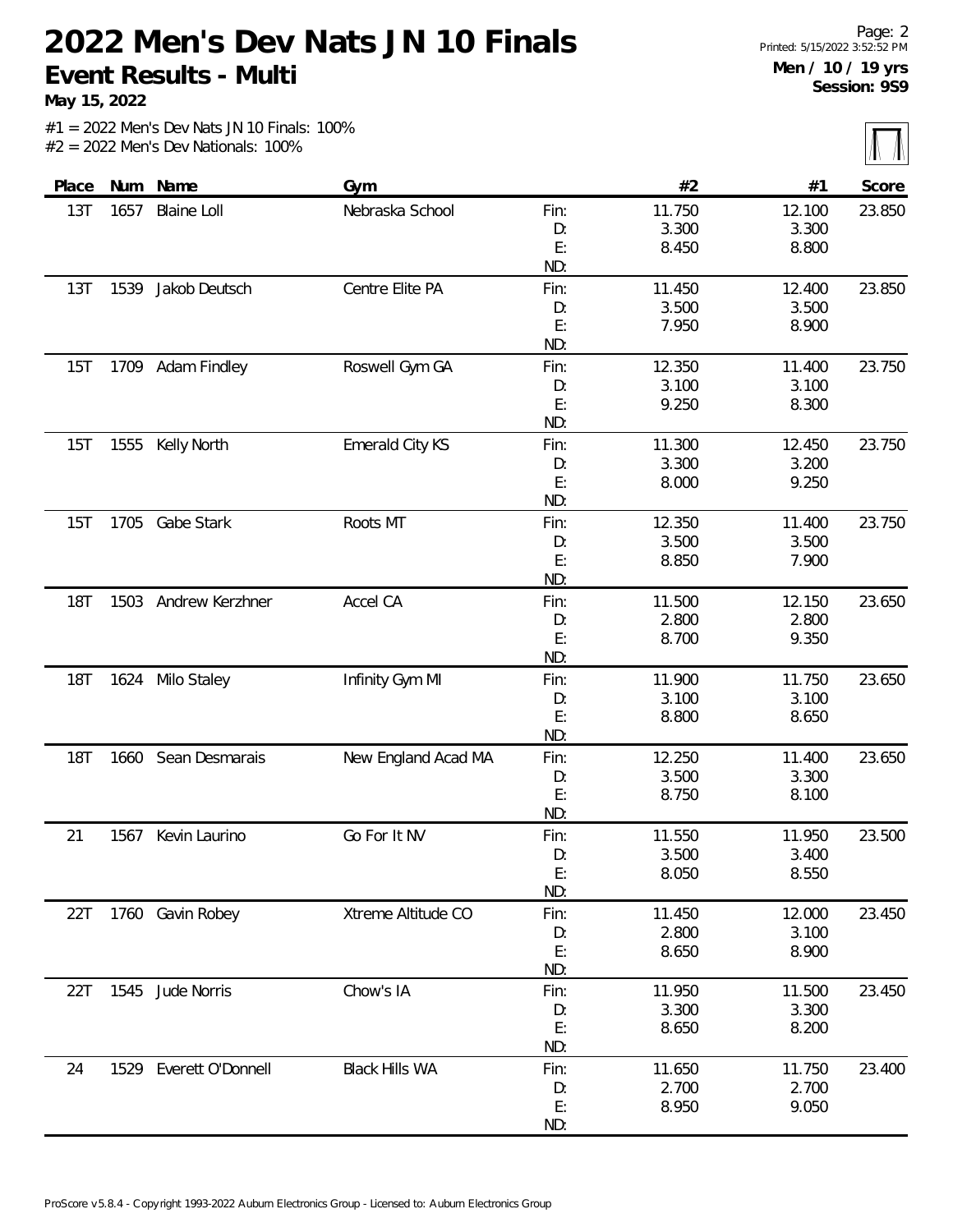**May 15, 2022**

 $\overline{\mathbb{M}}$ 

|       |      |                     |                     |      |        |        | $1 - 1 - 1 - 1$ |
|-------|------|---------------------|---------------------|------|--------|--------|-----------------|
| Place | Num  | Name                | Gym                 |      | #2     | #1     | Score           |
| 25T   | 1747 | Elijah Cruz         | Vegas Gym Acad NV   | Fin: | 12.700 | 10.650 | 23.350          |
|       |      |                     |                     | D:   | 3.900  | 3.600  |                 |
|       |      |                     |                     | E:   | 8.800  | 7.050  |                 |
|       |      |                     |                     | ND:  |        |        |                 |
| 25T   | 1577 | James Wick          | Gym NV              | Fin: | 11.350 | 12.000 | 23.350          |
|       |      |                     |                     | D:   | 3.900  | 3.900  |                 |
|       |      |                     |                     | E:   | 7.450  | 8.100  |                 |
|       |      |                     |                     | ND:  |        |        |                 |
| 27    | 1559 | Marqus Miranda      | Eric Will CA        | Fin: | 11.650 | 11.600 | 23.250          |
|       |      |                     |                     | D:   | 3.200  | 3.200  |                 |
|       |      |                     |                     | E:   | 8.450  | 8.400  |                 |
|       |      |                     |                     | ND:  |        |        |                 |
| 28    | 1611 | Brandon Kim         | Head Over Heels CA  | Fin: | 11.500 | 11.650 | 23.150          |
|       |      |                     |                     | D:   | 2.800  | 2.800  |                 |
|       |      |                     |                     | E:   | 8.700  | 8.850  |                 |
|       |      |                     |                     | ND:  |        |        |                 |
| 29T   |      | 1518 Arush Kannan   | Aspire Kids AZ      | Fin: | 11.500 | 11.600 | 23.100          |
|       |      |                     |                     | D:   | 3.100  | 2.700  |                 |
|       |      |                     |                     | E:   | 8.400  | 8.900  |                 |
|       |      |                     |                     | ND:  |        |        |                 |
| 29T   |      | 1566 Aaron Chandler | Go For It NV        | Fin: | 11.400 | 11.700 | 23.100          |
|       |      |                     |                     | D:   | 3.300  | 3.300  |                 |
|       |      |                     |                     | E:   | 8.100  | 8.400  |                 |
|       |      |                     |                     | ND:  |        |        |                 |
| 31T   | 1536 | John Wear           | Cahoy's NE          | Fin: | 11.300 | 11.700 | 23.000          |
|       |      |                     |                     | D:   | 3.300  | 3.400  |                 |
|       |      |                     |                     | E:   | 8.000  | 8.300  |                 |
|       |      |                     |                     | ND:  |        |        |                 |
| 31T   | 1617 | Maddox Pabellon     | Houston Gym Center  | Fin: | 11.950 | 11.050 | 23.000          |
|       |      |                     |                     | D:   | 3.400  | 3.400  |                 |
|       |      |                     |                     | E:   | 8.550  | 7.650  |                 |
|       |      |                     |                     | ND:  |        |        |                 |
| 33    |      | 1645 Ben Hjort      | Massachusetts Elite | Fin: | 11.500 | 11.400 | 22.900          |
|       |      |                     |                     | D:   | 2.200  | 2.200  |                 |
|       |      |                     |                     | E:   | 9.300  | 9.200  |                 |
|       |      |                     |                     | ND:  |        |        |                 |
| 34    | 1540 | Jacob Faulkner      | Champion Gym CA     | Fin: | 11.400 | 11.350 | 22.750          |
|       |      |                     |                     | D:   | 2.300  | 2.300  |                 |
|       |      |                     |                     | E:   | 9.100  | 9.050  |                 |
|       |      |                     |                     | ND:  |        |        |                 |
| 35    | 1759 | Colton McCormack    | Xtreme Altitude CO  | Fin: | 11.350 | 11.300 | 22.650          |
|       |      |                     |                     | D:   | 3.000  | 3.000  |                 |
|       |      |                     |                     | E:   | 8.350  | 8.300  |                 |
|       |      |                     |                     | ND:  |        |        |                 |
| 36    |      | 1752 Connor Folmar  | West Coast CA       | Fin: | 11.550 | 11.050 | 22.600          |
|       |      |                     |                     | D:   | 3.600  | 3.500  |                 |
|       |      |                     |                     | E:   | 7.950  | 7.550  |                 |
|       |      |                     |                     | ND:  |        |        |                 |
|       |      |                     |                     |      |        |        |                 |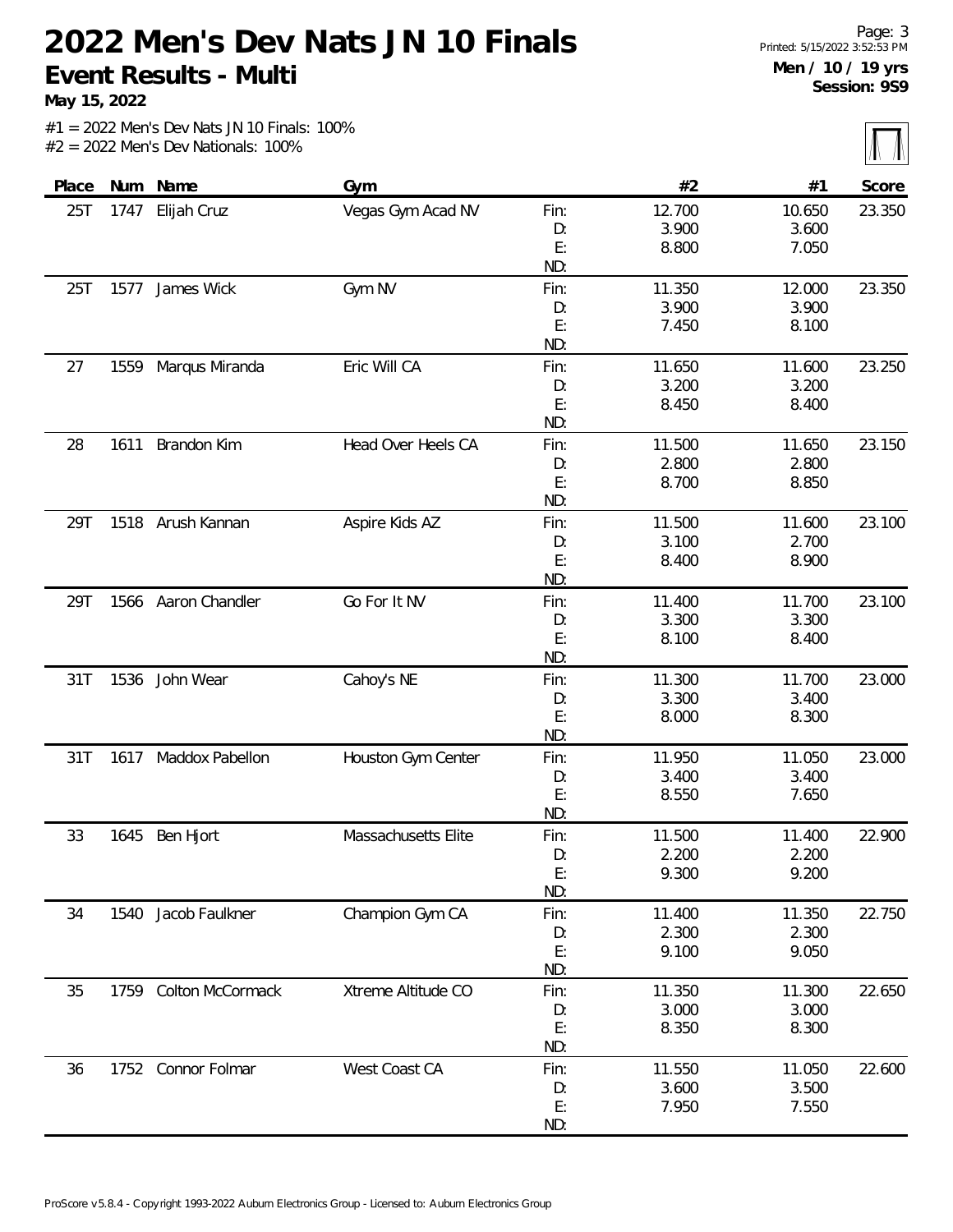**May 15, 2022**

 $\sqrt{\mathbb{1}}$ 

|  | $#1 = 2022$ Men's Dev Nats JN 10 Finals: 100% |  |  |  |
|--|-----------------------------------------------|--|--|--|
|  | $#2 = 2022$ Men's Dev Nationals: 100%         |  |  |  |

|       |      |                    |                   |            |        |        | $\sim$ $\sim$ $\sim$ |
|-------|------|--------------------|-------------------|------------|--------|--------|----------------------|
| Place | Num  | Name               | Gym               |            | #2     | #1     | Score                |
| 37    | 1531 | Andrew Graves      | Branch Gym MI     | Fin:       | 10.950 | 11.550 | 22.500               |
|       |      |                    |                   | D:         | 3.300  | 3.300  |                      |
|       |      |                    |                   | E:         | 7.650  | 8.250  |                      |
|       |      |                    |                   | ND:        |        |        |                      |
| 38T   |      | 1607 Pierce Durard | Harpeth TN        | Fin:       | 11.400 | 11.050 | 22.450               |
|       |      |                    |                   | D:         | 2.000  | 2.000  |                      |
|       |      |                    |                   | E:         | 9.400  | 9.050  |                      |
|       |      |                    |                   | ND:        |        |        |                      |
| 38T   | 1647 | Chris Duane        | Meadowlands NJ    | Fin:       | 11.250 | 11.200 | 22.450               |
|       |      |                    |                   | D:         | 3.000  | 3.000  |                      |
|       |      |                    |                   | E:         | 8.250  | 8.200  |                      |
|       |      |                    |                   | ND:        |        |        |                      |
| 40    | 1608 | Colter Schaefer    | Harpeth TN        | Fin:       | 10.800 | 11.350 | 22.150               |
|       |      |                    |                   | D:         | 2.300  | 2.300  |                      |
|       |      |                    |                   | E:         | 8.500  | 9.050  |                      |
|       |      |                    |                   | ND:        |        |        |                      |
| 41    | 1599 | Parker Thackston   | Gymland/Arena NJ  | Fin:       | 9.850  | 12.150 | 22.000               |
|       |      |                    |                   | D:         | 3.000  | 3.700  |                      |
|       |      |                    |                   | E:<br>ND:  | 6.850  | 8.450  |                      |
| 42    | 1590 | Bryce Cannon       | Gym Zone CA       | Fin:       | 11.000 | 10.800 | 21.800               |
|       |      |                    |                   | D:         | 3.300  | 3.300  |                      |
|       |      |                    |                   | E:         | 7.700  | 7.500  |                      |
|       |      |                    |                   | ND:        |        |        |                      |
| 43    | 1673 | Nathan Vezina      | OMEGA Gym OR      | Fin:       | 10.650 | 10.700 | 21.350               |
|       |      |                    |                   | D:         | 2.200  | 2.200  |                      |
|       |      |                    |                   | E:         | 8.450  | 8.500  |                      |
|       |      |                    |                   | ND:        |        |        |                      |
| 44    | 1594 | Kevin Dammers      | Gymcats NV        | Fin:       | 10.300 | 11.000 | 21.300               |
|       |      |                    |                   | D:         | 3.300  | 3.300  |                      |
|       |      |                    |                   | E:         | 7.000  | 7.700  |                      |
|       |      |                    |                   | ND:        |        |        |                      |
| 45    | 1606 | Phil Pyle          | Hanover Gym PA    | Fin:       | 11.100 | 10.150 | 21.250               |
|       |      |                    |                   | D:         | 2.800  | 2.700  |                      |
|       |      |                    |                   | E:         | 8.300  | 7.450  |                      |
|       |      |                    |                   | ND:        |        |        |                      |
| 46    |      | 1584 Thom Hoagland | Gym World OH      | Fin:       | 10.550 | 10.550 | 21.100               |
|       |      |                    |                   | D:         | 3.400  | 3.400  |                      |
|       |      |                    |                   | E:         | 7.150  | 7.150  |                      |
|       |      |                    |                   | ND:        |        |        |                      |
| 47    | 1720 | Declan Sebold      | Salto Gym WI      | Fin:       | 10.550 | 7.750  | 18.300               |
|       |      |                    |                   | D:         | 3.200  | 2.300  |                      |
|       |      |                    |                   | E:<br>ND:  | 7.350  | 5.450  |                      |
| 48    |      | 1614 VT-Nolan Dech | Hocking Valley OH |            | 9.000  | 0.000  |                      |
|       |      |                    |                   | Fin:<br>D: | 3.300  | 0.000  | 9.000                |
|       |      |                    |                   | E:         | 5.700  | 0.000  |                      |
|       |      |                    |                   | ND:        |        |        |                      |
|       |      |                    |                   |            |        |        |                      |